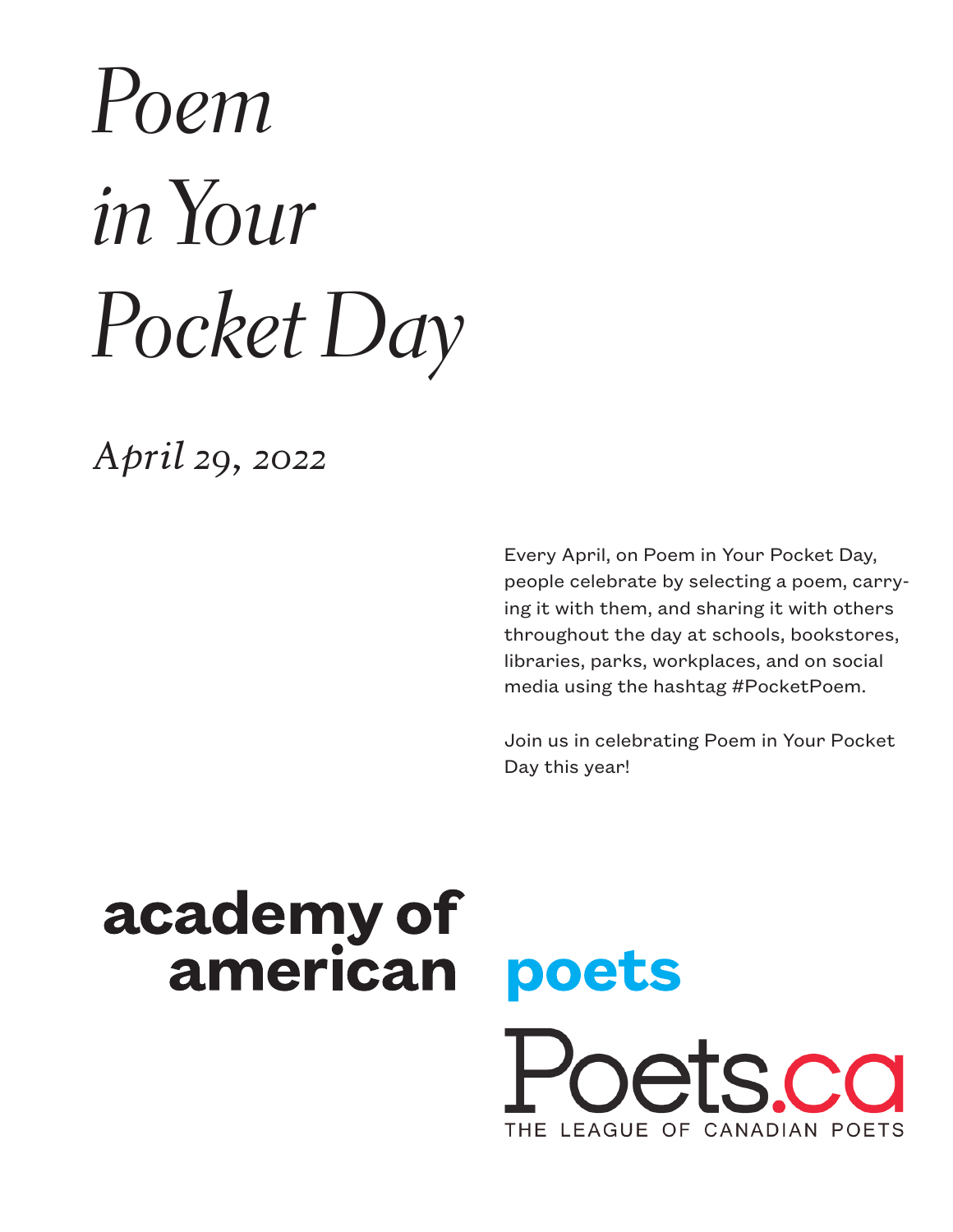## *A Guide to Celebrating Poetry in Schools, Communities & Businesses*

Poem in Your Pocket Day was initiated in April 2002 by the Office of the Mayor, in partnership with the New York City Departments of Cultural Affairs and Education, as part of the city's National Poetry Month celebration.

The Academy of American Poets, which launched National Poetry Month in 1996, took Poem in Your Pocket Day to all fifty United States in 2008, encouraging individuals across the country to join in and channel their inner bard.

The Academy of American Poets and the League of Canadian Poets, the latter of which has organized National Poetry Month in Canada since 1998, have teamed up to extend the reach of Poem in Your Pocket Day in North America.

#### Ideas for Celebrating Poem in Your Pocket Day

The beauty of Poem in Your Pocket Day is its simplicity. Individuals and institutions have generated many creative ways to share poems virtually or in-person on this special day—from having children create handmade pockets to tuck their favorite poems into, to handing out poems to commuters at transportation hubs, to distributing poem scrolls in hospitals, nursing homes, and local businesses. The ideas are endless, but here are a few to get you started. And, of course, we invite you to share poems on any day during National Poetry Month and year-round!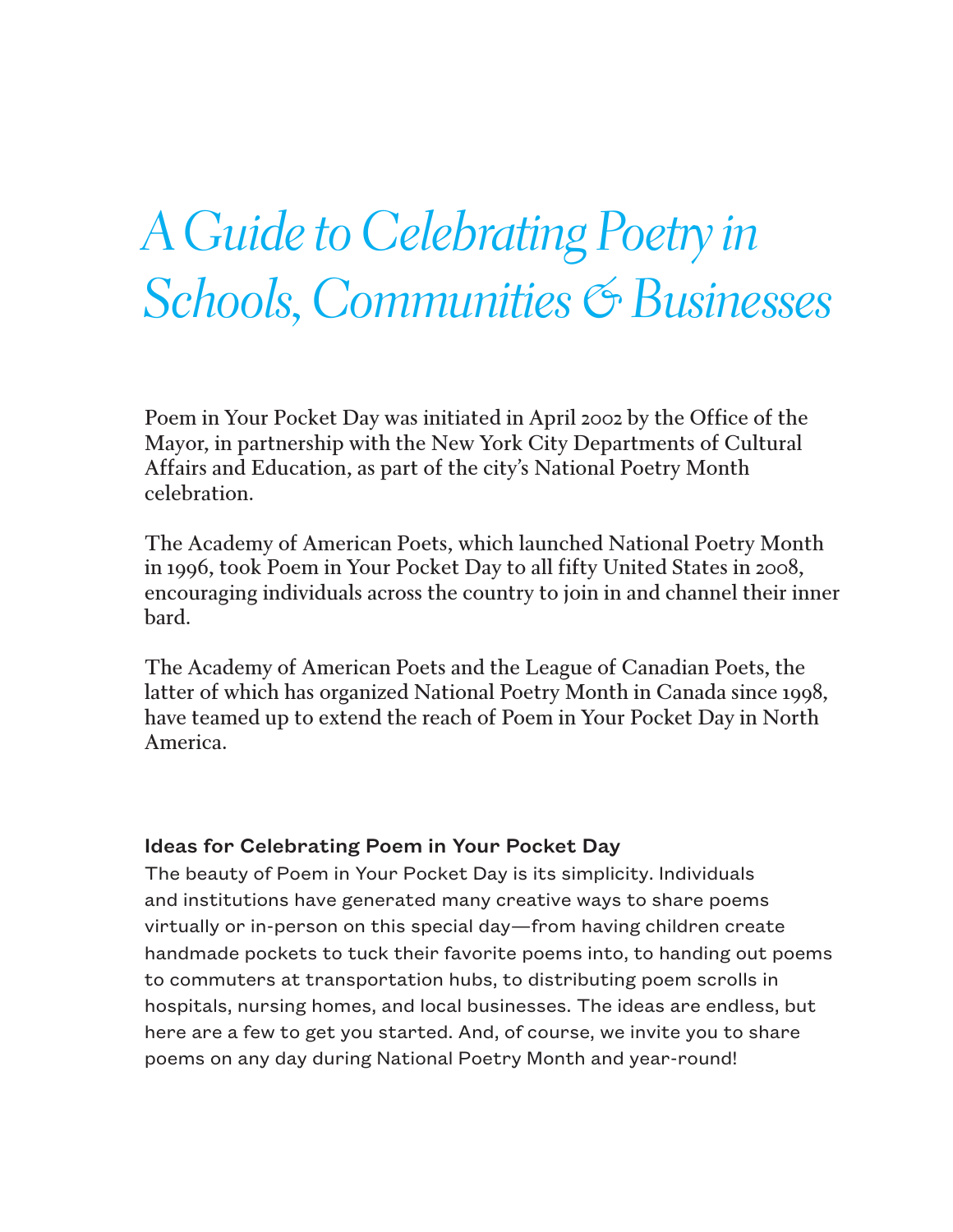#### In Your School

- If you're a school principal or administrator, organize a schoolwide Poem in Your Pocket Day giveaway using the following curated collection of poems.
- Encourage students to choose a poem from our collection, print it out, and post it in a designated area, such as the school cafeteria, hallways, or the student lounge.
- Hold a virtual student reading of the poems they've selected.

#### In Your Classroom

- Have your students choose a poem from our collection. Ask them to write a letter to a far-away friend or relative detailing what they like about the poem and why they think the recipient would enjoy it. Send the letters and poems so they arrive on Poem in Your Pocket Day.
- Ask your students to select their favorite poem from our collection, choose their favorite lines, and add those lines to a bookmark they can decorate with drawings. Collect the bookmarks and redistribute them, letting each student pick one that's not their own for ongoing use in class.
- Ask your students to memorize a poem and share it with the class.
- Have your students choose a poem to give away. Ask them to print out 20 copies of the poem and come up with a creative way to distribute it, such as in the form of a folded-paper animal or object (see the Appendix for instructions on how to create a folded swan), a decorated scroll, a poem tree, or a bookmark.
- Devote a class lesson to teaching your students about the haiku, a three-line poem with seventeen syllables, written in a 5/7/5 syllable count. (See the Appendix for more about the haiku.) Ask your students to write their own haikus and share them with the class by reading them aloud. Have your students decorate a copy of their haikus with drawings and stickers, then encourage them to give their poems to a family member or friend.
- Organize a class trip for students to visit a nursing home or community center and to read and share their favorite poems.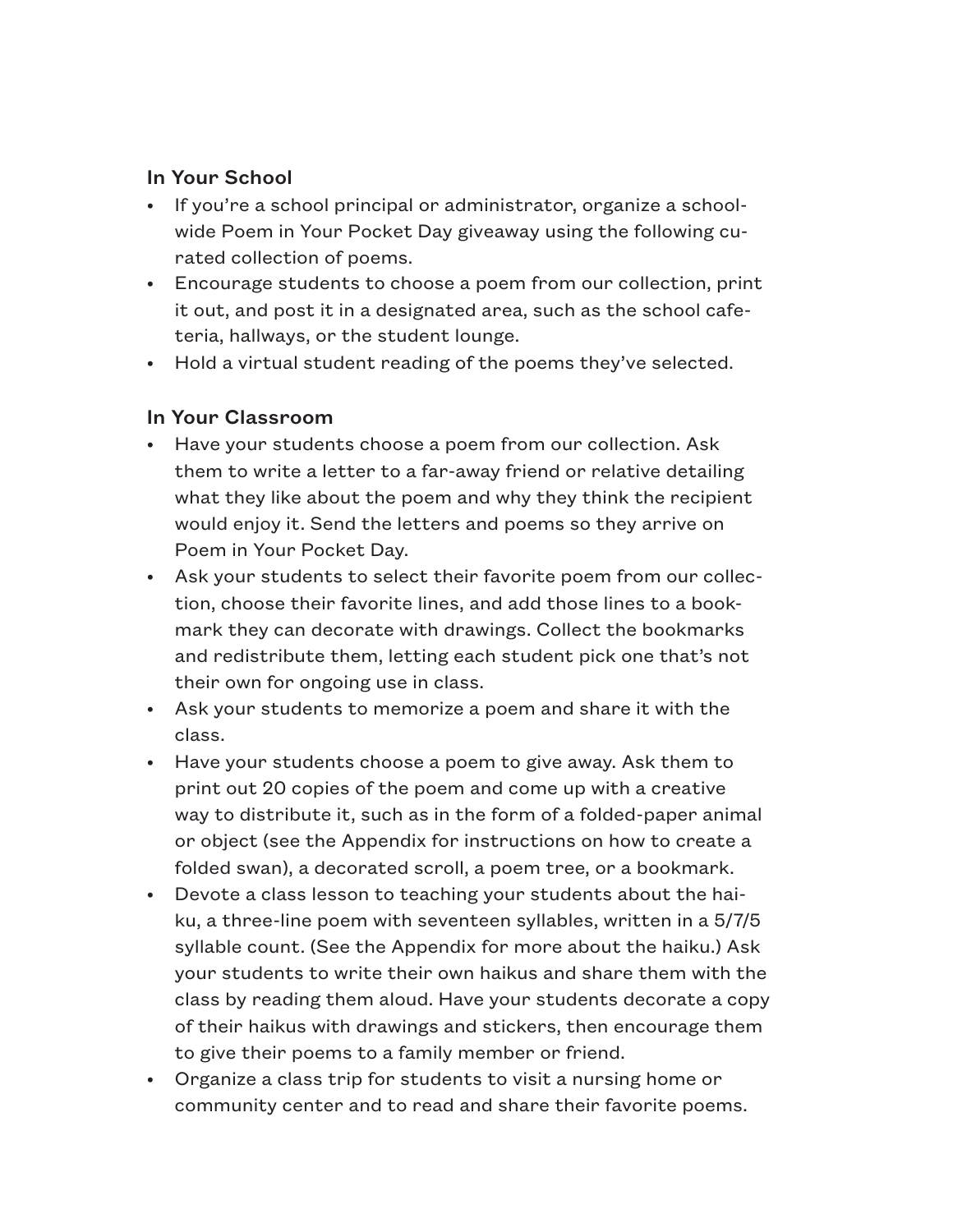#### In Your Community

- Encourage local businesses to participate in Poem in Your Pocket Day by offering discounts to customers who bring in a poem, by posting poems in their establishments, or by distribut-ing poems on bags, cups, or receipts.
- Write to your local newspaper asking them to publish a poem by a local poet on Poem in Your Pocket Day or to syndicate Poema-Day, a digital series available for free from the Academy of American Poets. (For more information, visit www.poets.org/ poem-a-day)

#### In Your Workplace

- Stand outside the entrance of your place of work and distribute poems to employees and coworkers as they begin their day.
- Organize a lunch during which your employees or coworkers can take turns reading their favorite poems aloud.
- Ask your employer to encourage employees to choose their favorite poems and post them around the office.
- Place printouts of poems on people's desk chairs before they arrive to work.
- Add a poem or link to a poem to your email signature. In addition to the poems here, you'll find thousands more at Poets.org.
- Email a poem to employees and coworkers, encouraging them to read and share their own favorites throughout the day.
- Jot a favorite line of poetry on the back of your business cards before distributing them.
- Tape a poem to the watercooler.

#### **Online**

- Post poems, links to poems, or photos of poems on Facebook, Instagram, TikTok, or Twitter using the hashtag #PocketPoem.
- Record a video of yourself reading a poem, then share it on your favorite social media platform.
- Schedule a video chat and read a poem to your loved ones.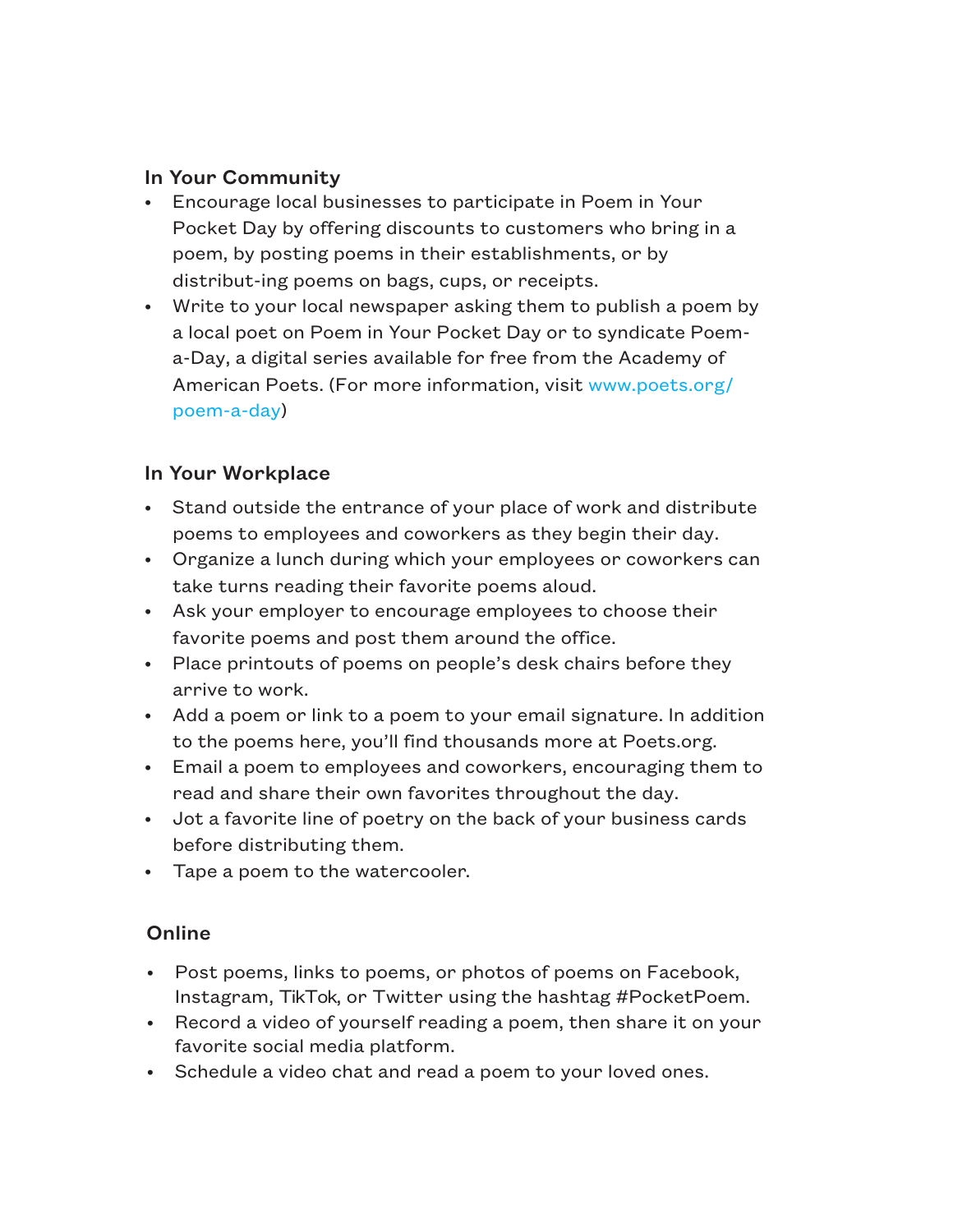## *Poems to Share by American Poets*

O Small Sad Ecstasy of Love *by Anne Carson*  i love you to the moon & *by Chen Chen* Purple *by Kwame Dawes* How *by Heid E. Erdrich* The Conversation *by Forrest Gander* In the Company of Women *by January Gill O'Neil*  [The whale already] *by Kimiko Hahn* This Morning I Pray for My Enemies *by Joy Harjo*  The Gate by *Marie Howe* Instructions on Not Giving Up *by Ada Limón*  The Weight of Sweetness *by Li-Young Lee*  Before I Was a Gazan *by Naomi Shihab Nye* In the High Country *by David St. John* Blue Impala *by Laura Tohe* This Body II *by Renée Watson*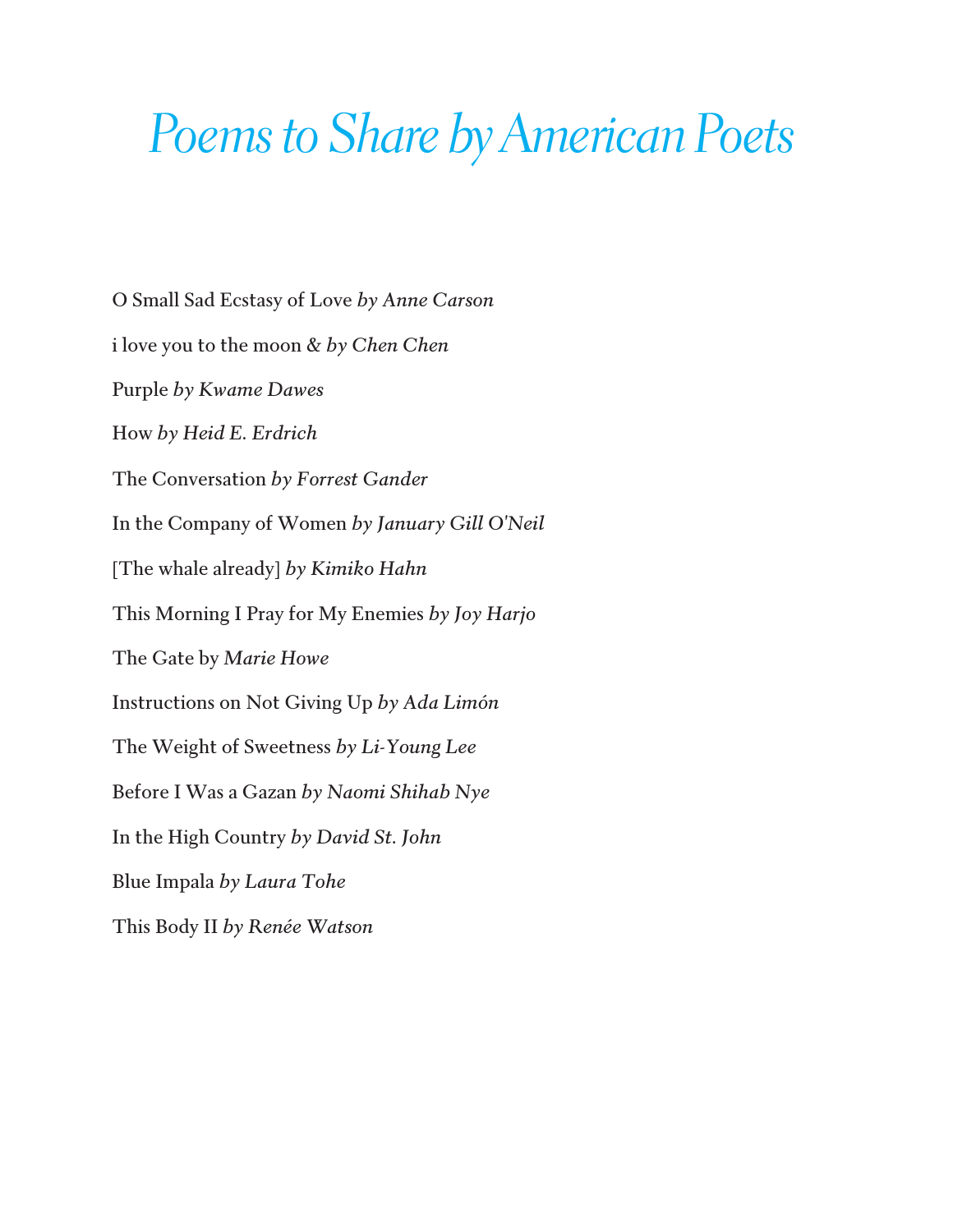**Poem in Your Pocket Day**

## *O Small Sad Ecstasy of Love*

Anne Carson

I like being with you all night with closed eyes. What luck—here you are coming along the stars! I did a road trip all over my mind and heart and there you were kneeling by the roadside with your little toolkit fixing something.

Give me a world, you have taken the world I was.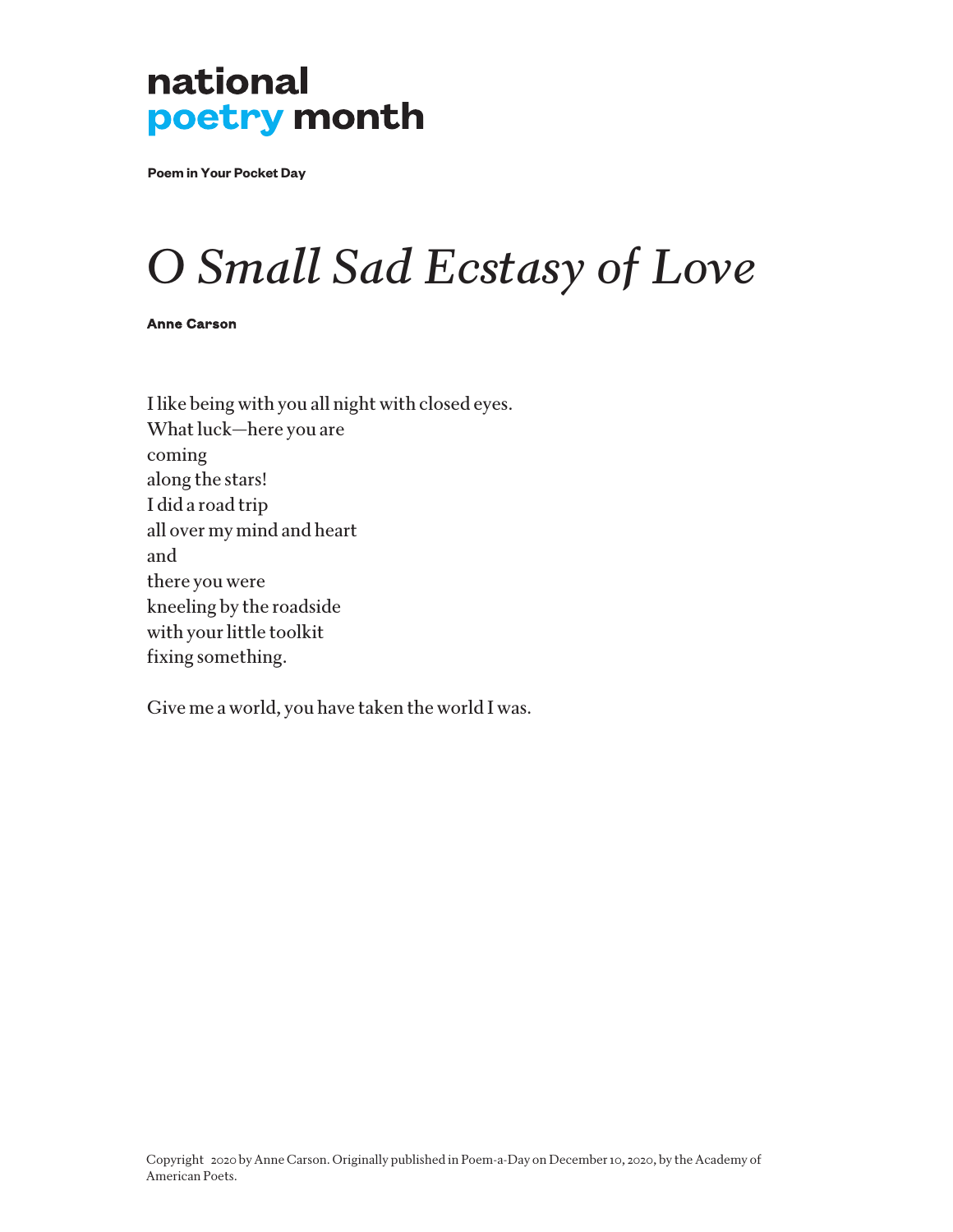**Poem in Your Pocket Day**

## *i love you to the moon &*

**Chen Chen**

not back, let's not come back, let's go by the speed of queer zest & stay up there & get ourselves a little moon cottage (so pretty), then start a moon garden

with lots of moon veggies (so healthy), i mean i was already moonlighting as an online moonologist most weekends, so this is the immensely

logical next step, are you packing your bags yet, don't forget your sailor moon jean jacket, let's wear our sailor moon jean jackets while twirling in that lighter,

queerer moon gravity, let's love each other (so good) on the moon, let's love the moon on the moon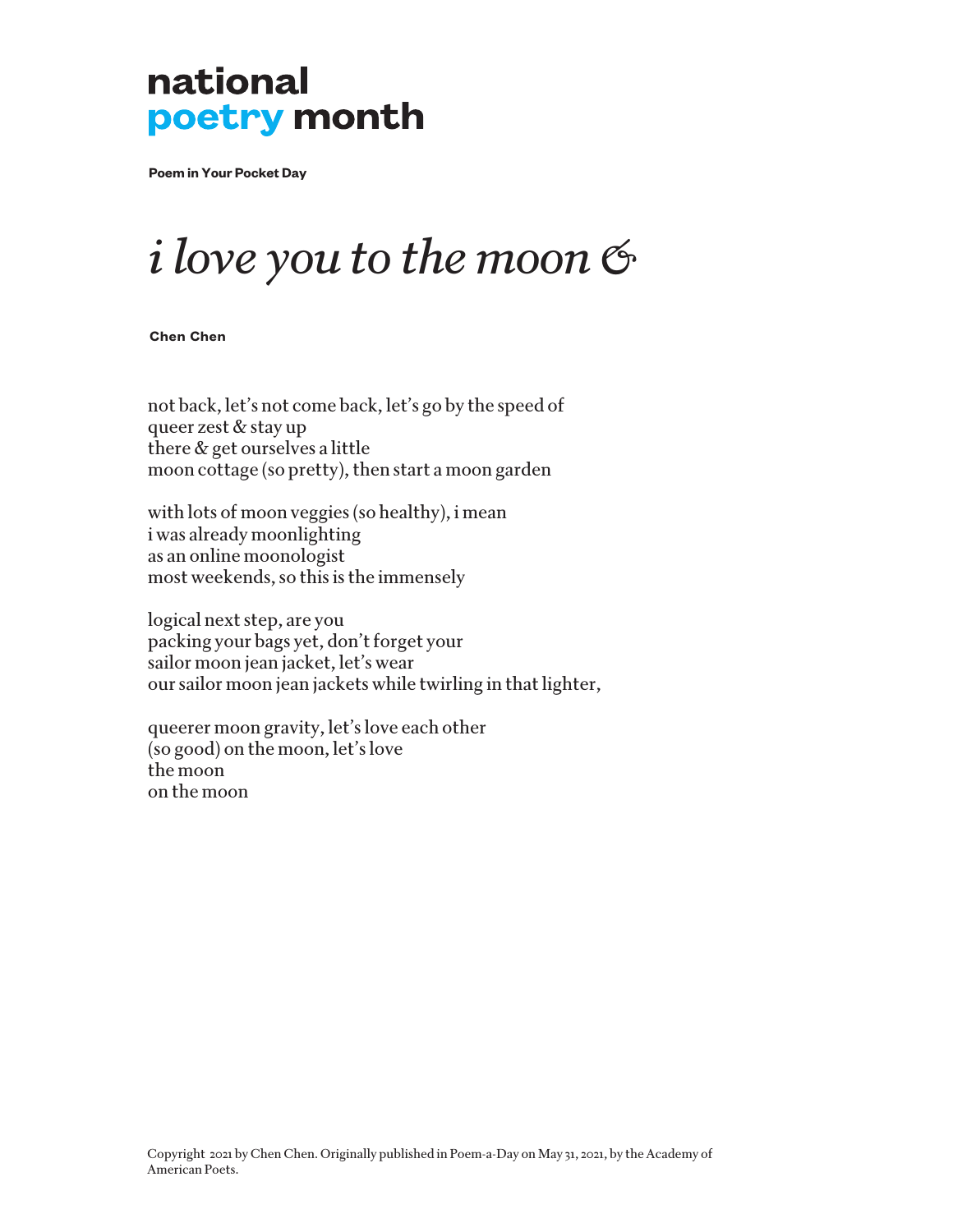**Poem in Your Pocket Day**

*Purple*

Kwame Dawes

 *for Akura*

Walking, I drew my hand over the lumpy bloom of a spray of purple; I stripped away my fingers, stained purple; put it to my nose,

the minty honey, a perfume so aggressively pleasant—I gave it to you to smell, my daughter, and you pulled away as if

I was giving you a palm full of wasps, deceptions: "Smell the way the air changes because of purple and green."

This is the promise I make to you: I will never give you a fist full of wasps, just the surprise of purple and the scent of rain.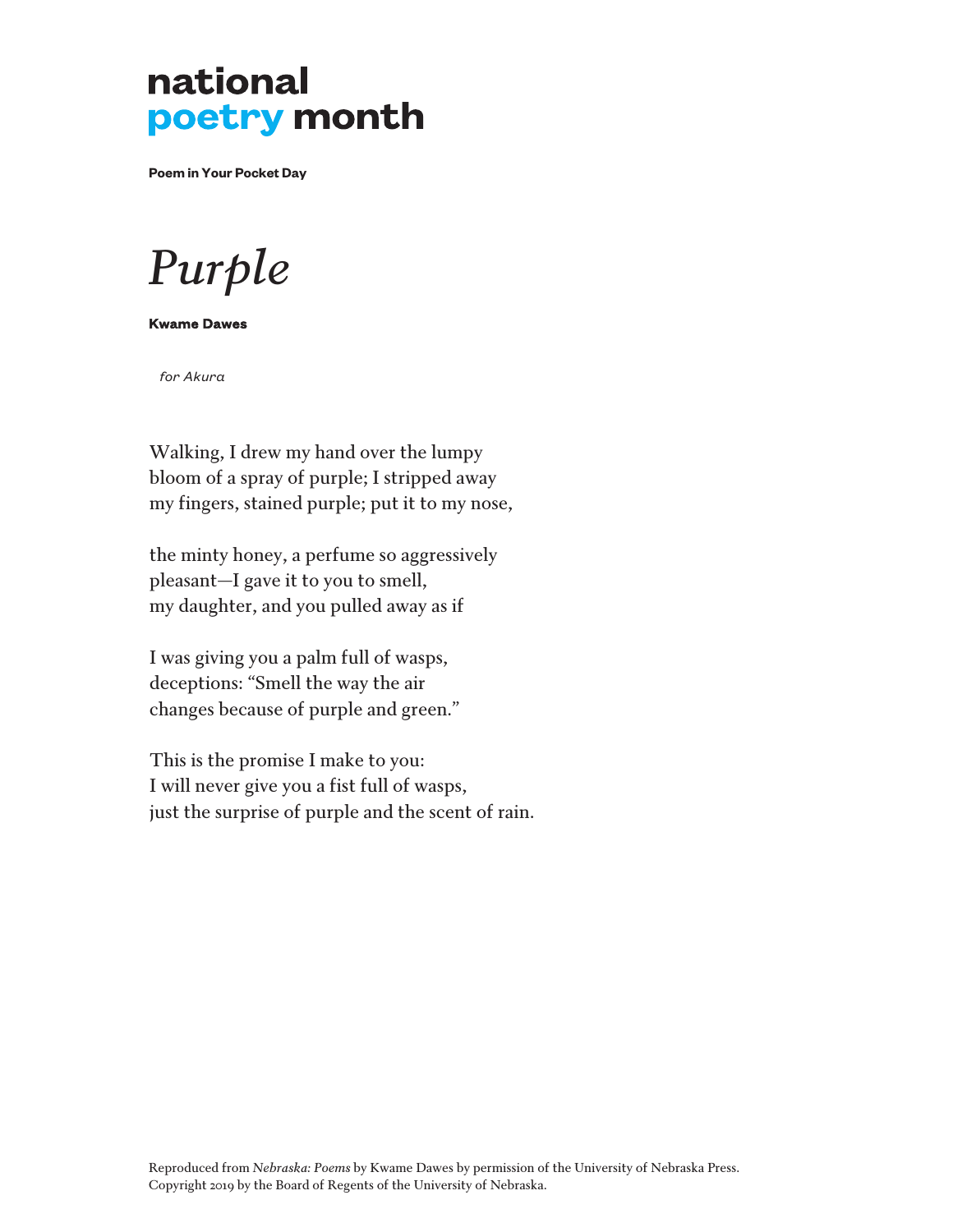**Poem in Your Pocket Day**

### *How*

Heid E. Erdrich

Loves How I love you How you How we hang on words How eaten with need How we need to eat How weevils sift the wheat How cold it is How thick with hoarfrost ice slick sleet freeze How wintery the mix How full of angst How gut sick How blue lipped How we drink How we drink a health How we care How easy over as eggs How it all slides How absurd How yet tender we all How wrapped in a thick coat How battered How slender the flesh How we wrap ourselves How many selves we all How I miss you many How I see you How your eyes warm mine How tiny am I inside How enormous my need How you open an old-fashioned satchel How deep it yawns How bleak this need How like winter How it yet catches the light How brilliant the sundogs parhelion moon dogs paraselene phenomenon optic How fetching your spectacles How my thumbs might fit alongside the slope of your nose How my own glasses slide down my thin bridge How ridiculous the theory of the bridge How inane the bibble babble How we grew to be friends How we grew thumbs How opposable we all How we grew sparks How we blew up a fire How angry How incensed How we resist How we bead up drops How water will not run How we distract How loud the dog snores How loudly How noisy the snow grows How many degrees below How we fret How again How we all came here How did we come How did we How loves How did we come to this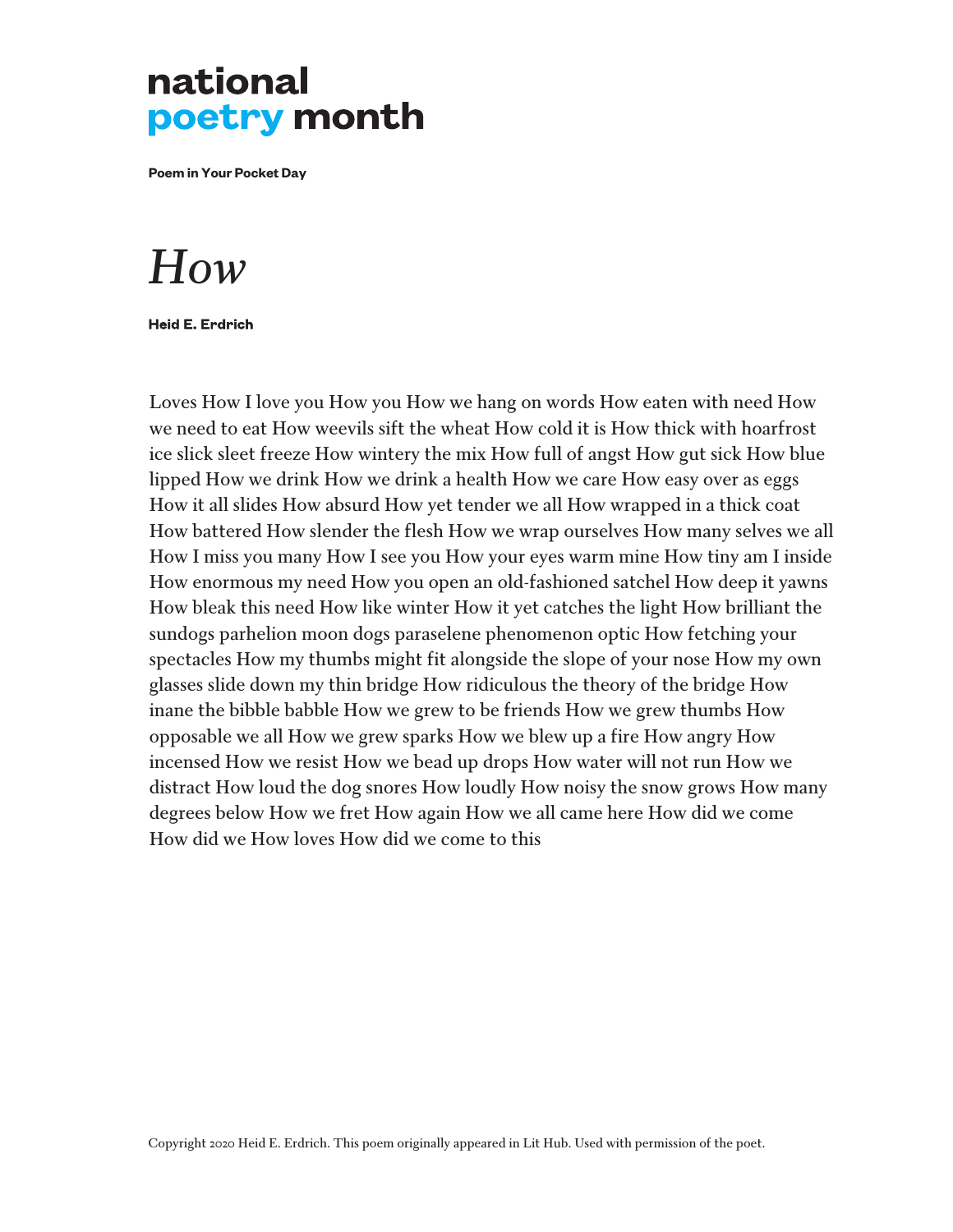**Poem in Your Pocket Day**

## *The Conversation*

#### Forrest Gander

All the while he talks to the boy, their son, on the phone, she is interrupting, telling him something to say, not to say, indicating that she needs to talk to the boy herself. Rather than dampening her enthusiasm or trying to listen to both at once, finally he hands her the phone. And rather than resentment, what he feels inside himself is the primordial upwelling of tenderness.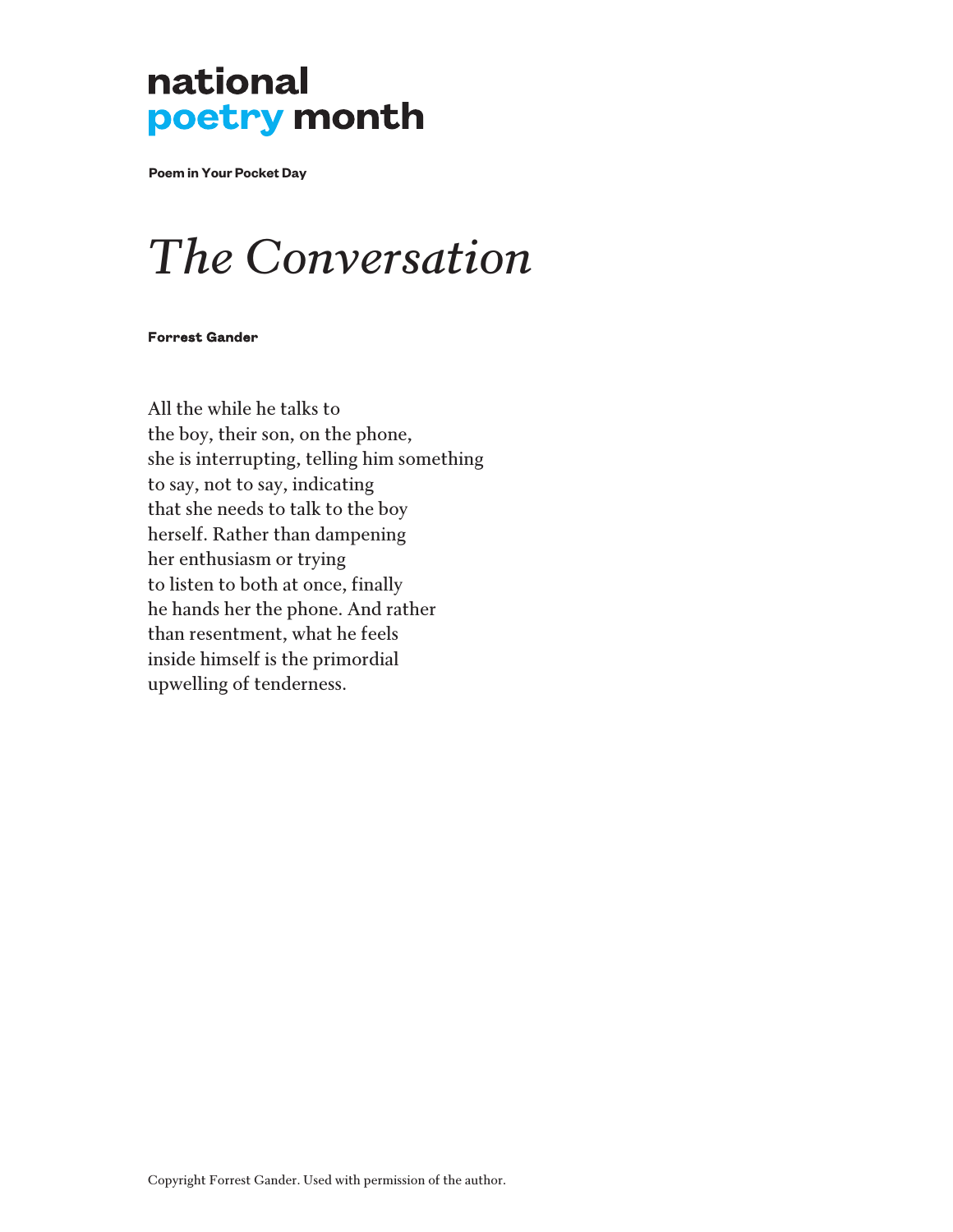**Poem in Your Pocket Day**

## *In the Company of Women*

#### January Gill O'Neil

Make me laugh over coffee, make it a double, make it frothy so it seethes in our delight. Make my cup overflow with your small happiness. I want to hoot and snort and cackle and chuckle. Let your laughter fill me like a bell. Let me listen to your ringing and singing as Billie Holiday croons above our heads. Sorry, the blues are nowhere to be found. Not tonight. Not here. No makeup. No tears. Only contours. Only curves. Each sip takes back a pound, each dry-roasted swirl takes our soul. Can I have a refill, just one more? Let the bitterness sink to the bottom of our lives. Let us take this joy to go.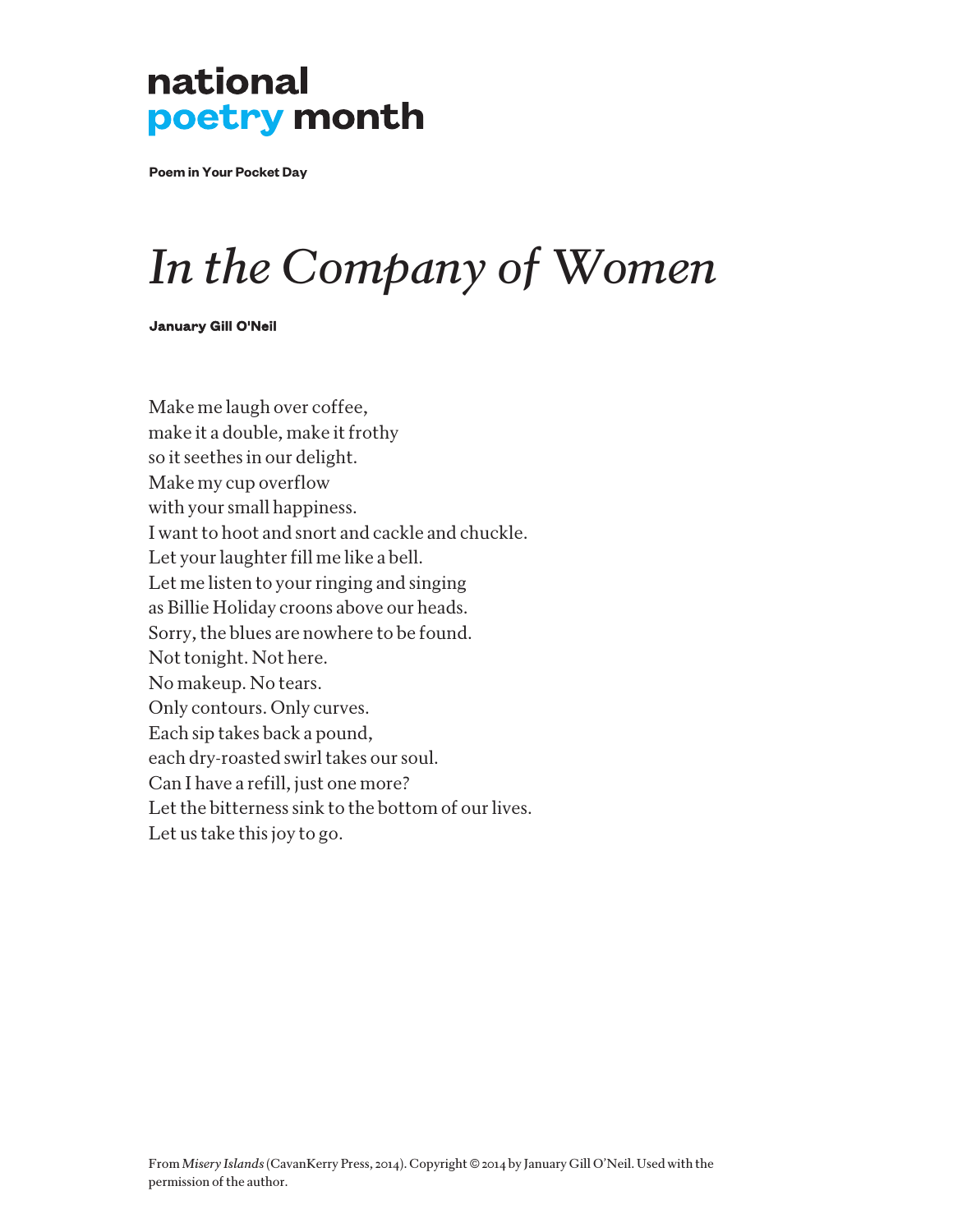**Poem in Your Pocket Day**

## *[The whale already]*

#### **Kimiko Hahn**

*a golden shovel*

 *The whale already taken got away: the moon alone*

 *—Yosa Buson, translated by Hiroaki Sato*

What is endangered, the rest of us ignore. The whale, loved by children and cartoonists, already dwindles. Bycatch has taken them. The tiny creatures they consume haven't got a chance to outlast the warming. A way to safeguard whales is to deny ourselves the discs and car exhaust. The moon sees us at all cost alone.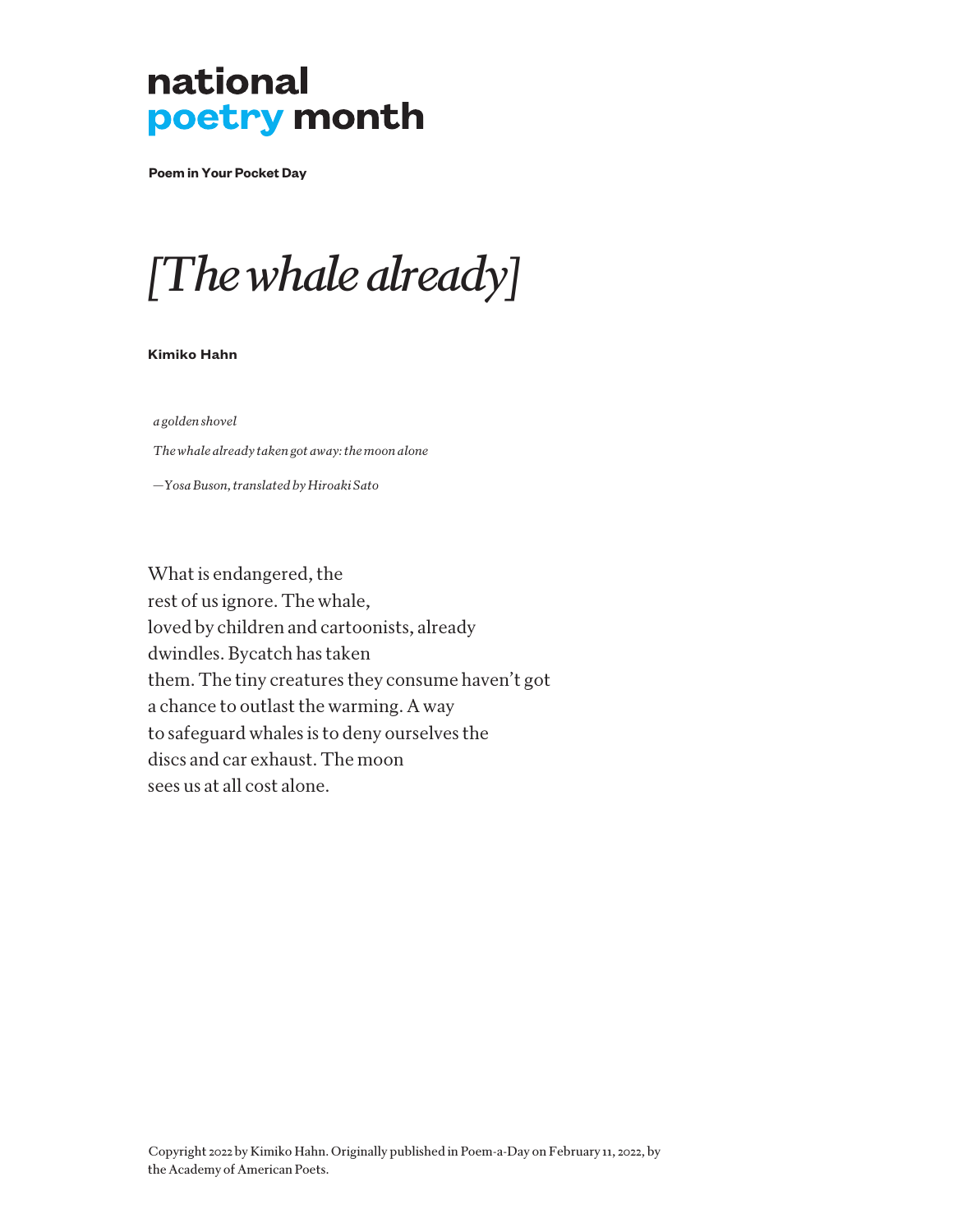**Poem in Your Pocket Day**

## *This Morning I Pray for My Enemies*

**Joy Harjo**

And whom do I call my enemy? An enemy must be worthy of engagement. I turn in the direction of the sun and keep walking. It's the heart that asks the question, not my furious mind. The heart is the smaller cousin of the sun. It sees and knows everything. It hears the gnashing even as it hears the blessing. The door to the mind should only open from the heart. An enemy who gets in, risks the danger of becoming a friend.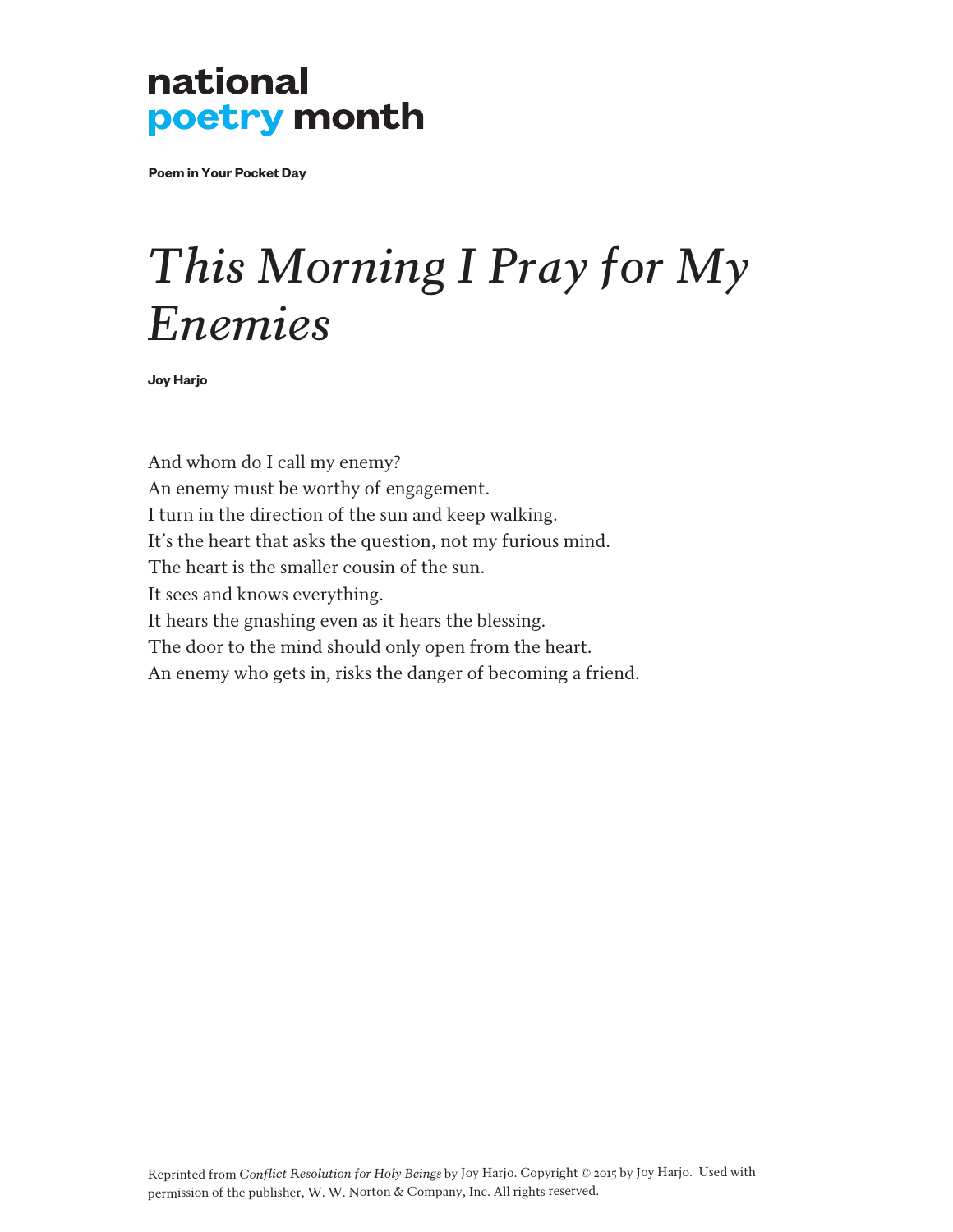**Poem in Your Pocket Day**

### *The Gate*

#### **Marie Howe**

I had no idea that the gate I would step through to finally enter this world

would be the space my brother's body made. He was a little taller than me: a young man

but grown, himself by then, done at twenty-eight, having folded every sheet,

rinsed every glass he would ever rinse under the cold and running water.

This is what you have been waiting for, he used to say to me. And I'd say, What?

And he'd say, This—holding up my cheese and mustard sandwich. And I'd say, What?

And he'd say, This, sort of looking around.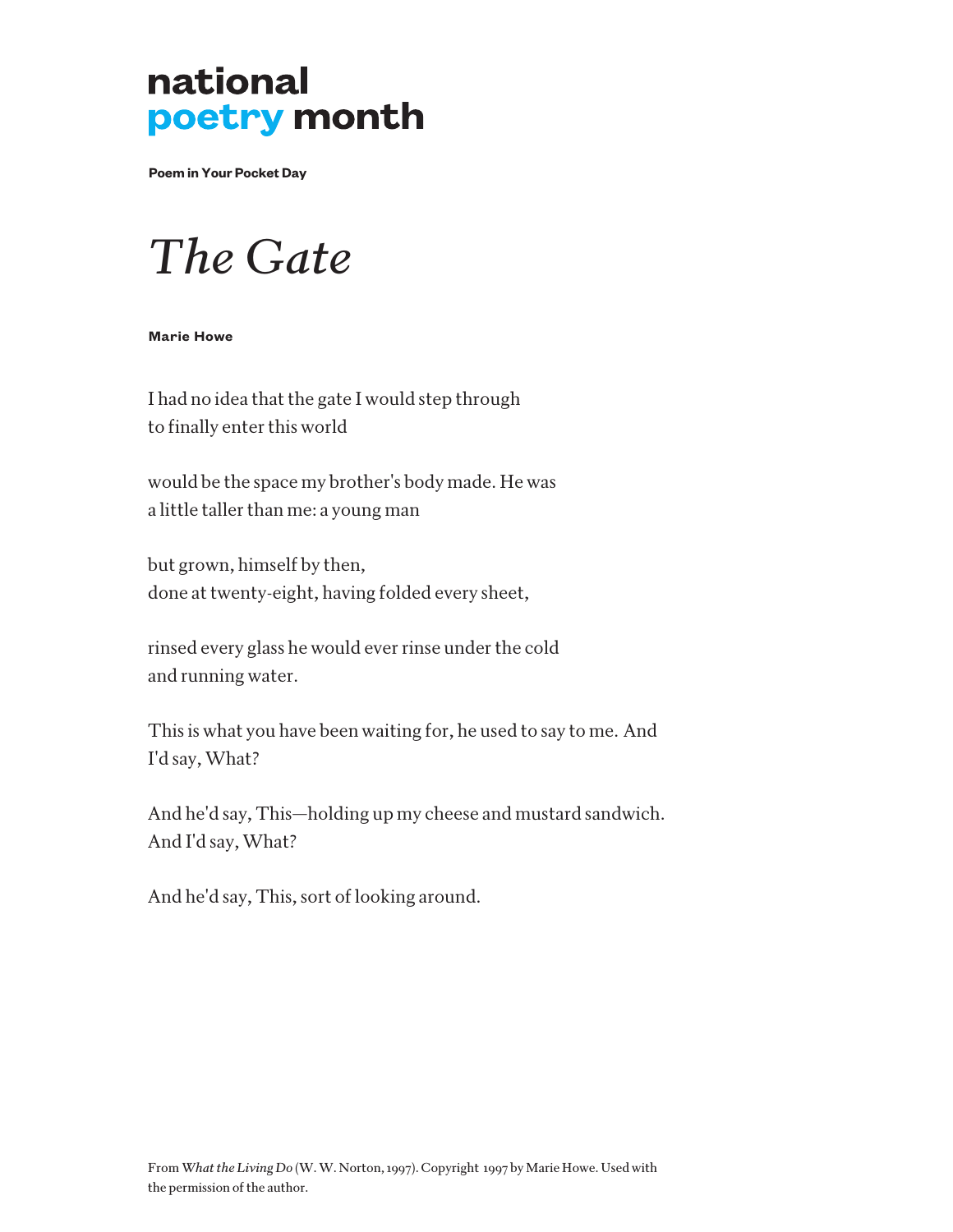**Poem in Your Pocket Day**

## *The Weight of Sweetness*

Li-Young Lee

No easy thing to bear, the weight of sweetness.

Song, wisdom, sadness, joy: sweetness equals three of any of these gravities.

See a peach bend the branch and strain the stem until it snaps. Hold the peach, try the weight, sweetness and death so round and snug in your palm. And, so, there is the weight of memory:

Windblown, a rain-soaked bough shakes, showering the man and the boy. They shiver in delight, and the father lifts from his son's cheek one green leaf fallen like a kiss.

The good boy hugs a bag of peaches his father has entrusted to him. Now he follows his father, who carries a bagful in each arm. See the look on the boy's face as his father moves faster and farther ahead, while his own steps flag, and his arms grow weak, as he labors under the weight of peaches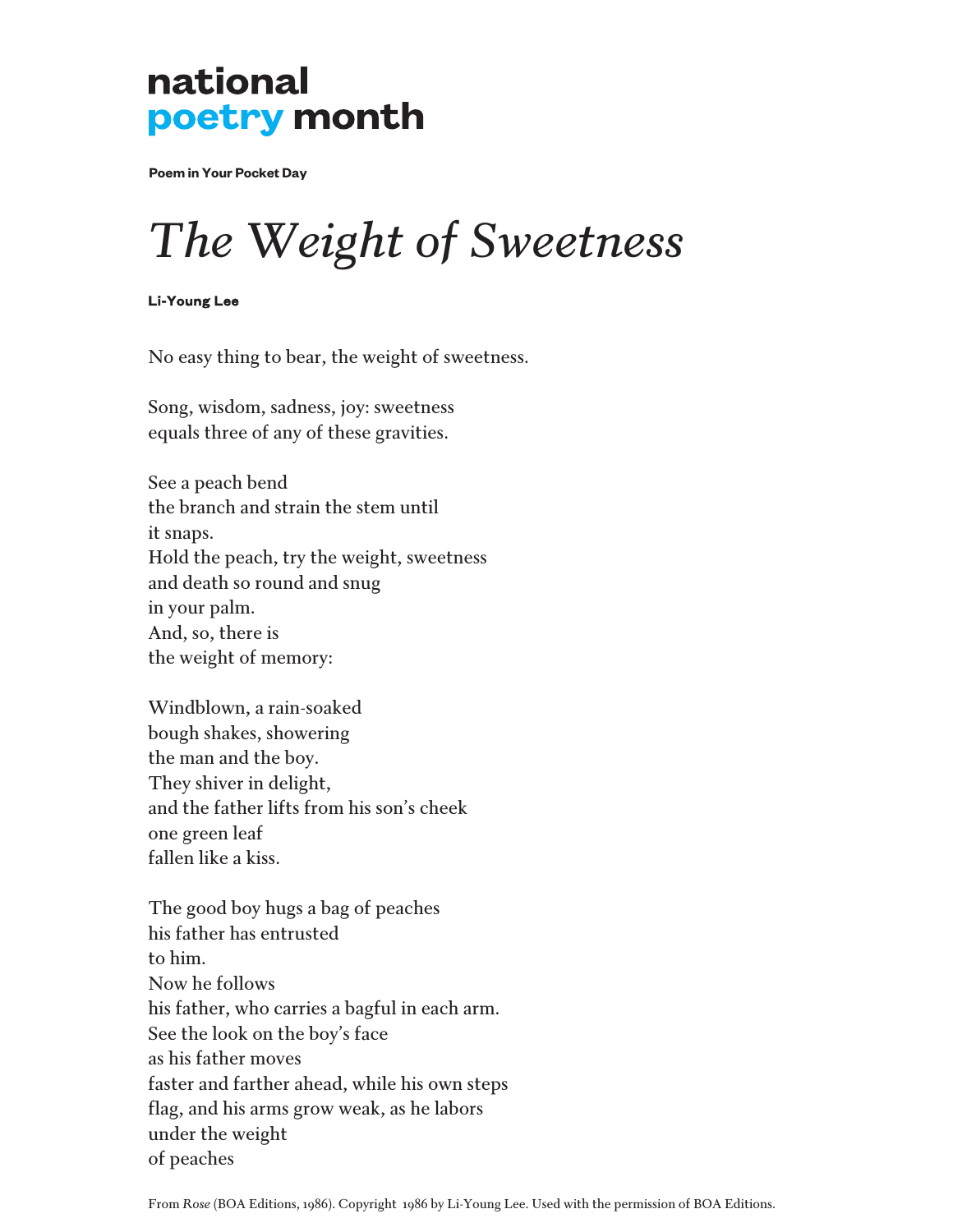**Poem in Your Pocket Day**

## *Instructions on Not Giving Up*

**Ada Limón**

More than the fuchsia funnels breaking out of the crabapple tree, more than the neighbor's almost obscene display of cherry limbs shoving their cotton candy-colored blossoms to the slate sky of Spring rains, it's the greening of the trees that really gets to me. When all the shock of white and taffy, the world's baubles and trinkets, leave the pavement strewn with the confetti of aftermath, the leaves come. Patient, plodding, a green skin growing over whatever winter did to us, a return to the strange idea of continuous living despite the mess of us, the hurt, the empty. Fine then, I'll take it, the tree seems to say, a new slick leaf unfurling like a fist to an open palm, I'll take it all.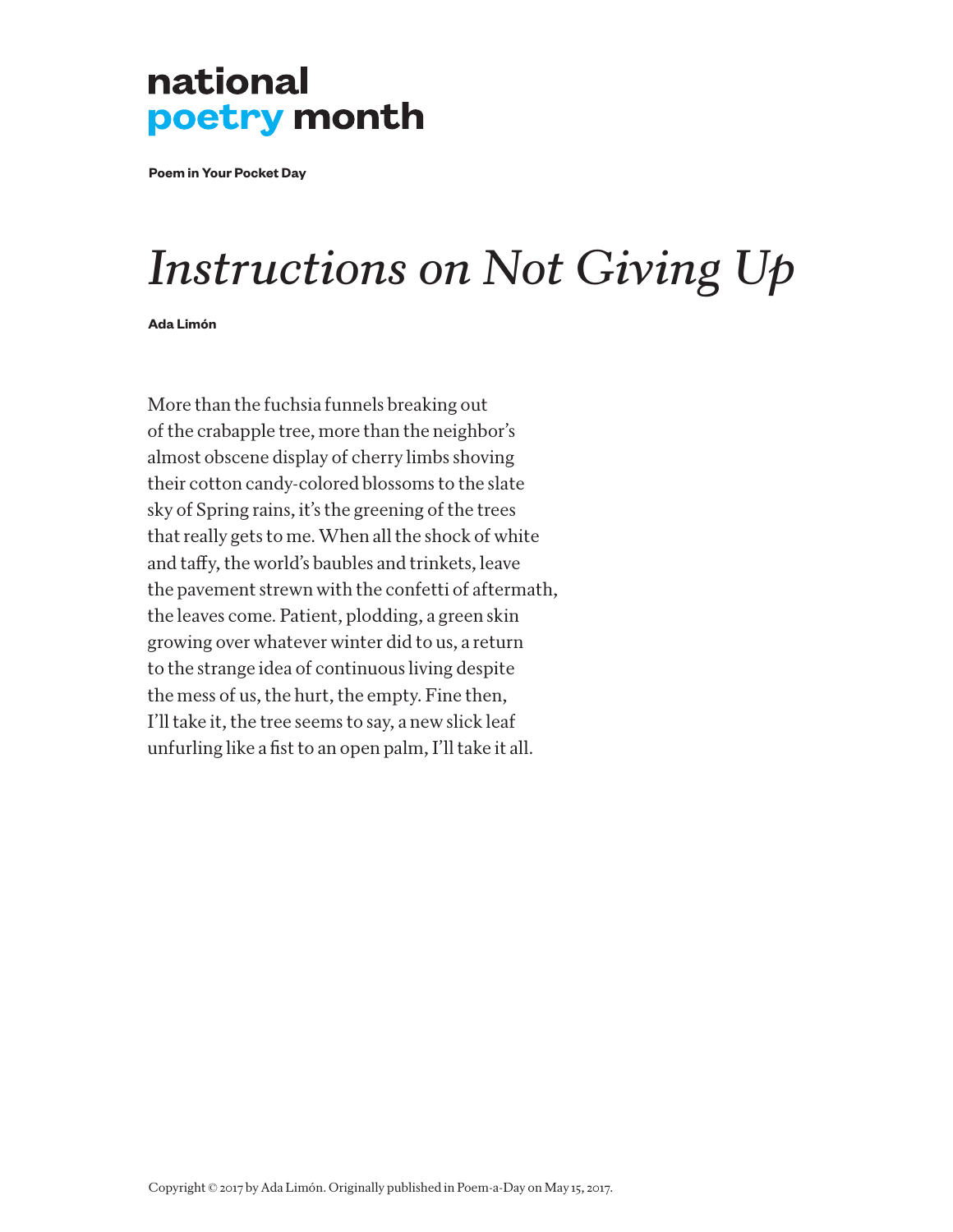**Poem in Your Pocket Day**

## *Before I Was a Gazan*

#### **Naomi Shihab Nye**

I was a boy and my homework was missing, paper with numbers on it, stacked and lined, I was looking for my piece of paper, proud of this plus that, then multiplied, not remembering if I had left it on the table after showing to my uncle or the shelf after combing my hair but it was still somewhere and I was going to find it and turn it in, make my teacher happy, make her say my name to the whole class, before everything got subtracted in a minute even my uncle even my teacher even the best math student and his baby sister who couldn't talk yet. And now I would do anything for a problem I could solve.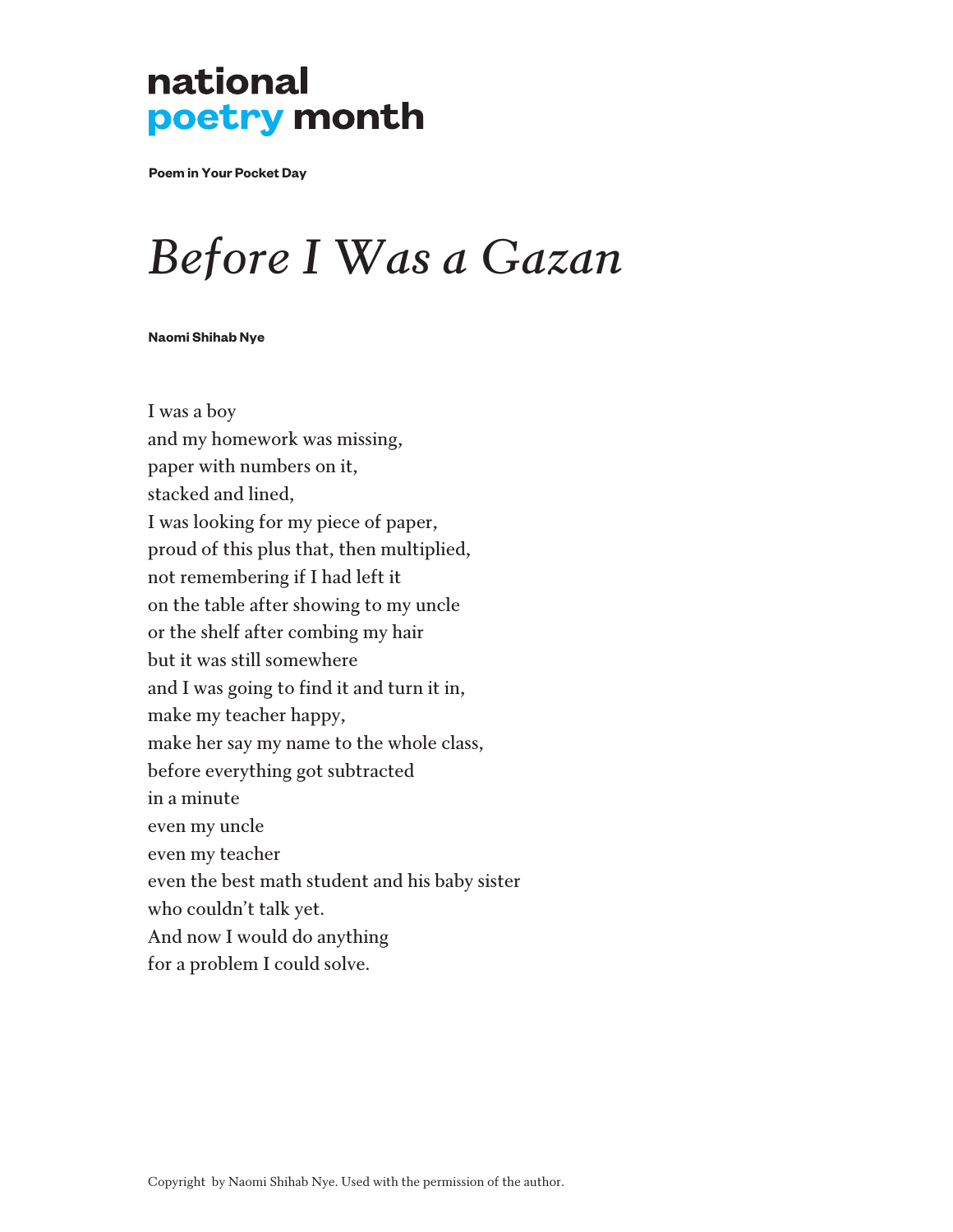**Poem in Your Pocket Day**

## *In the High Country*

David St. John

Some days I am happy to be no one The shifting grasses

In the May winds are miraculous enough As they ripple through the meadow of lupine

The field as iridescent as a Renaissance heaven & do you see that boy with his arms raised

Like one of Raphael's angels held within This hush & this pause & the sky's lapis expanse?

That boy is my son  $&$  I am his only father Even when I am no one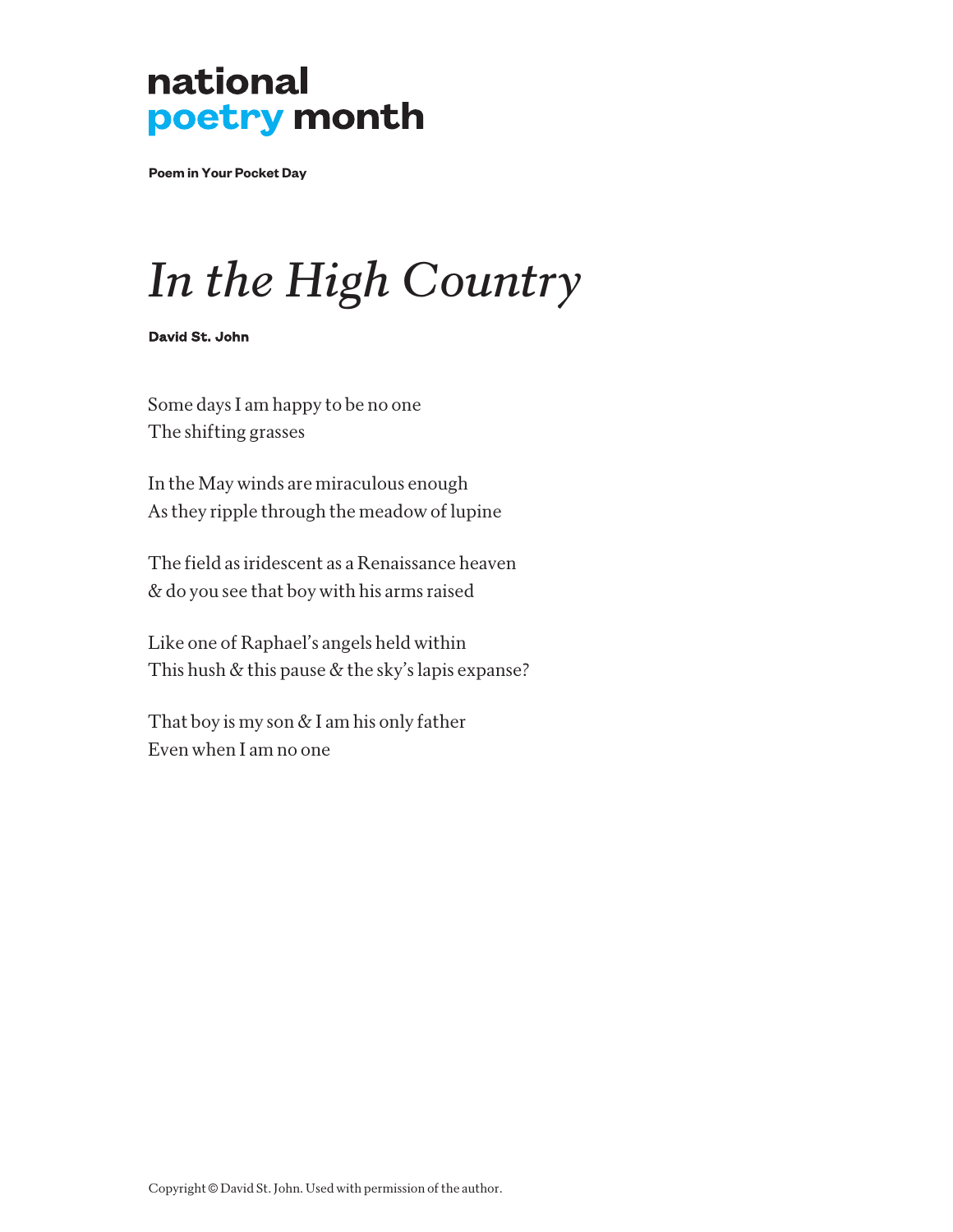**Poem in Your Pocket Day**

## *Blue Impala*

Laura Tohe

That time I stole a blue Impala in Flagstaff

the first year they made those automatic windows, you know?

I was sixteen and I was cruising down the highway

Hot on the trail to Albuquerque

I was hungry

and I was howling, man.

It was like stealing the best horse in the herd.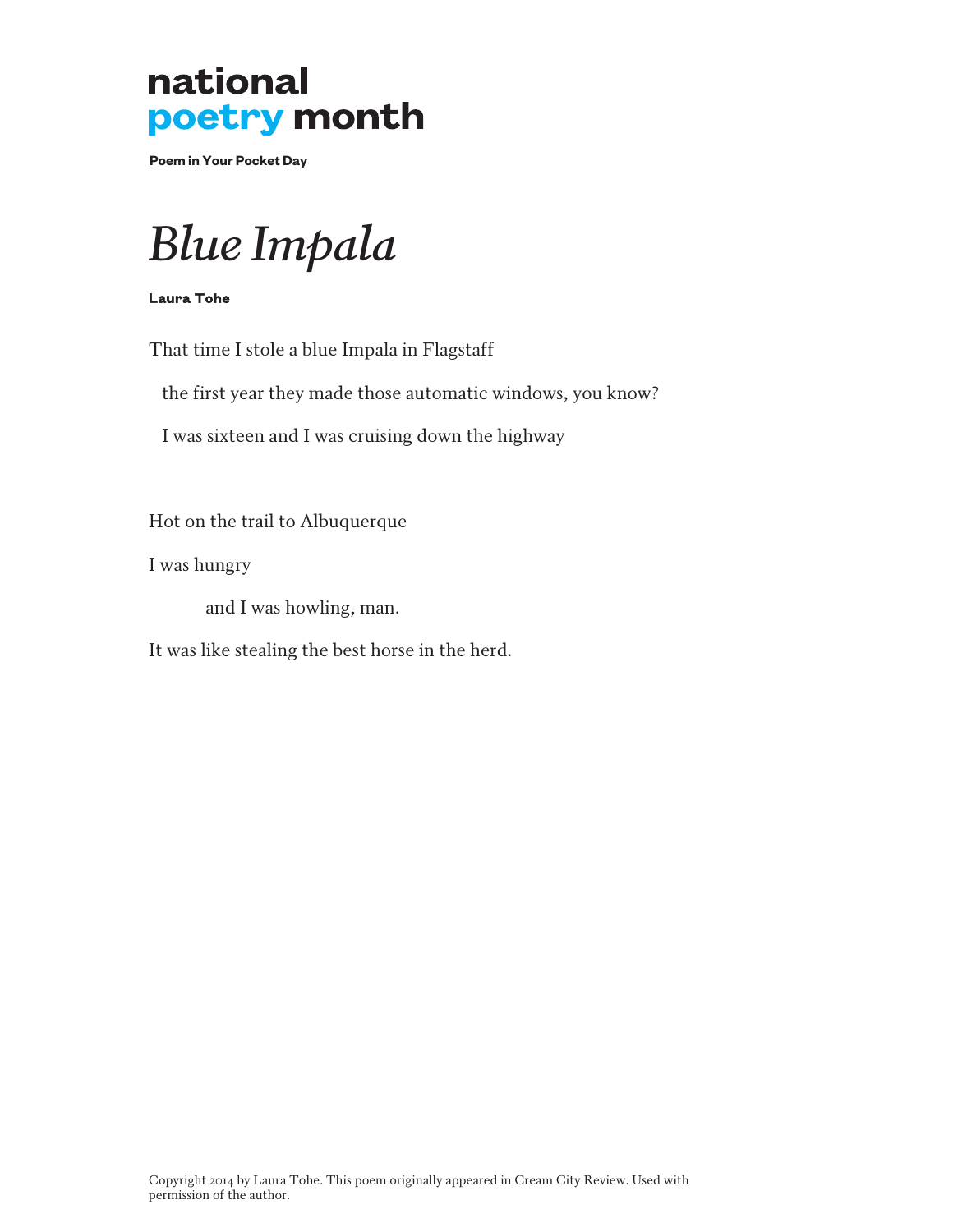**Poem in Your Pocket Day**

## *This Body II*

#### Renée Watson

My body is perfect and imperfect and Black and girl and big and thick hair and short legs and scraped knee and healed scar and heart beating and hands that hold and voice that bellows and feet that dance and arms that embrace and my momma's eyes and my daddy's smile and my grandma's hope and

my body is masterpiece and my body is mine.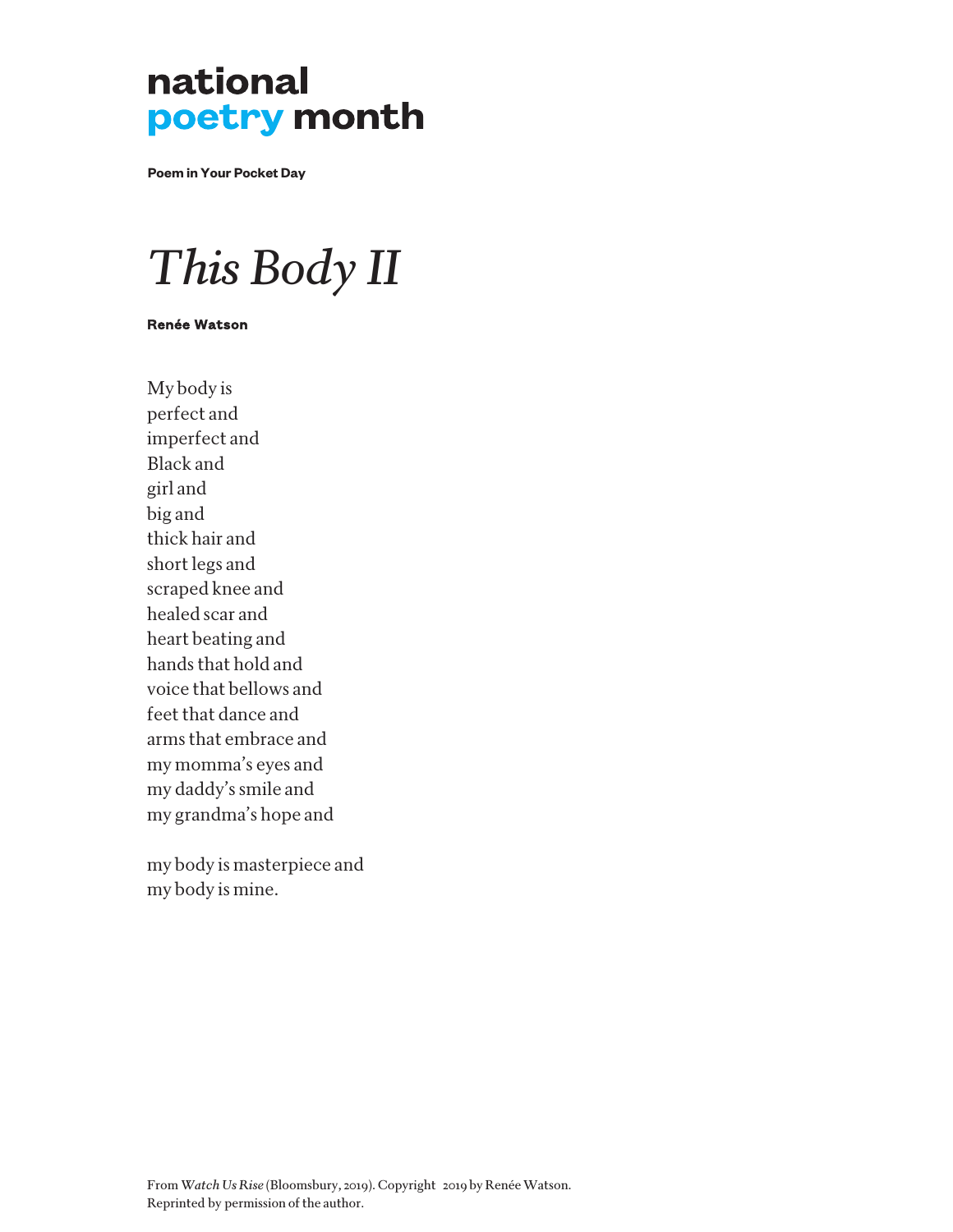## *Contributors' Notes*

Anne Carson is the author of many books of poetry and translation, including *The Beauty of the Husband: A Fictional Essay in 29 Tangos* (Alfred A. Knopf, 2001), winner of the T.S. Eliot Prize for Poetry; *Autobiography of Red* (Alfred A. Knopf, 1998); and *Short Talks* (Brick Books, 1992). Her awards and honors include the Lannan Literary Award, the Pushcart Prize, the Griffin Poetry Prize, a Guggenheim fellowship, and the MacArthur Fellowship. She currently teaches in New York University's creative writing program.

Chen Chen received a PhD from Texas Tech University. He is the author of *When I Grow Up I Want to Be a List of Further Possibilities* (BOA Editions, 2017), which won the A. Poulin, Jr. Poetry Prize and was long-listed for the National Book Award. The recipient of a 2022 United States Artists fellowship and 2019 Creative Writing Fellowship from the National Endowment for the Arts, he is the Jacob Ziskind Visiting Poet-in-Residence at Brandeis University and lives in Waltham, Massachusetts.

Kwame Dawes is the author of *Progeny of Air* (Peepal Tree Press), which received the Forward Poetry Prize for Best First Collection. He is also the author of *Nebraska* (University of Nebraska Press, 2019), *City of Bones: A Testament* (Northwestern University Press, 2017), and *Duppy Conqueror: New and Selected Poems*(Copper Canyon Press, 2013), among many others, as well as several works of fiction and non-fiction. Dawes was born in Ghana and raised in Kingston, Jamaica. He is the founding director of the African Poetry Book Fund and co-founder and programming director of the Calabash International Literary Festival. He is currently the Glenna Luschei Editor of Prairie Schooner at the University of Nebraska, where he is Chancellor's Professor of English.

Heid E. Erdrich is the author of numerous collections, including *Little Big Bully* (PenguinEditions, 2020), *Verb Animate* (Tinderbox Editions, 2020), and more. She is also the editor of *New Poets of Native Nations* (Graywolf Press, 2018) and coeditor of *Sister Nations: Native American Women Writers on Community* (Minnesota Historical Society Press, 2002). She grew up in Wahpeton, North Dakota, and is Ojibwe enrolled at Turtle Mountain. Erdrich directs Wiigwaas Press, an Ojibwe language publisher. She teaches in the low-residency MFA Creative Writing Program of Augsburg University and is the 2019 Distinguished Visiting Professor in Liberal Arts at University of Minnesota Morris.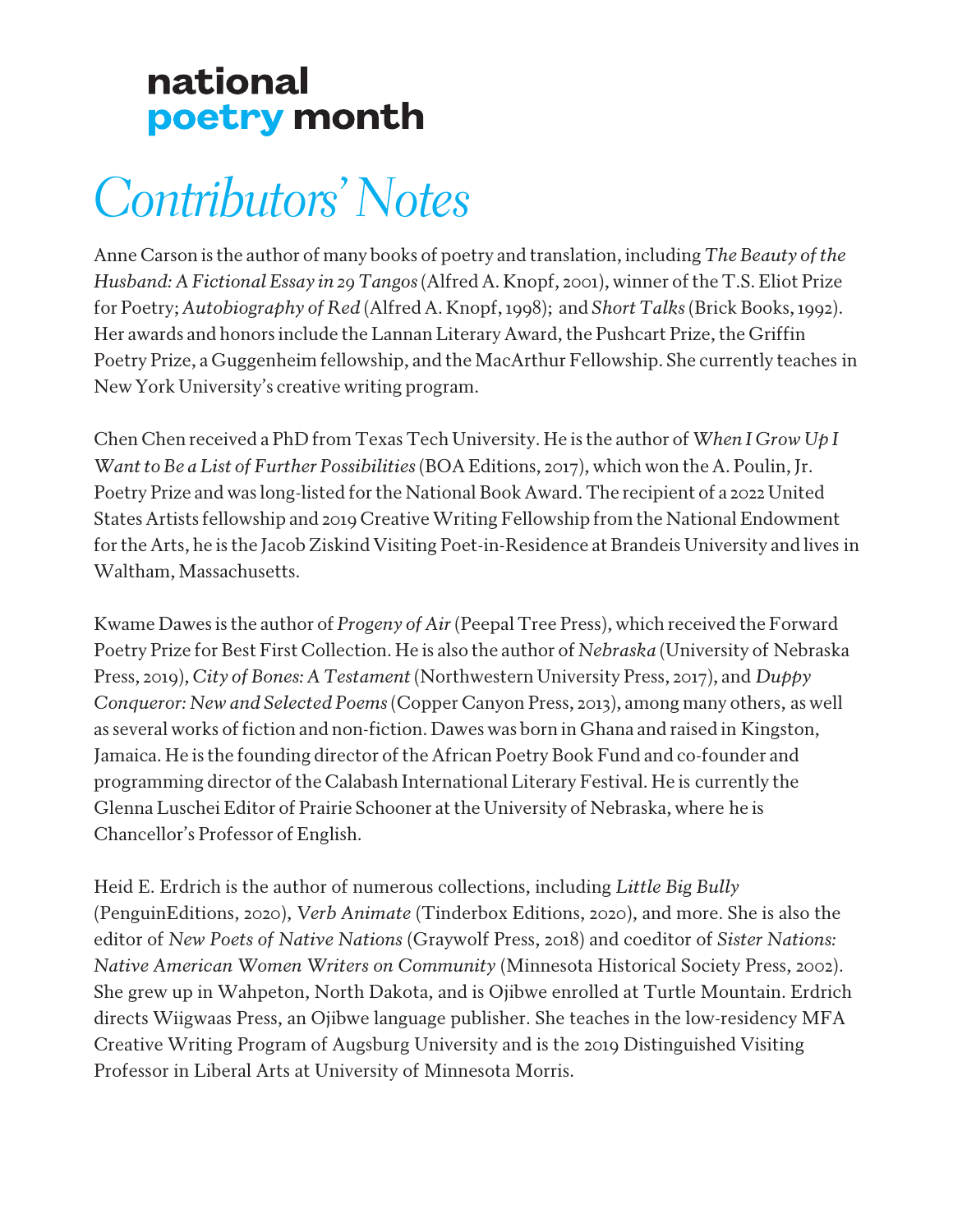Forrest Gander is the author of several collections of poetry, including *Twice Alive* (New Directions, 2021) and *Be With* (New Directions, 2018), winner of the 2019 Pulitzer Prize in Poetry. The collection was also long-listed for the 2018 National Book Award in Poetry. He is the editor of *Mouth to Mouth: 12 Contemporary Mexican Women Poets*(Milkweed Editions, 1993), a bilingual anthology of contemporary Mexican poets, and the translator of *Then Come Back: The Lost Neruda Poems* (Copper Canyon Press, 2016) among others. He holds degrees in both geology and literature. Gander is professor of English and comparative literature at Brown University in Providence, Rhode Island, and lives in Rhode Island.

January Gill O'Neil is the author of *Rewilding* (CavanKerry Press, 2018), recognized by Mass Center for the Book as a notable poetry collection for 2018; *Misery Islands* (CavanKerry Press, 2014), winner of a 2015 Paterson Award for Literary Excellence; and *Underlife* (CavanKerry Press, 2009). The recipient of fellowships from Cave Canem and the Barbara Deming Memorial Fund, O'Neil was awarded a Massachusetts Cultural Council grant. She is an associate professor of English at Salem State University and lives in Beverly, Massachusetts.

Kimiko Hahn is the author of numerous collections of poetry, including *Foreign Bodies* (W. W. Norton, 2020) and *The Unbearable Heart*(1995), which received an American Book Award. She frequently draws on, and even reinvents, classic forms and techniques used by women writers in Japan and China, including the *zuihitsu*, or pillow book, and *nu shu*, a nearly extinct script Chinese women used to correspond with one another. Hahn is the recipient of fellowships from the National Endowment for the Arts and the New York Foundation for the Arts, among others. She is a Distinguished Professor in the English department at Queens College/CUNY and lives in New York.

Joy Harjo is the current poet laureate of the United States. Her poetry collections include *Conflict Resolution for Holy Beings* (W. W. Norton, 2015) and *How We Became Human: New and Selected Poems* (W. W. Norton, 2002). In 2015, she received the Wallace Stevens Award from the Academy of American Poets. Her other honors include the PEN Open Book Award and the American Indian Distinguished Achievement in the Arts Award. A Chancellor of the Academy of American Poets, she lives in Tulsa, Oklahoma.

Marie Howe is the author of *Magdalene* (W. W. Norton, 2017), which was long-listed for the National Book Award; *The Kingdom of Ordinary Time* (W. W. Norton, 2009), which was a finalist for the Los Angeles Times Book Prize; *What the Living Do* (W. W. Norton, 1998); and *The Good Thief* (Persea Books, 1988). *What the Living Do* is an elegy for her brother, John, who died of AIDS in 1989. In 1995, she co edited the anthology *In the Company of My Solitude: American Writing from the AIDS Pandemic (*Persea, 1995). Currently she teaches at New York University and Sarah Lawrence College. She lives in New York City with her daughter.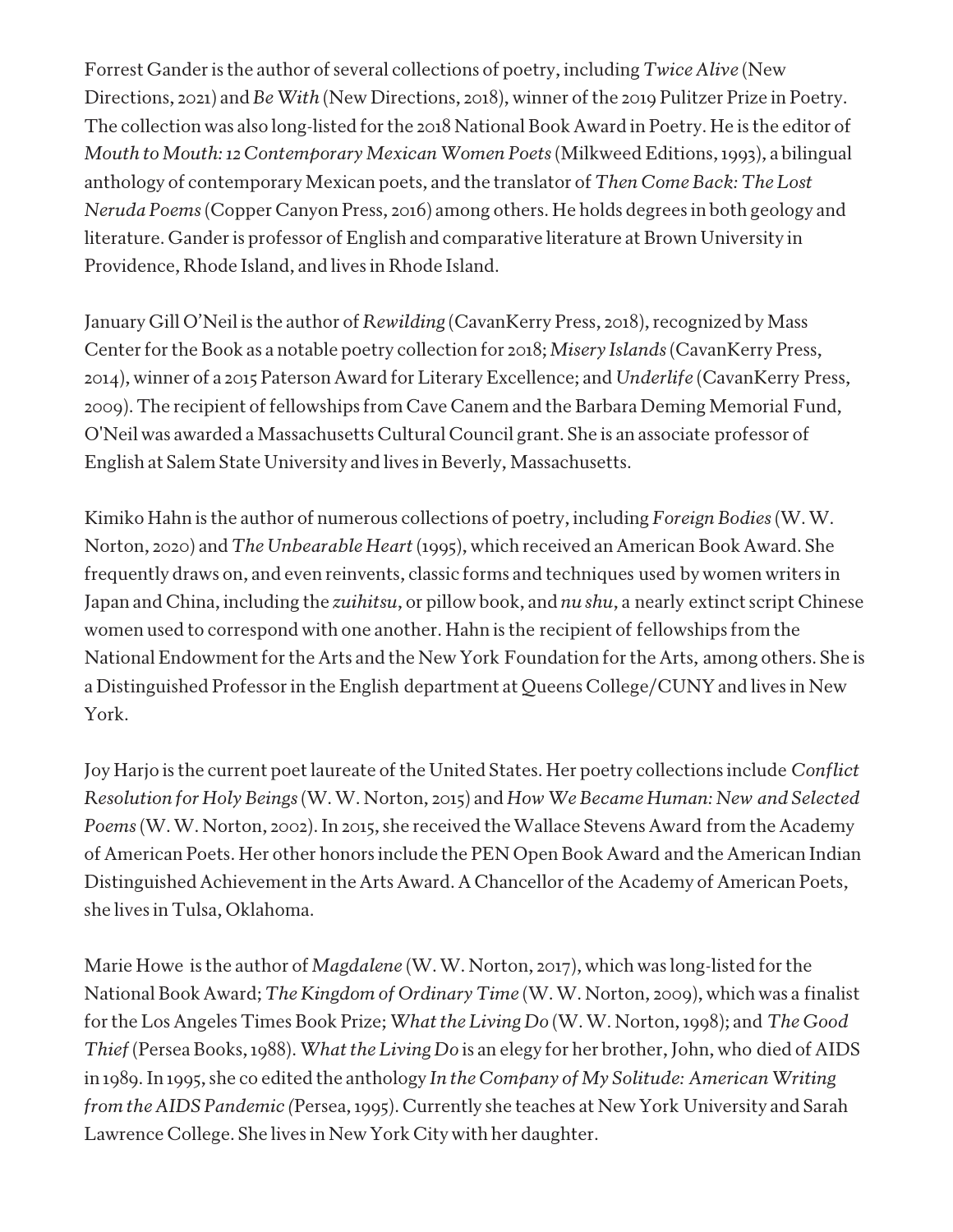Li-Young Lee is the author of *The Undressing* (W. W. Norton, 2018); *Behind My Eyes* (W. W. Norton, 2008); *Book of My Nights* (BOA Editions, 2001), which won the 2002 William Carlos Williams Award; *The City in Which I Love You* (BOA Editions, 1990), which was the 1990 Lamont Poetry Selection; and *Rose* (BOA Editions, 1986), which won the Delmore Schwartz Memorial Poetry Award. His awards include a Lannan Literary Award, a Whiting Writer's Award, the PEN Oakland/Josephine Miles Award, the I. B. Lavan Award, three Pushcart Prizes, a grant from the National Endowment for the Arts, as well as a Guggenheim Foundation fellowship. He lives in Chicago, Illinois.

Ada Limón is the author of five poetry collections, including *The Carrying* (Milkweed Editions, 2018), which received the National Book Critics Circle Award, and *Bright Dead Things*(Milkweed Editions, 2015), which was a finalist for the National Book Award. The recipient of numerous honors and awards, including a grant from the New York Foundation for the Arts, Limón lives in Lexington, Kentucky, and Sonoma, California.

Naomi Shihab Nye is the author of several poetry collections, including *The Tiny Journalist*  (BOA Editions, 2019), as well as several children's books. In 1988, she received the Academy of American Poets' Lavan Award, and in 2009, she was elected a Chancellor of the Academy of American Poets. She has also received awards and fellowships from the International Poetry Forum and the Guggenheim Foundation, among others. She lives in San Antonio, Texas.

David St. John's many books of poetry include *Study for the World's Body: New and Selected Poems*(1994), which was nominated for the National Book Award. St. John is the recipient of many honors and awards, including National Endowment for the Arts Fellowships and a Guggenheim Fellowship. In 2016 he was elected to the American Academy of Arts and Sciences. He is a Chancellor of the Academy of American Poets and currently teaches in the PhD Program in Creative Writing and Literature and is the Chair of English at the University of Southern California. He lives in Venice Beach, California.

Laura Tohe is the author of *Tseyí / Deep in the Rock* (University of Arizona Press, 2005), which received the Arizona Book Association's Glyph Award for Best Poetry and Best Book; *No Parole Toda*y (West End Press, 1999), which was named Poetry Book of the Year by the Wordcraft Circle of Native American Writers and Storytellers; and *Making Friends with Water*(Nosila Press, 1986); among others. Tohe is Sleepy-Rock People clan and born for the Bitter Water People clan. A Poets Laureate fellow of the Academy of American Poets, she is the current poet laureate of the Navajo Nation.

Renée Watson is the author of *Piecing Me Together* (Bloomsbury, 2017), which received a Coretta Scott King Award and Newbery Honor, and *Harlem's Little Blackbird: The Story of Florence Mills* (Random House Books for Young Readers, 2012), which received an NAACP Image Award nomination in children's literature. Watson founded I, Too Arts Collective, a nonprofit that was housed in the home of Langston Hughes. She lives in New York.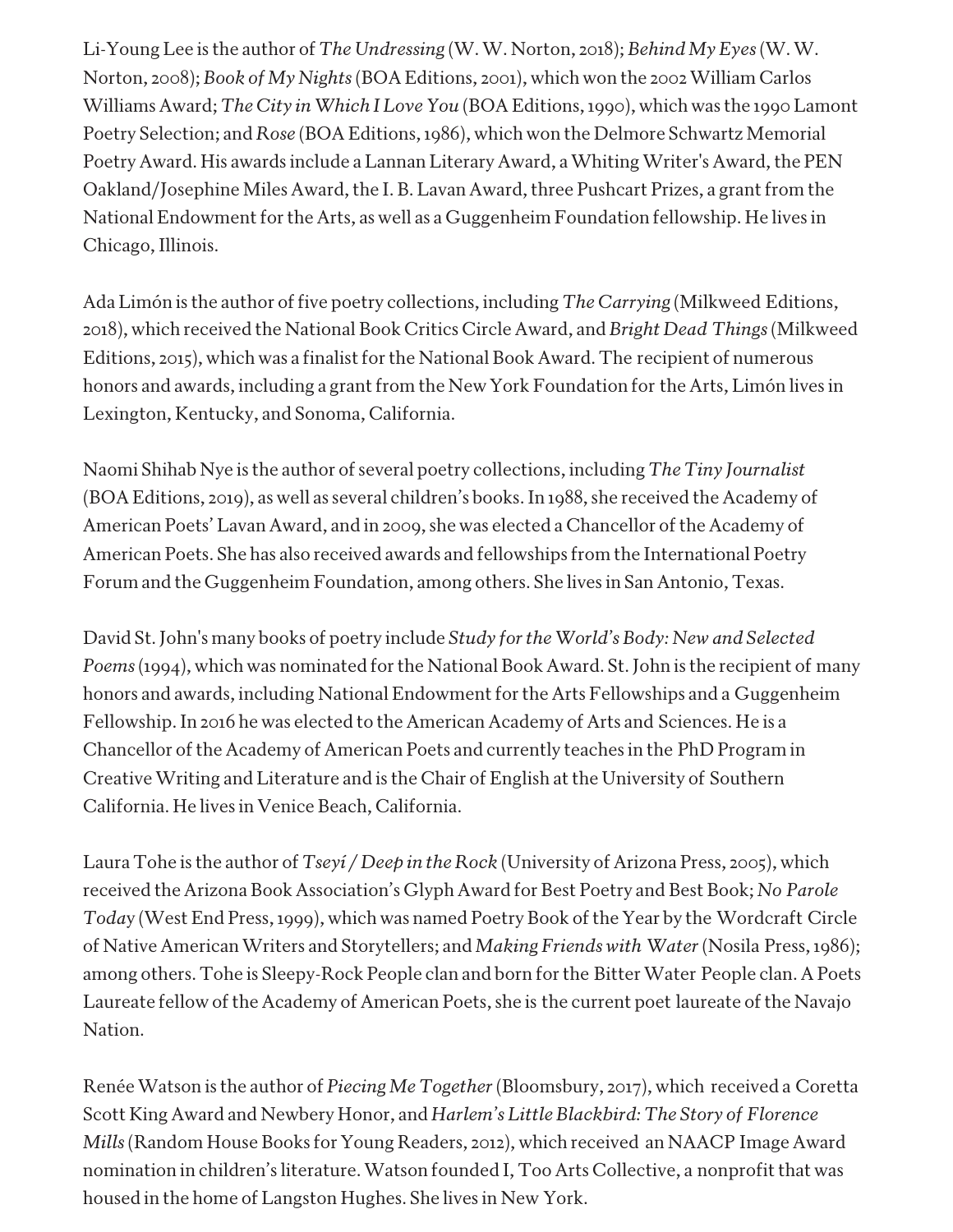## *Poems to Share by Canadian Poets*

2020 *by Ashley-Elizabeth Best* Strange Scattered Year *by Frances Boyle* Sometimes *by Rae Crossman At Dusk as Desire by Dagne Forrest*  anishing Point by Marlene Grand Ma tre The Why of It *by Louisa Howerow* For your head *by Maureen Hynes* Famine's Feast *by Keith Inman* Spider *by Laboni Islam*  Seaweed Soup and a Happy Birthday *by Mark Kim* Pavane for a Dead Letter *by Marion Lougheed* Small Warblers *by Annick MacAskill* Untitled *by Harry Posner* Skin by Eleonore Sch nmaier Hafez *by* B noo an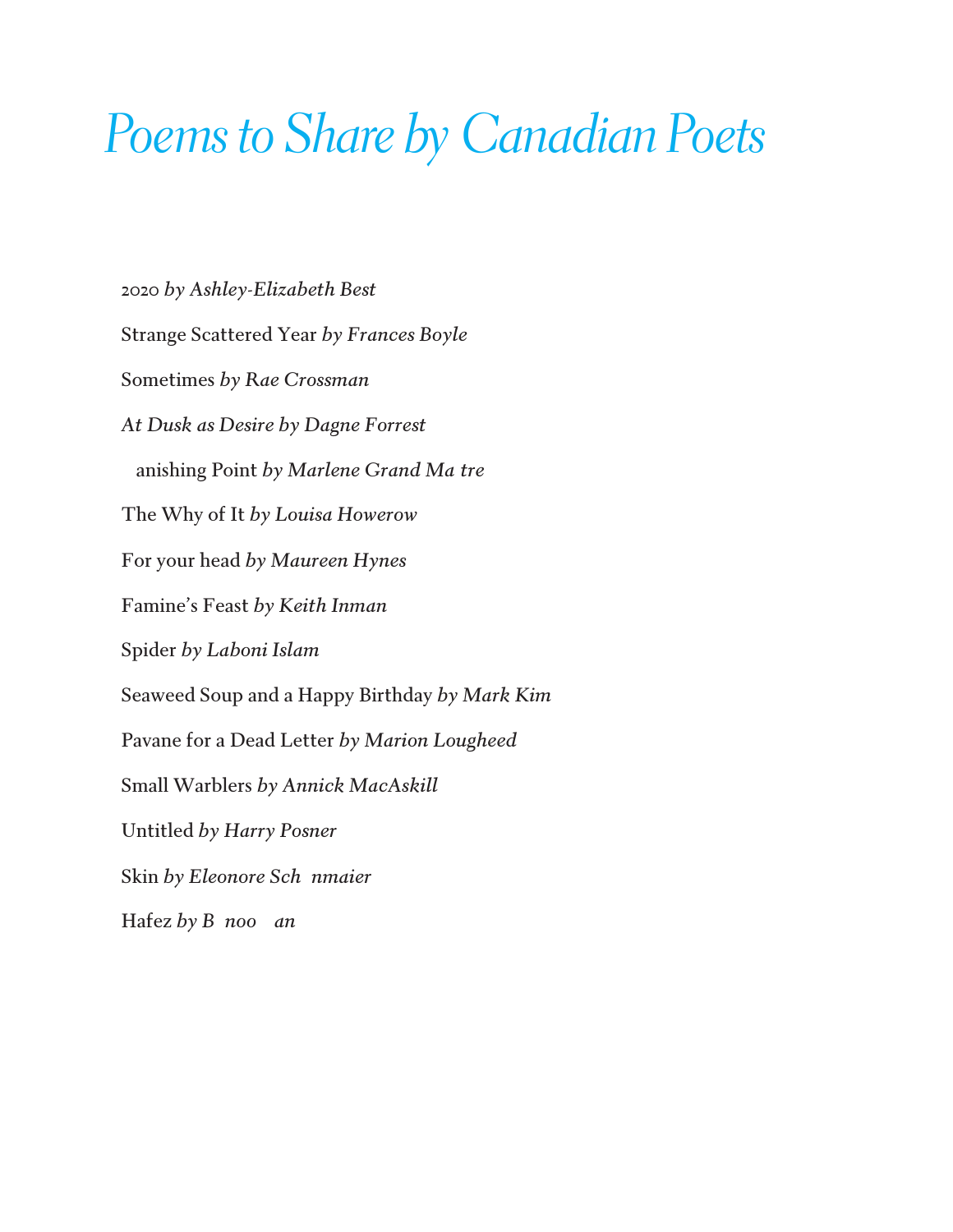

#### Ashley-Elizabeth Best

We started the new year by keeping our eyes open. I tape poems to entry ways, the space above my bed, around the couch and dinner table talismans against the kind of people we were afraid

to become. The year miscarried its first few months and then, throb of spring, butterflies land in the snouts of flowers.

We hike Frontenac Provincial Park so long and hard, my toenail peels off at the end. Bugs huff at our necks, a frenzy of garter snakes mating in cool spaces between granite outcroppings.

A group of Tiger Lilies at the trail head; we prayed for stars to fall and they've taken up in ditches. From the point of empty

and we begin to fill.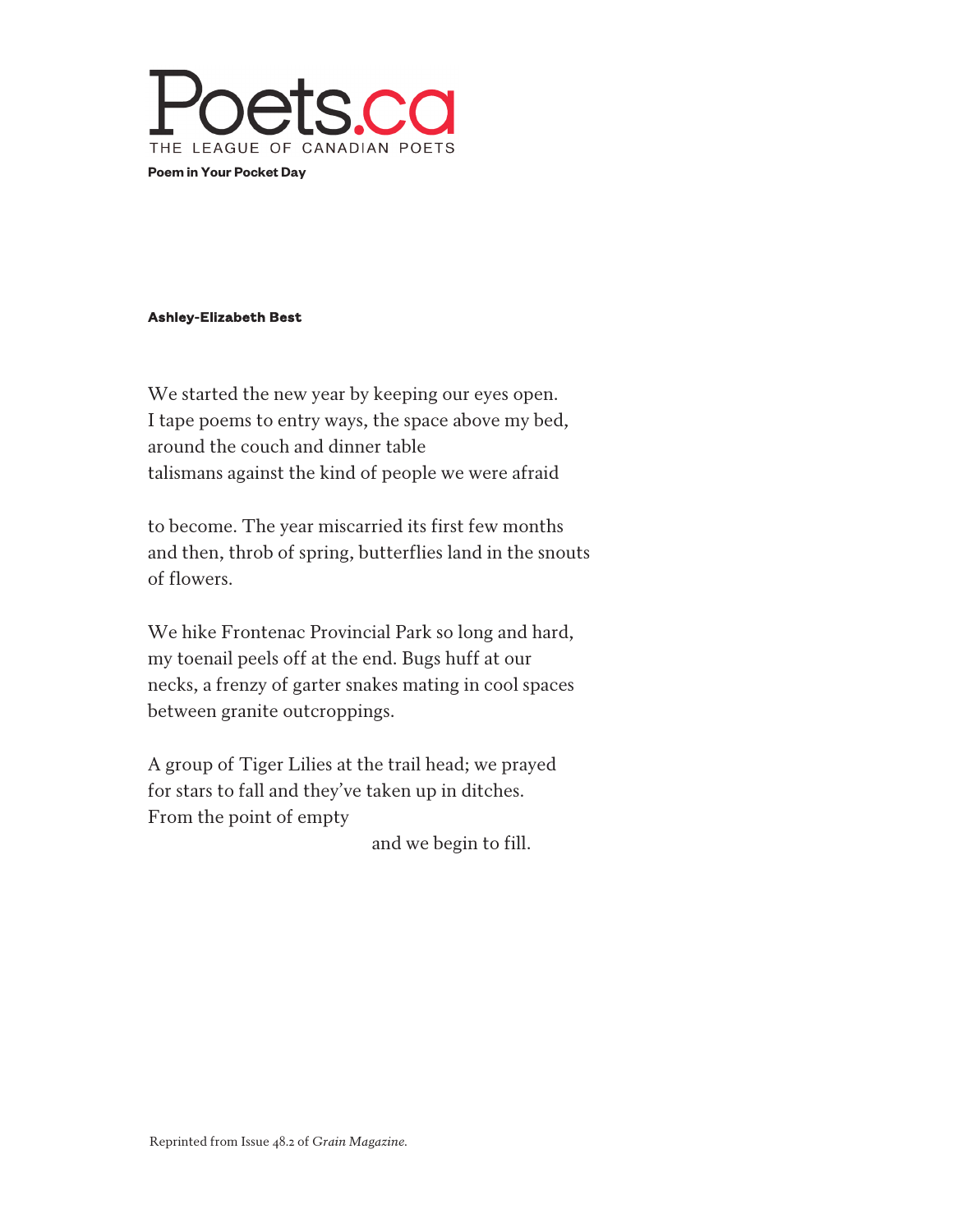

## *Strange Scattered Year*

Frances Boyle

I cobble together some shape like stars, gas cloud of spangles, sensory noise a beautiful typeface of serifed angels and italicized galaxies. That year

declines to cohere. I'm out of practice even at reaching for the right shelf to take down fragments rattling in their sealer jar. Bright ring

and clamouring disk with its ovoid dance on tabletop or dark drift of space. Dust of that year toxic to breathe, I need particulate mask to filter it from my mouth

and nose. That year, melded by star-shine, stuck to those before and aft, adhesion of moist exhales. Trial and tributary, ribbon of spilled milk, and I gather it in handfuls,

sop it up, recap the edgewise static, staccato tumbling voices, and eerie dance of half-memory. Monitor dial inching along through situations half-heard, a moving line,

a pointing finger. Evidence in star systems we pretend are fixed—his belt, her chair. Try to slake my thirst with what, I believe, is a firm grip on the ladle's hilt.

Note: The title is a phrase from David O'Meara's poem "I Used to Live Around Here" in Noble Glass, Penny Black, and the typographical notions in the poem, particularly of a galaxy being italicized, come fromP.K. Page's poem "Stargazer" in The Essential P.K. Page.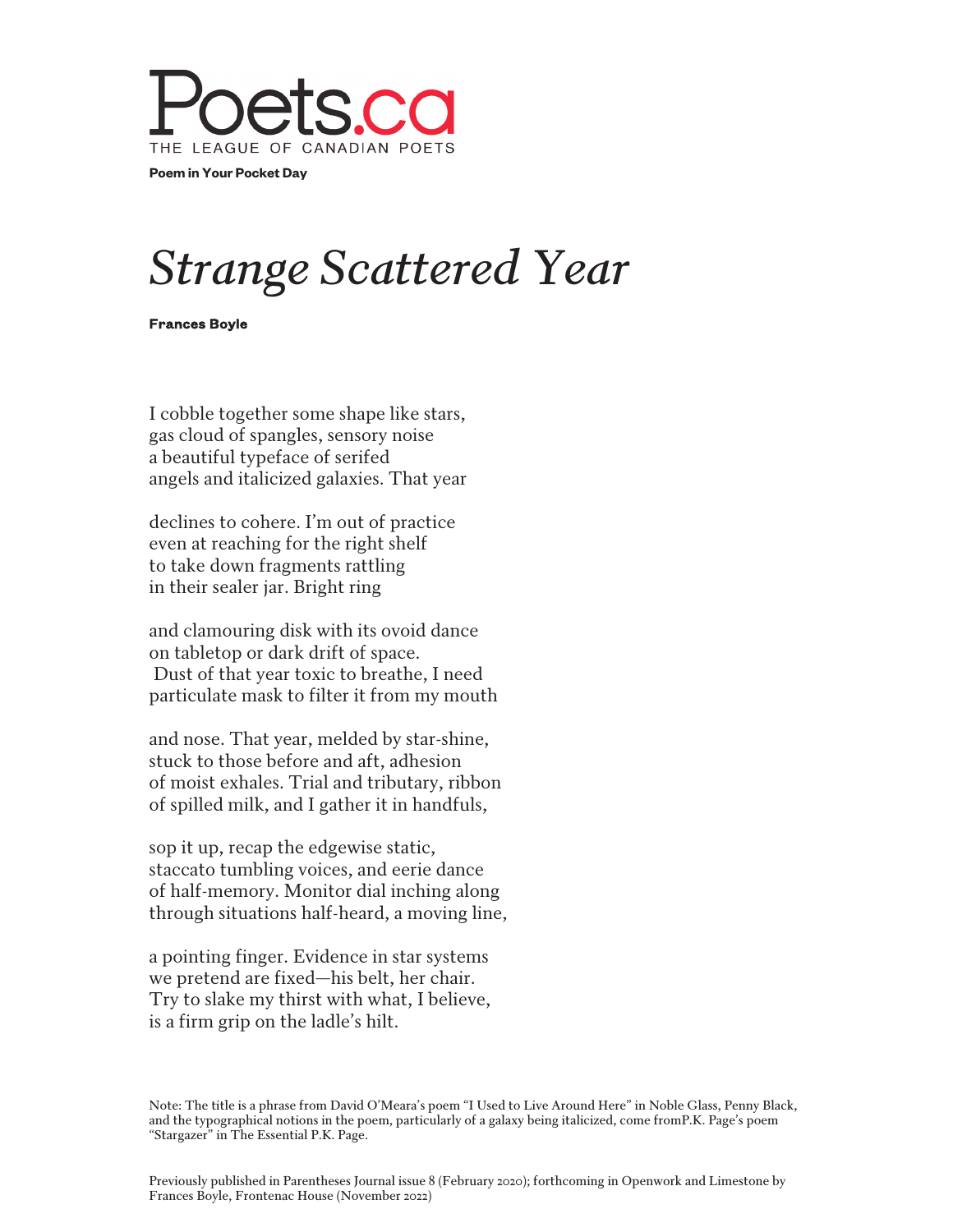

### *Sometimes*

Rae Crossman

Rushing into our early morning bedroom with her under-the-pillow discovery.

My daughter's toothless grin.

Sometimes poetry is like that: all tooth fairy no incisors.

Sometimes it's wolf canines and snap of bone.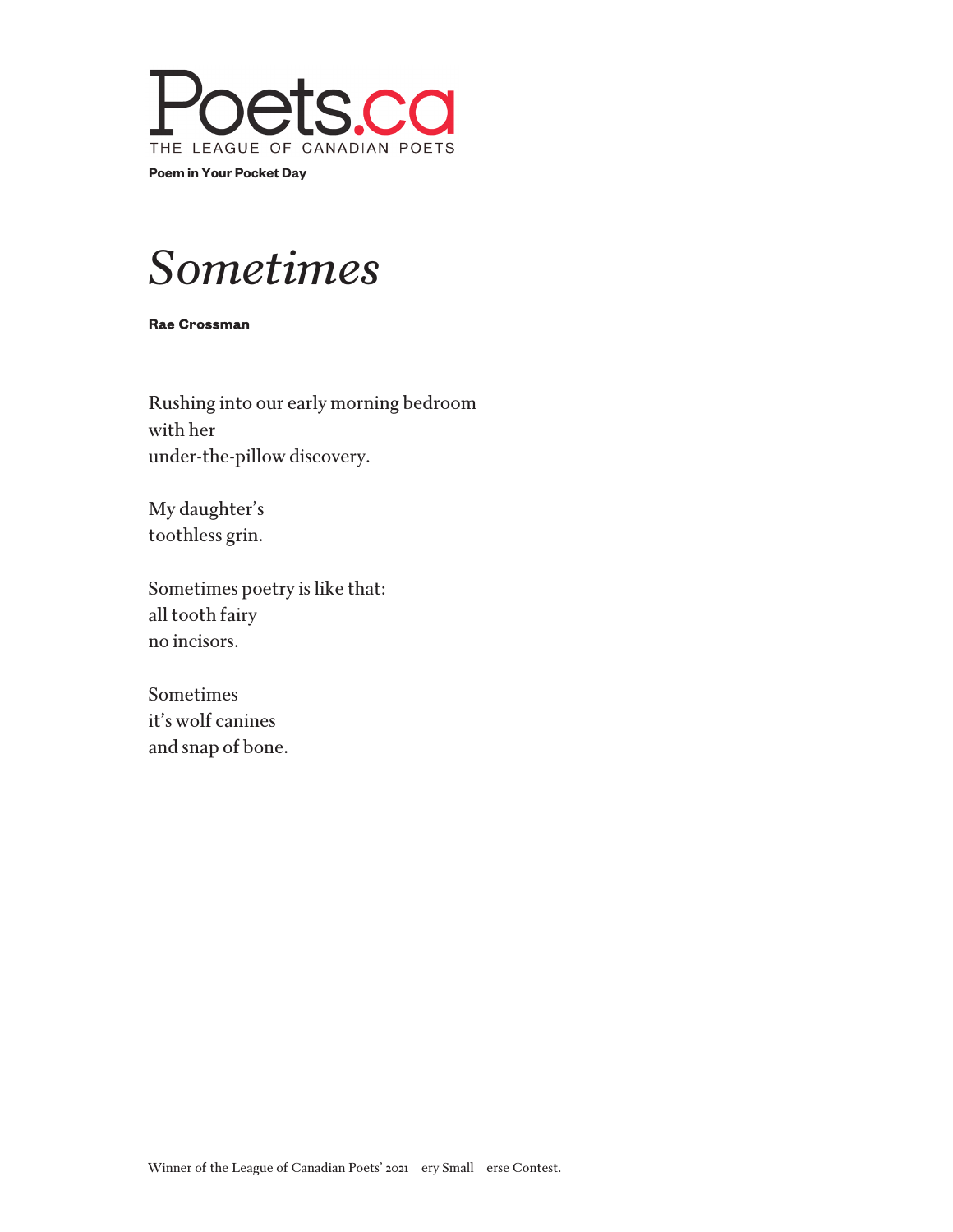

### *At Dusk*

Dagne Forrest

At dusk the woods shift closer, shadows melt across my shoulders.

Here, the nose puckering scent of rotten apples sharp, ascends.

Unseen roosting birds decry my presence. Flustered, tensing sky-

ward—dark wings undone, one by one.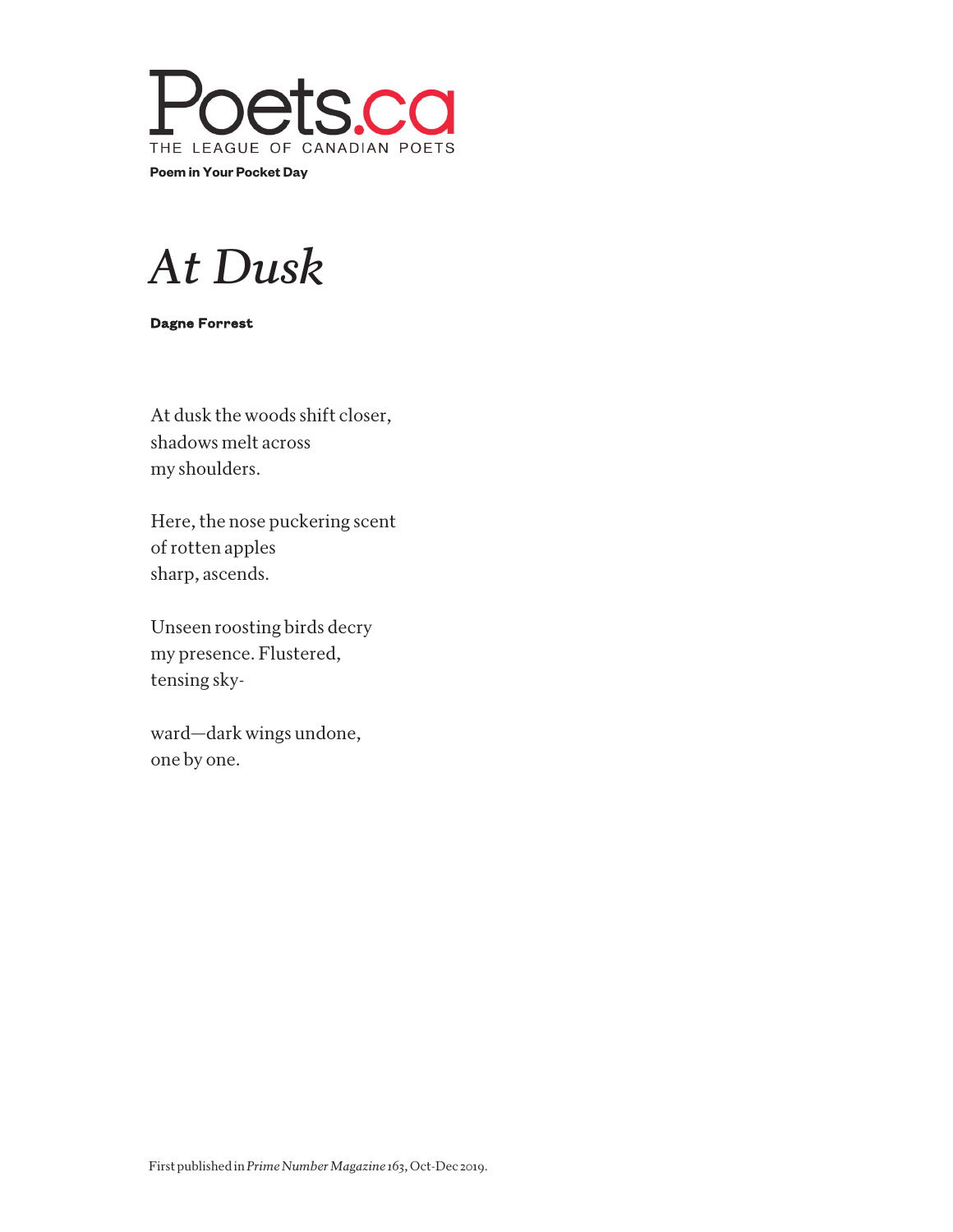

## *Vanishing Point*

Marlene Grand Maître

She finds the last chinook, washed up on Sombrio Beach, carries it home

to ink its body, cover with rice paper. Blue gyotaku: her hands

stroke the scales and ridges, lift the prints. By nightfall,

a ghost school of chinook shimmers on every wall.

 In home's uncharted depths, she wakes underwater, pierced

by an orca call, a pulsebeat of mourning, as the last

cow and calf glide through the bedroom, drawn by hunger

to the phantom salmon. She will wake

five thousand years ago, on a Norwegian shoreline,

mesolithic woman, the first carver of whales on rock.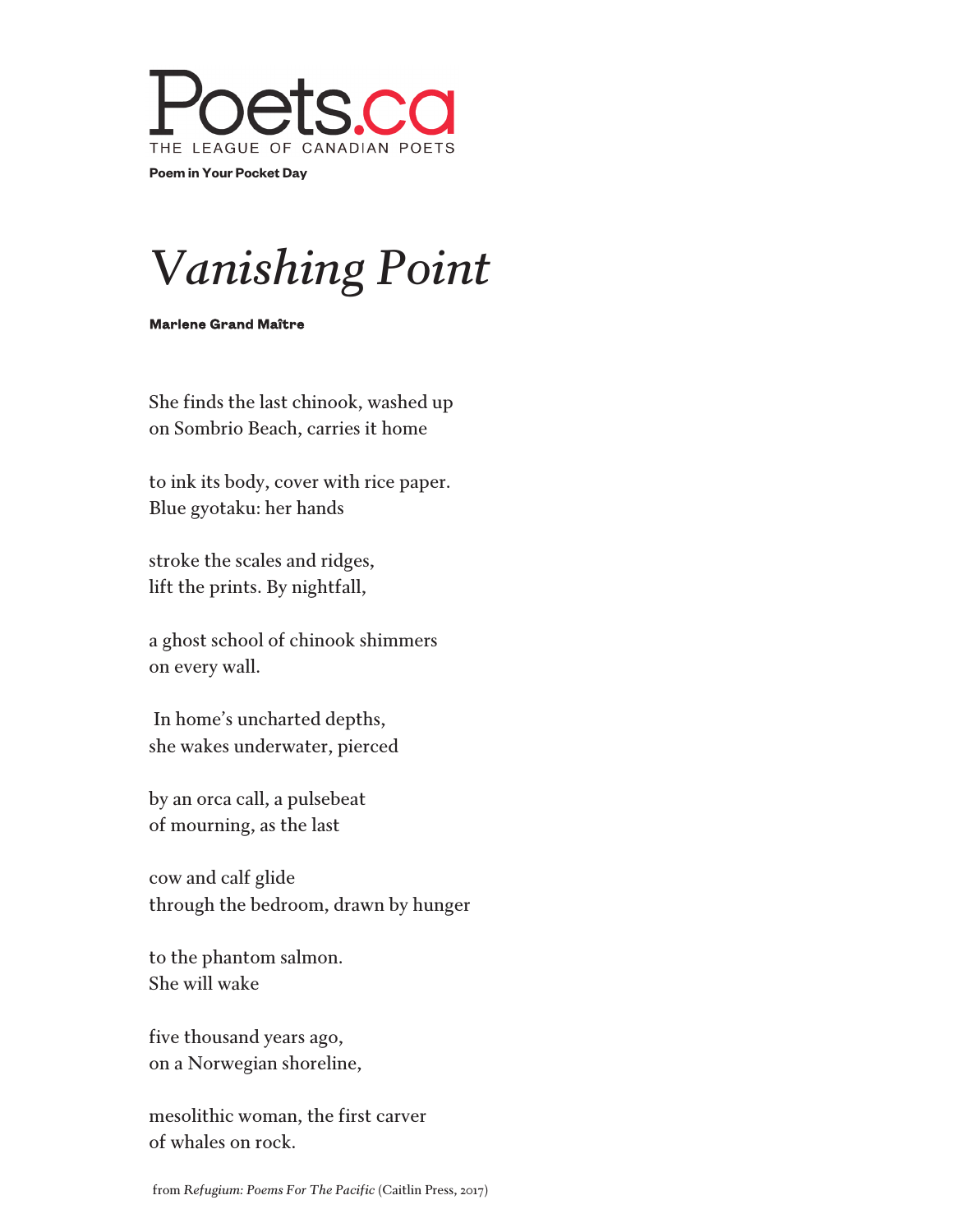

## *The Why of It*

Louisa Howerow

You know before you start you won't succeed in creating the ideal pain français, not the crackly kind you'd buy from a village boulangerie, not even if

you follow Julia Child's instructions and advice, accompanied by drawings. Twenty pages worth. You don't have the right flour with its precise

gluten strength. You don't have a baker's oven with a fire-brick floor. You still haven't mastered how to form the dough into the shape you want,

but you will go at it again and again, because you want your muscles doing, keeping busy, taking you away for seven hours, plus

three for cooling down. You like the elastic feel of the dough, its smoothness. The kneading, the scraping, the lifting and the slapping down.

Repeat, repeat. Yes! Moving fast, creating a rhythm. No matter how the table shakes, you work that dough, until you're spent. If

there was a river, you could beat your wash on rocks, or a carpet to bang out on a fence, but you don't have river or a carpet or fence.

All you have are muscles making good, doing something they're learning to do, believing they can keep death at bay.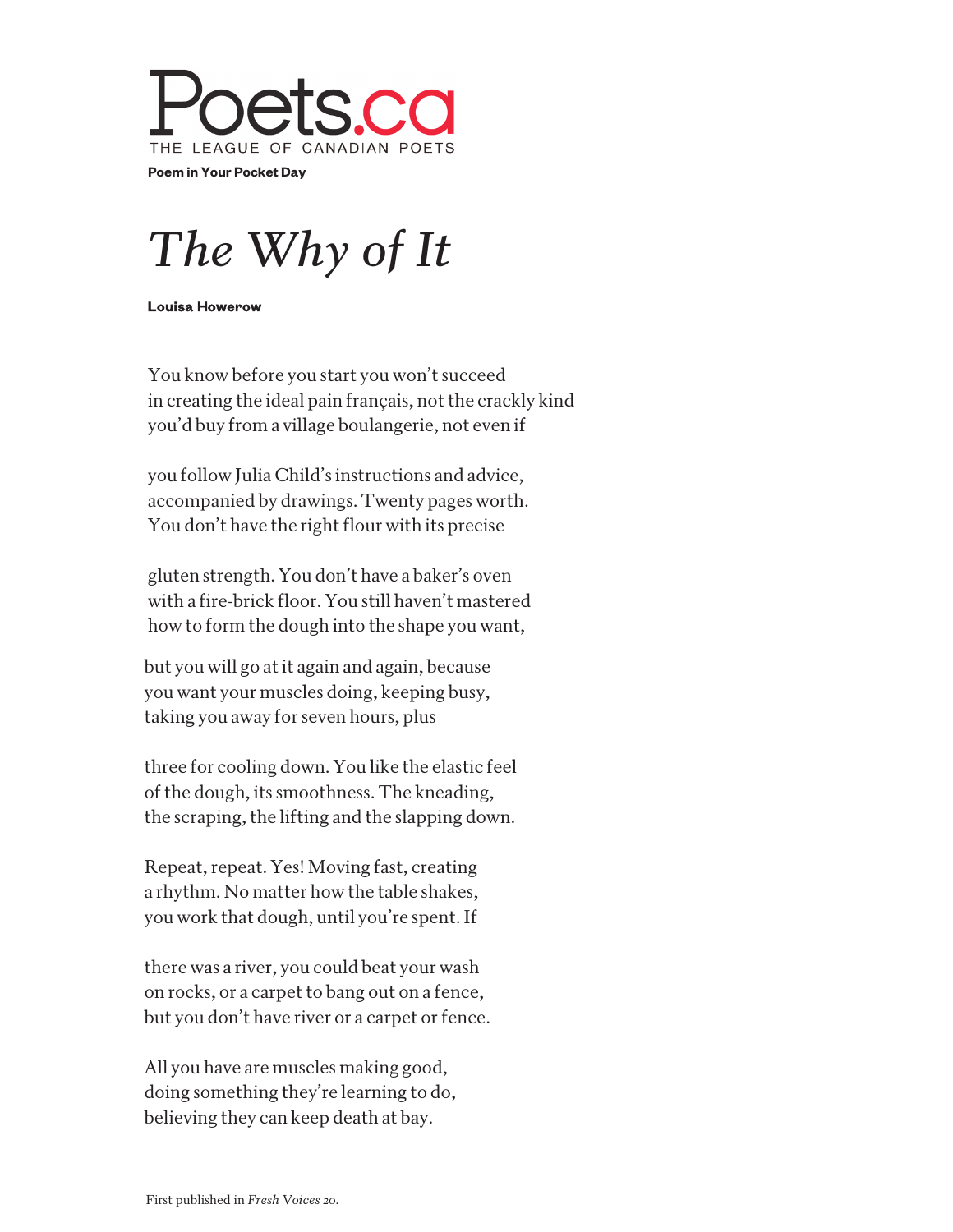

**Poem in Your Pocket Day**

*For your head*

Maureen Hynes

make a halo, a wreath, a circlet of bright green aspen leaves. Crown your dismal thoughts & unruly feelings with a tiara of thyme. Find small red things,a cranberry or rosehip or yew berry to trim your sorrow-filled week, to be the eyes that your eyes can't see out of. With grass dew, paste a rose petal on your forehead, and smear a lick of honey on each earlobe to sweeten whatever you hear. Breathe in jasmine scent to intensify your memories. Pick four small leaves one for Fear, one for Trust, one for Rage, the last for Desire. Lay each briefly on your tongue, to taste but not swallow. Open your mouth and let their power beam outward.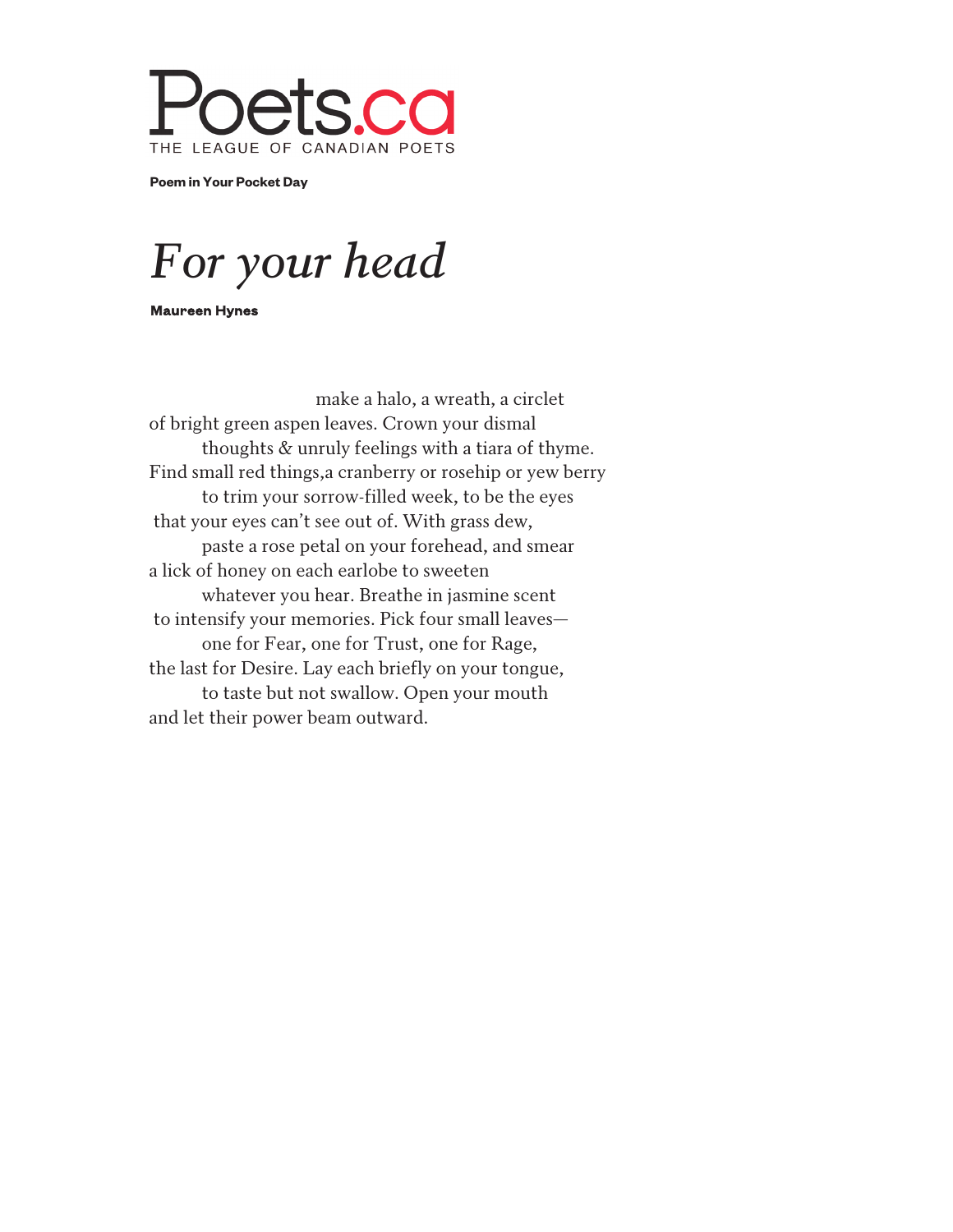

### *Famine's Feast*

Keith Inman

A sparrow hawk swoops glides up to the high wire clutching his harvest mouse

as spare row crops stoop outside under the skies fire crutching this hard-set house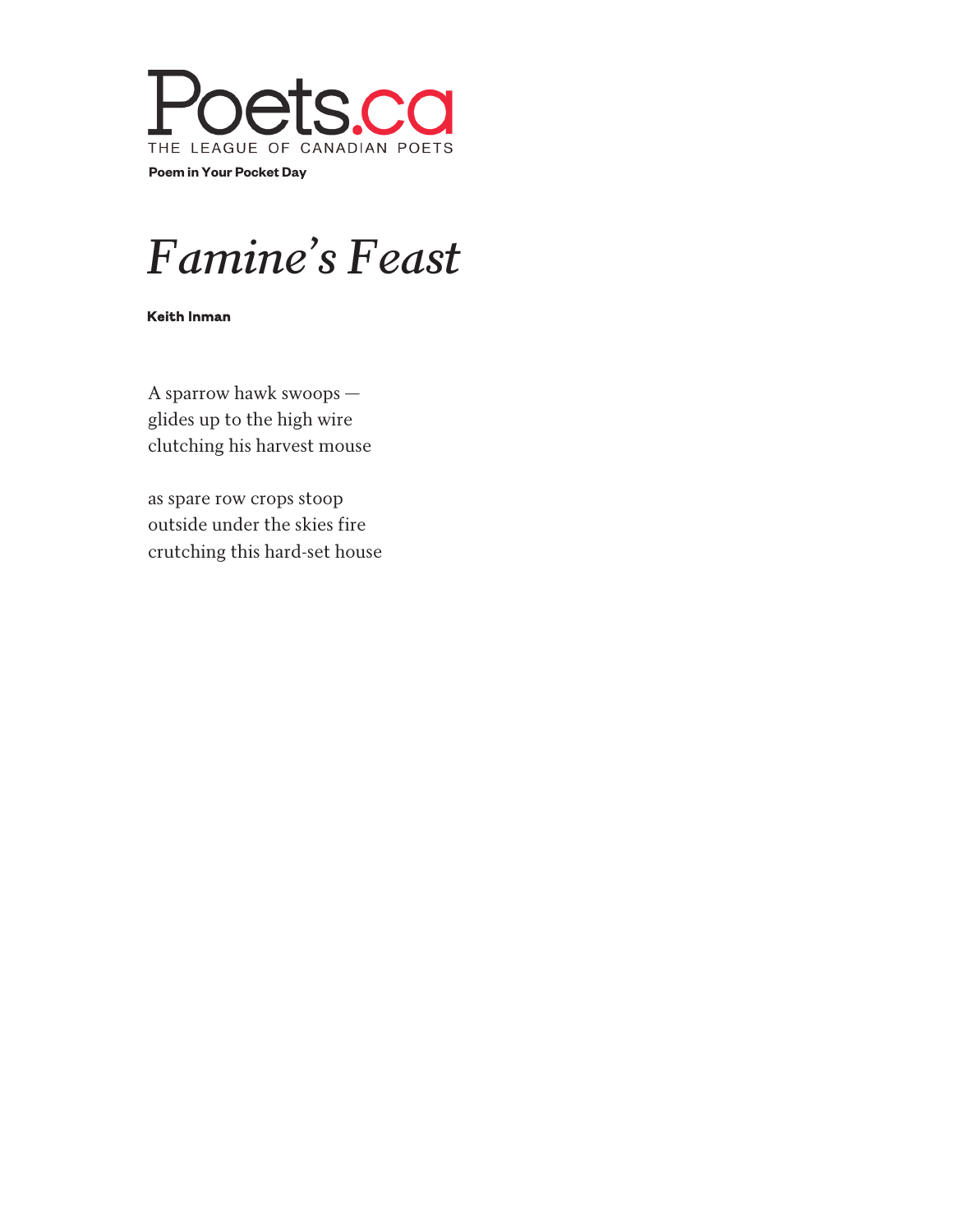

*Spider*

Laboni Islam

Praise your fluency in silk — spinning

what is hidden within

the way you float a line out on the wind & let it latch.

Praise your small & diligent body

the way it pulls & fastens till a single spoke sings of a whole geometry.

Praise your eight-legged patience.

Can you teach me to be still?

To welcome what disturbs the web & what to do with it?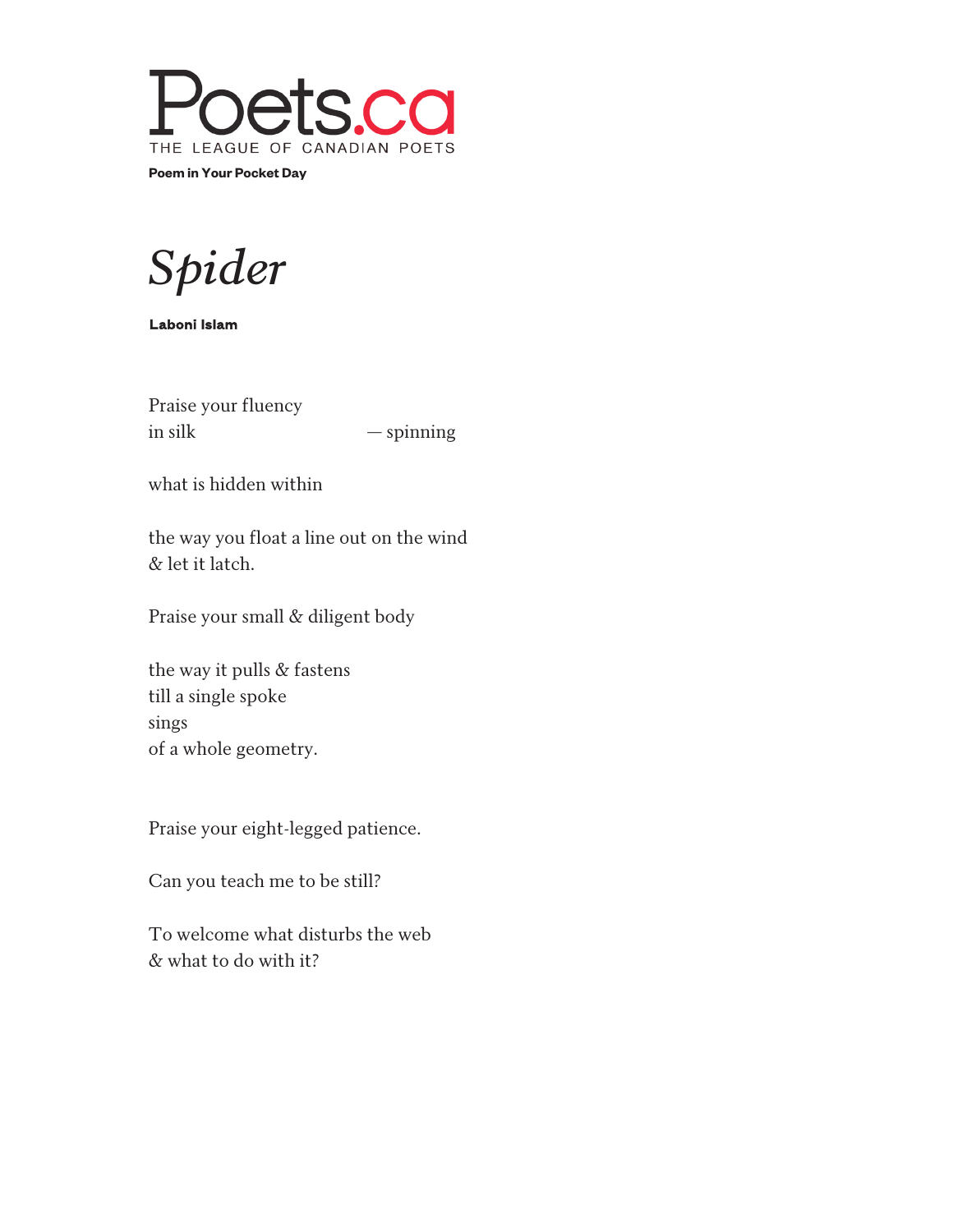

**Poem in Your Pocket Day**

## *Seaweed Soup and a Happy Birthday*

Mark Kim

A tradition for life, for death, and everything in between.

Narrowed into a warm bowl, with an emerald glow, and dark leaves.

My vision is adjusted to the shades, the intricacy of the recipe, and history.

A year of life passes, another bowl filled, and the aroma of vitality pollutes the day.

The broth of sea, greens of the water, and a reminder of my past, present, future.

The surface is broken, ripples undulate, and I'm back.

Mom asks how it tastes, it's good. A little salty. It doesn't matter.

Good morning, good night, and everything in between.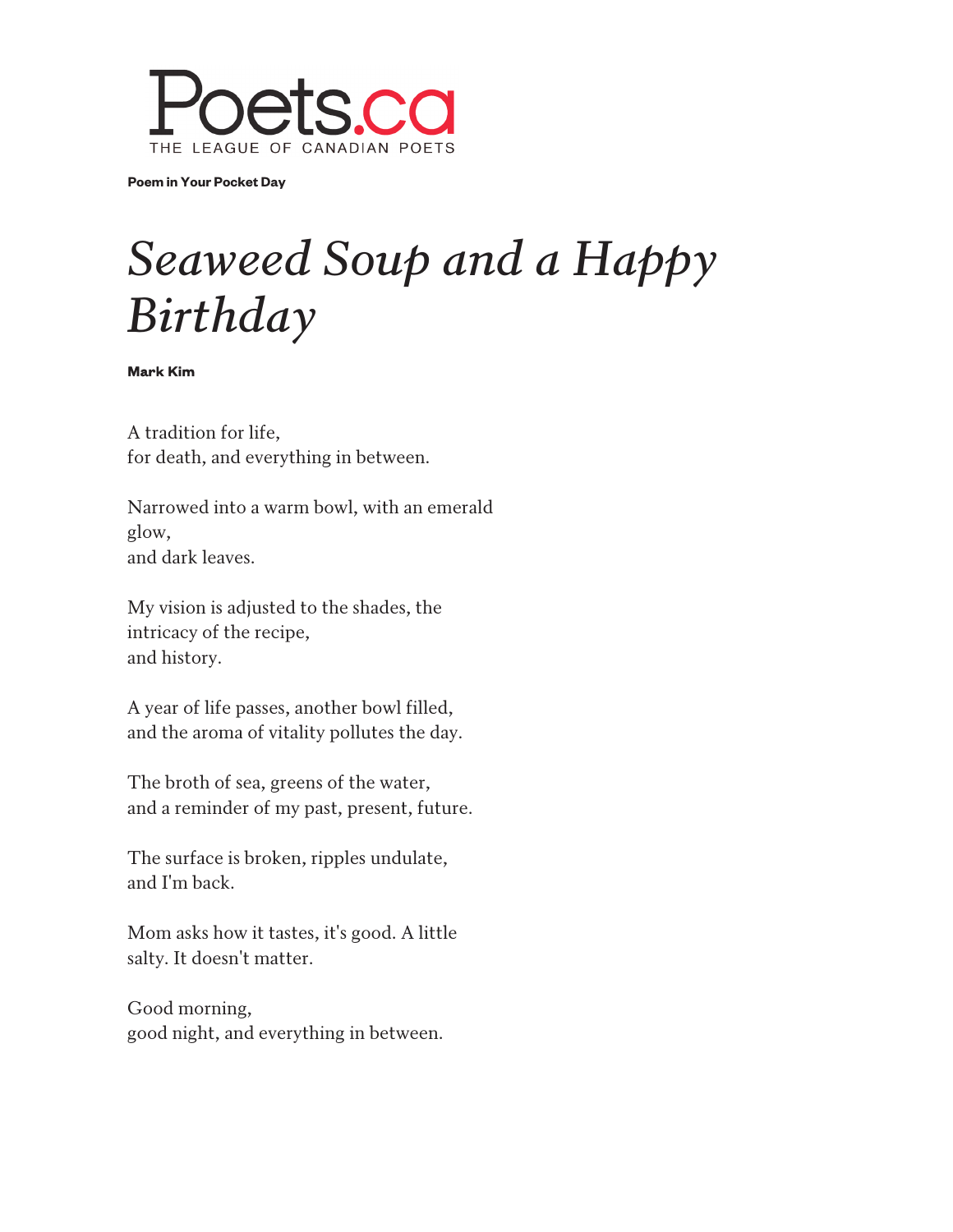

## *Pavane for a Dead Letter*

#### Marion Lougheed

every thought is a wartime letter

struck through with black

words and news that can't be shared

in the depths a torpedo

hits its mark

a cargo of letters

waltzes

slowly

to the ocean floor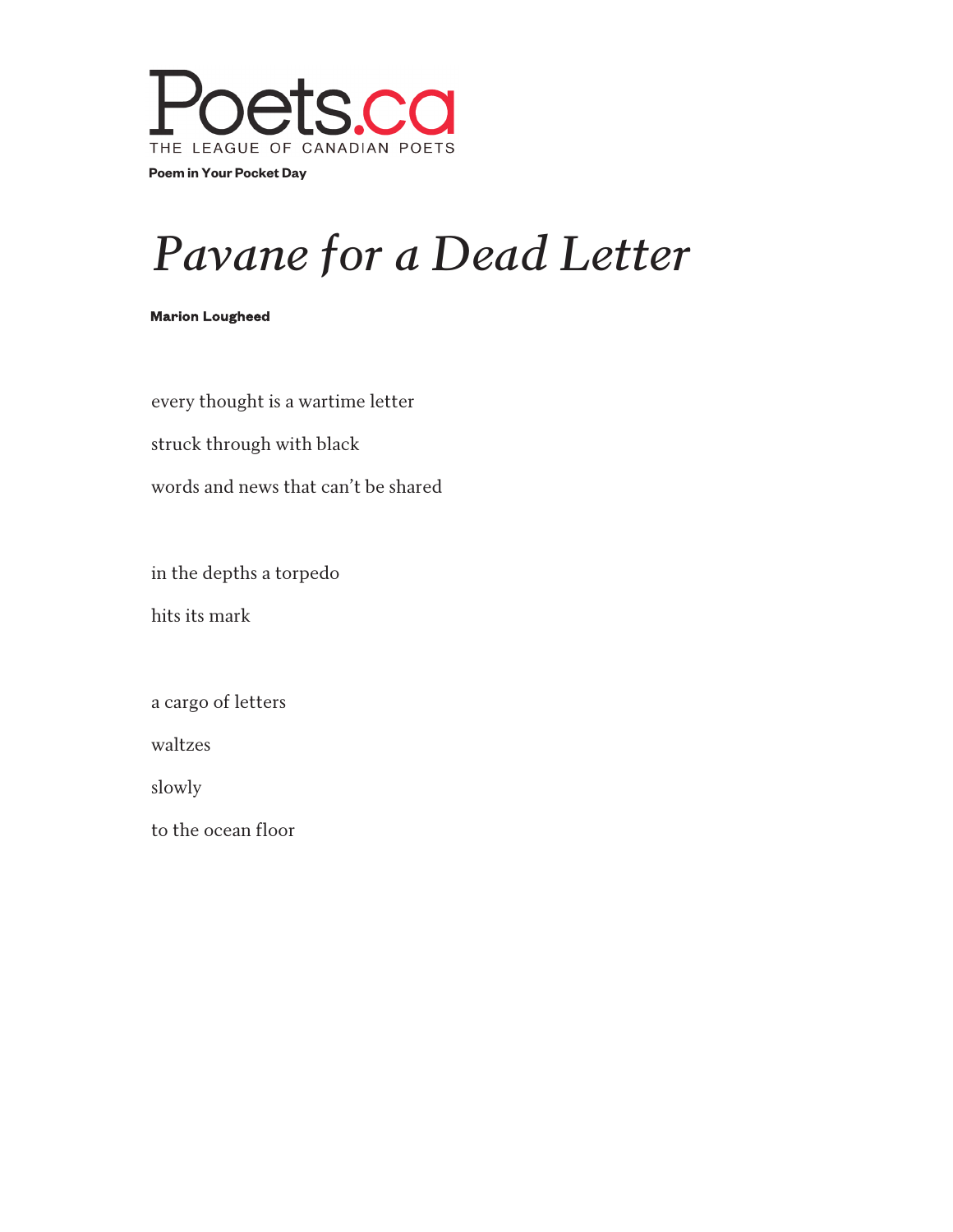

## *Small Warblers*

Annick MacAskill

*(after Doireann Ní Ghríofa)*

I did not know that's why they were there, suddenly, and everywhere, in the trees and on the sidewalks, inconsequential and familiar, yet sparkling, like perfect round jewels with the most remarkable prismatic calls. Like a brook, winding through winter and spring, spilling across cities and mountains and along the Atlantic and before every window I would find. I started noticing, as if blinking through a mist, searching, thinking of God or romantic love, their sounds like noise or music, and sometimes these things were indistinguishable, as in a baby's cry. Their ordinariness does not diminish them. Now I tilt my head, and listen.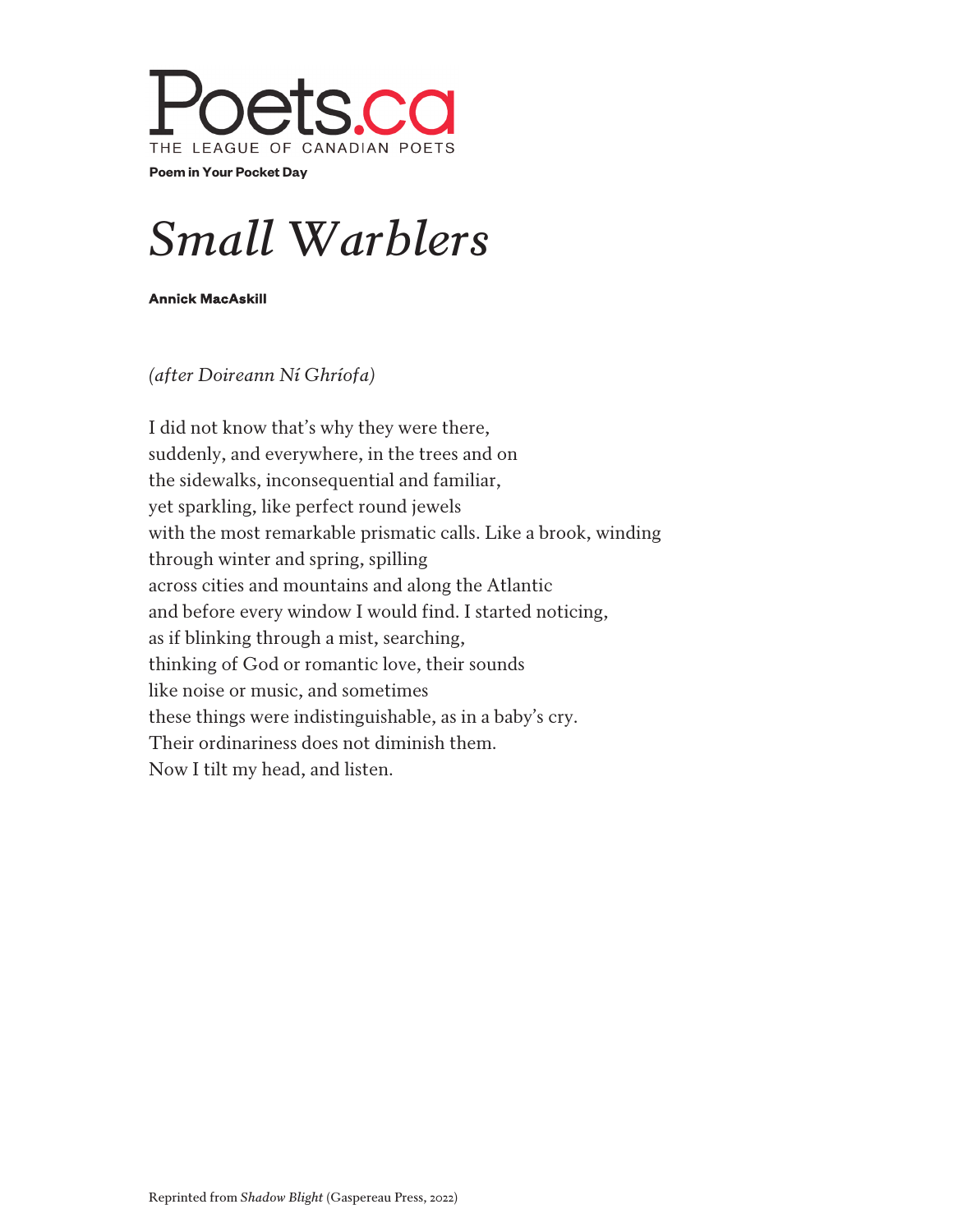

**Poem in Your Pocket Day**

### *Untitled*

Harry Posner

On this Buddha quiet Autumn morning A bird lands In the dead Austrian pine.

How useful will I be After the curtain falls?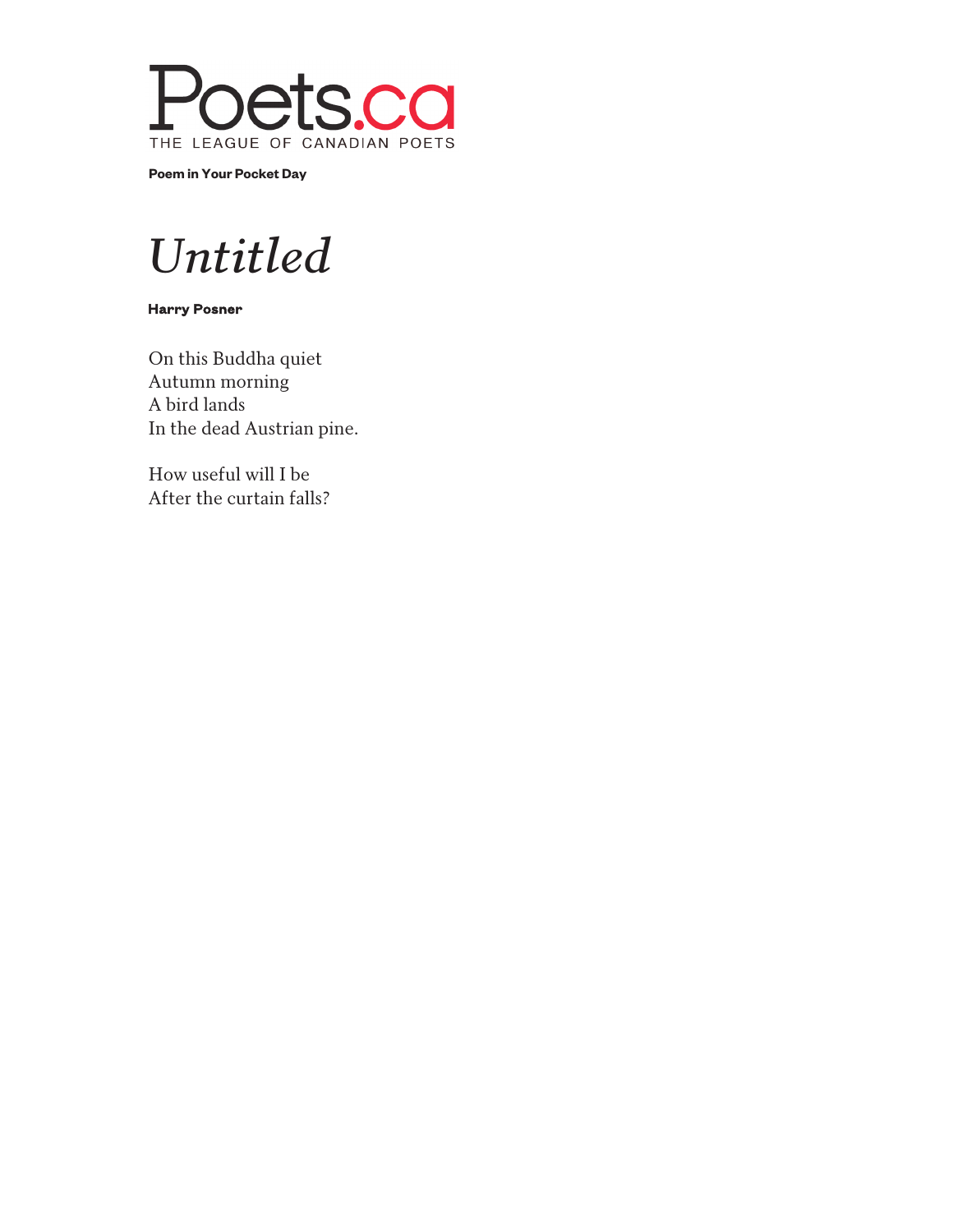

### *Skin*

#### Eleonore Schönmaier

a man's frosted exhalation in the pitch interior

of a car's trunk is white against black

like chalk on the board easily erased, but

not easily forgotten the sound of tires on snow

heard from inside the trunk of a cop car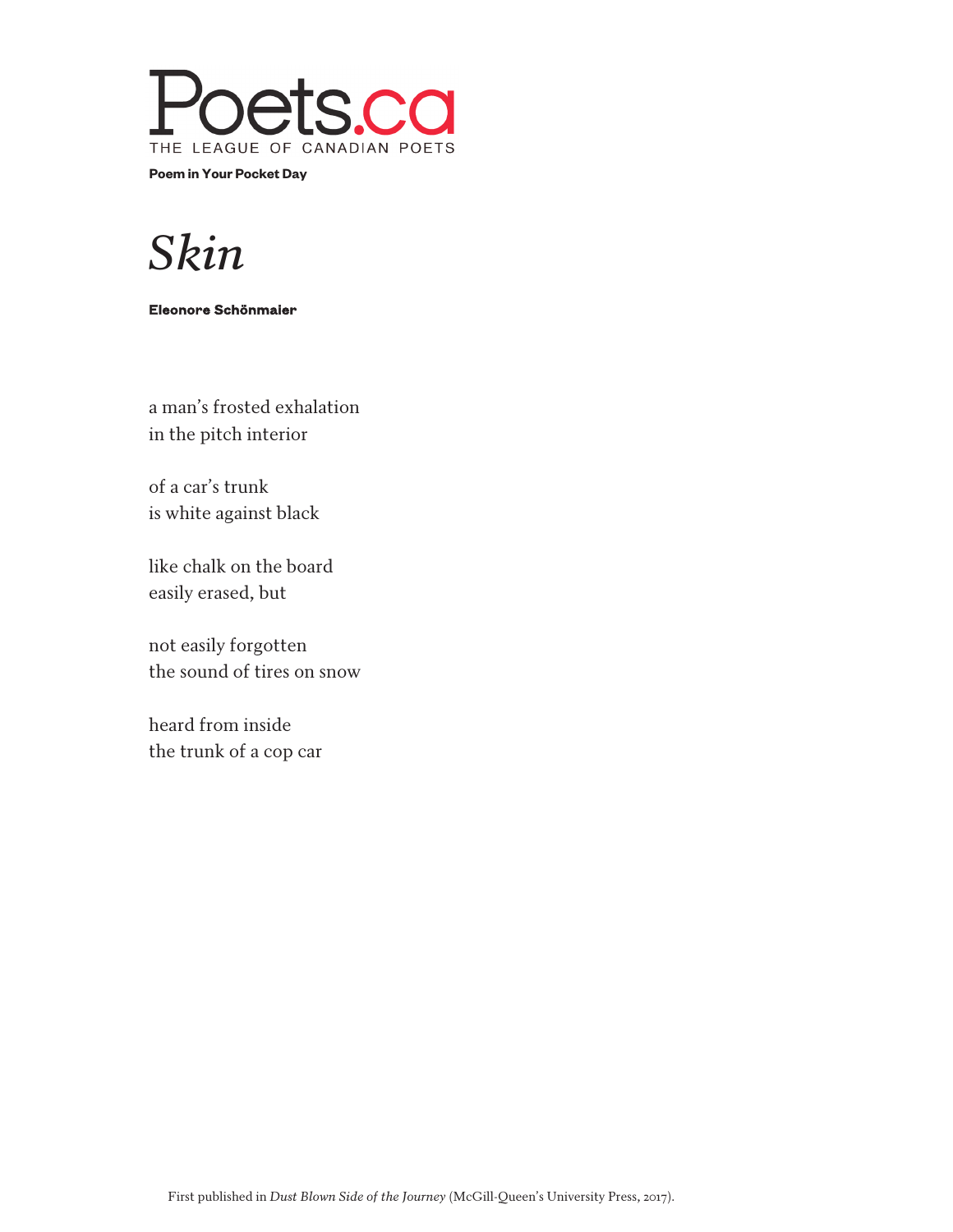

*Hafez<sup>1</sup>*

Bänoo Zan

I stood at the gates— The Roknabad Stream murmured through Mosalla Gardens<sup>2</sup> Roses scattered the morning breeze The sea kissed the boat and waved at the palace The king smiled at sycophant ghazals

I was the bard the blood of the city the breath of God—

Centuries later they would say that I loved Shiraz<sup>3</sup> But I feared tempests and remained true to the past

Open my book and read your future

<sup>1</sup>The fourteenth-century Iranian poet (ghazal writer). Iranians call him "The Mouthpiece of the Divine" and perform divinations with his Divan (collected poems). On important occasions, they form an intention or question in their mind, open the book, and interpret the ghazals on the page metaphorically according to their personal circumstances. The questions are usually about matters of significance, fate, love, etc.

<sup>2</sup> The Roknabad Stream and Mosalla Gardens were popular outings during Hafez's times

3 It is said that Hafez's fame traveled beyond the boundaries of his hometown, Shiraz. A king sent him an invitation to board a ship and join his court. Hafez started preparations but in the last minute changed his mind. He is said to have never set foot outside Shiraz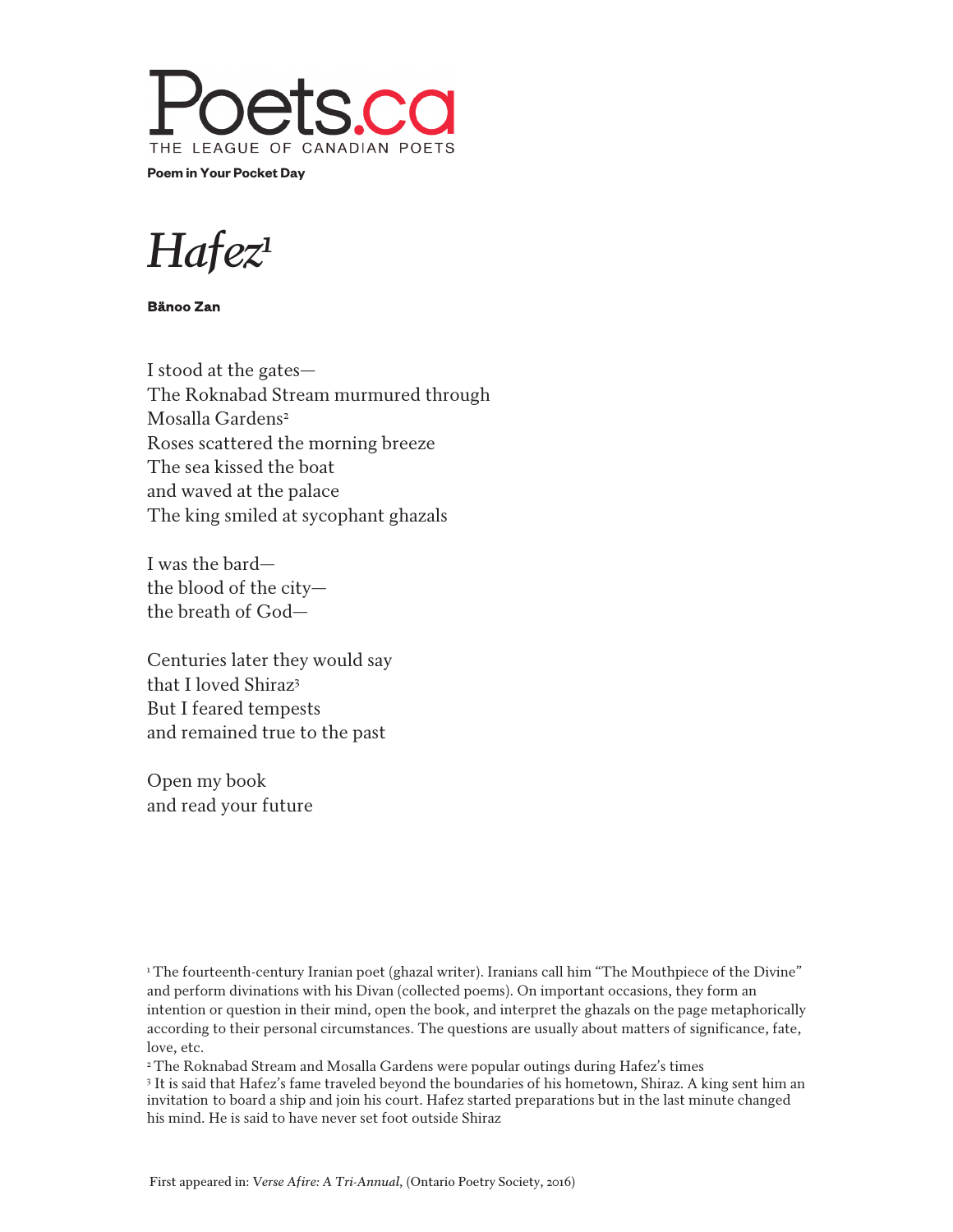## *Poems to Share from the Public Domain*

Moonrise by H.D.

To Make a Prairie by Emily Dickinson Life by Paul Laurence Dunbar Stopping by Woods on a Snowy Evening by Robert Frost Tanka (I) by Sadakichi Hartmann Sea Charm by Langston Hughes The New Colossus by Emma Lazarus The Tropics of New York by Claude McKay Wild Swans by Edna St. Vincent Millay One Perfect Rose by Dorothy Parker **Assured by Alexander Posey** Fog by Carl Sandburg Faults by Sara Teasdale The Eagle by Alfred Lord Tennyson Storm Ending by Jean Toomer

For biographies of these poets, visit www.poets.org.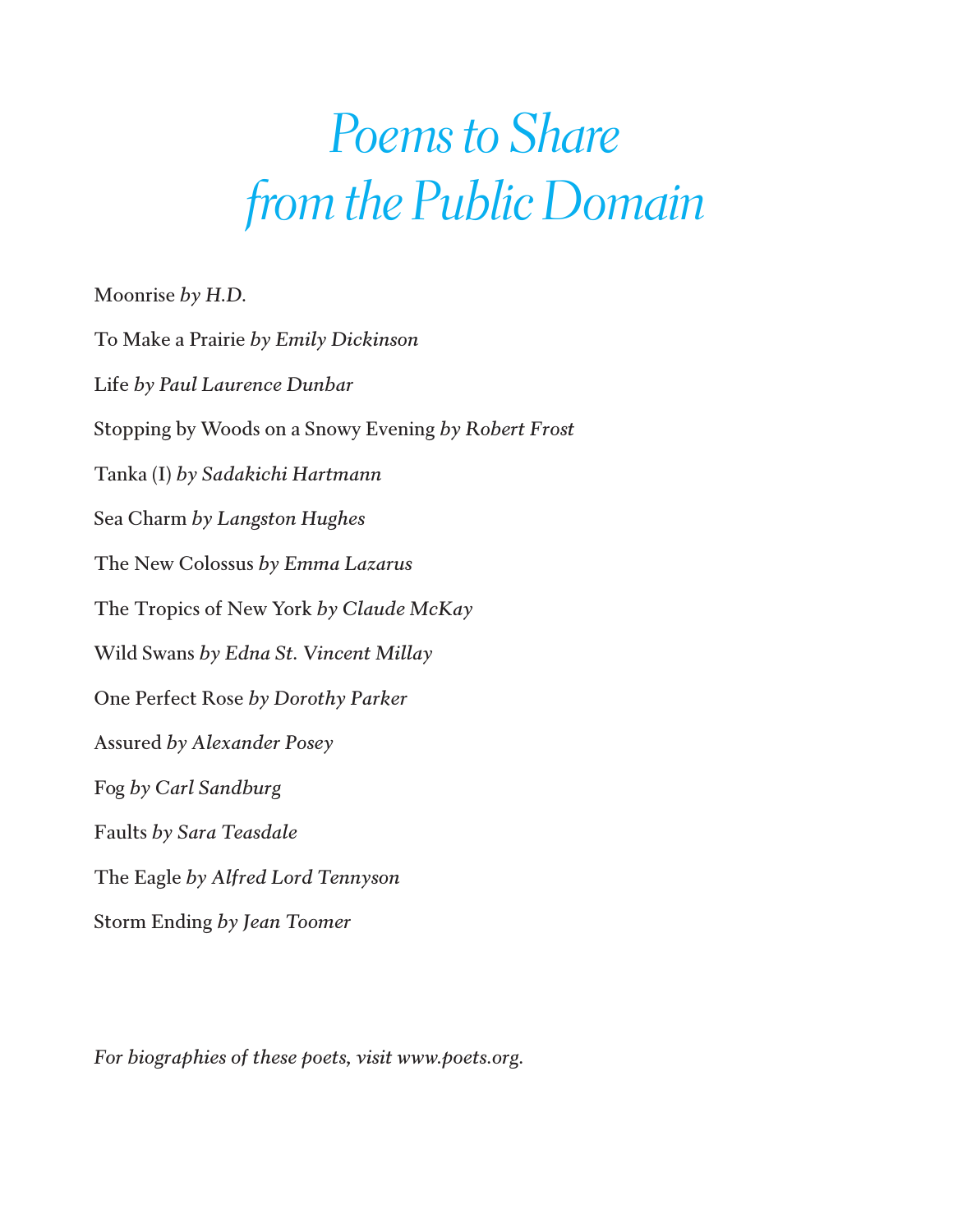**Poem in Your Pocket Day**

### *Moonrise*

**H.D.** 

Will you glimmer on the sea? Will you flingyour spear-head On the shore? What note shall we pitch?

We have a song, On the bank we share our arrows— The loosed string tells our note:

*O flight, Bring her swiftly to our song. She is great, We measure her by the pine-trees.*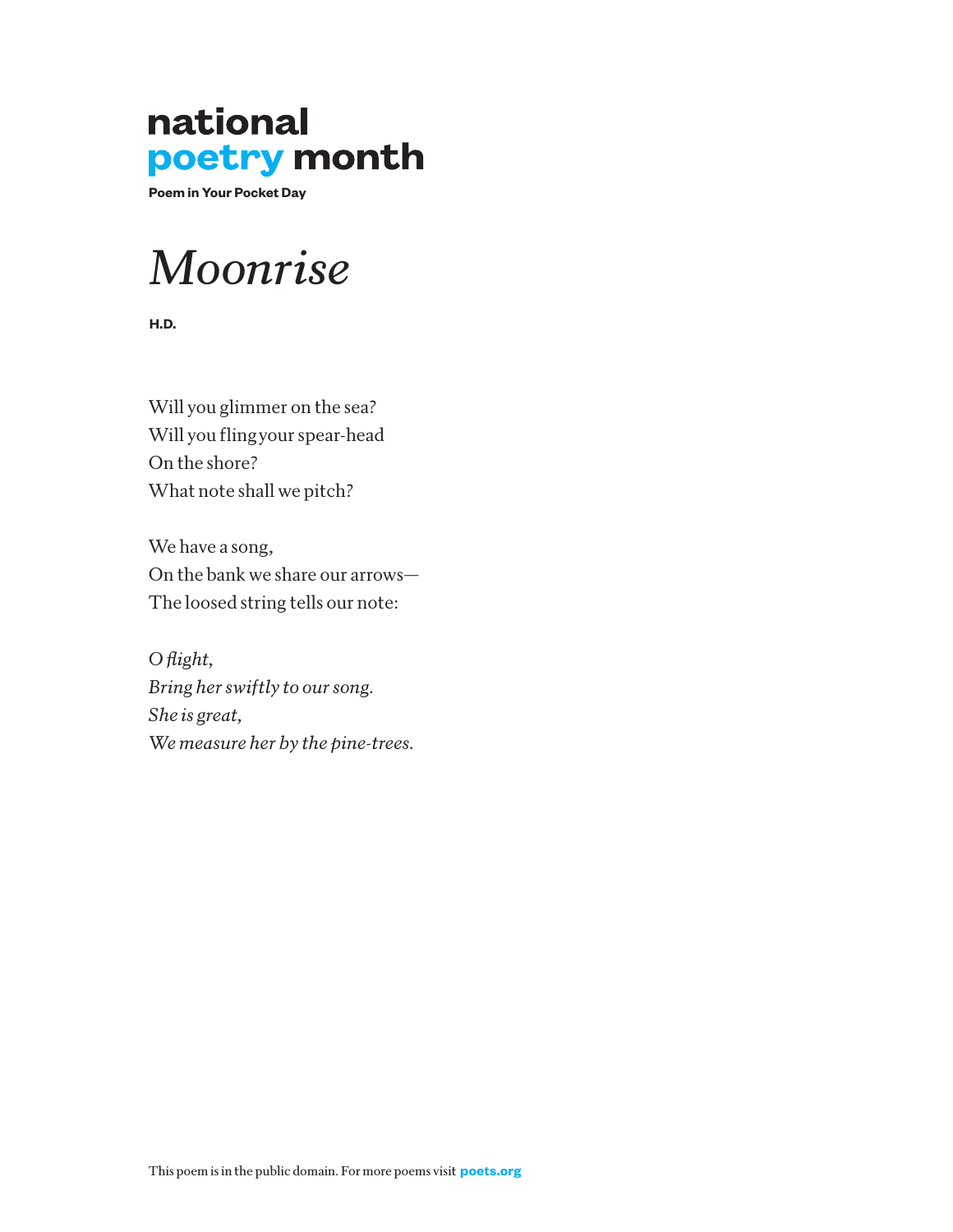**Poem in Your Pocket Day**

### *To Make a Prairie*

**Emily Dickinson** 

To make a prairie it takes a clover and one bee, — One clover, and a bee, And revery. The revery alone will do If bees are few.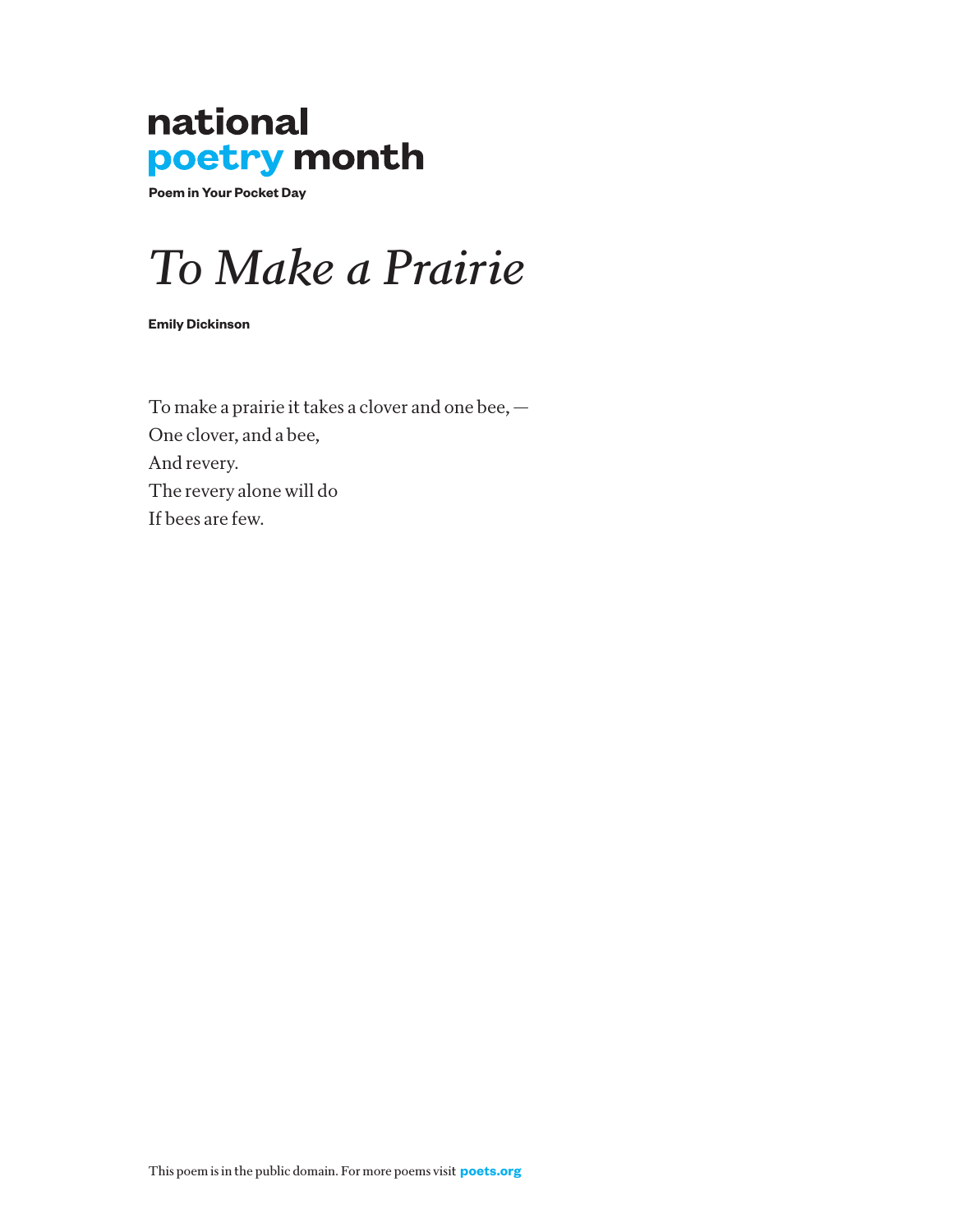**Poem in Your Pocket Day**

*Life*

**Paul Laurence Dunbar**

A crust of bread and a corner to sleep in, A minute to smile and an hour to weep in, A pint of joy to a peck of trouble, And never a laugh but the moans come double; And that is life!

A crust and a corner that love makes precious, With a smile to warm and the tears to refresh us; And joy seems sweeter when cares come after, And a moan is the finest of foils for laughter; And that is life!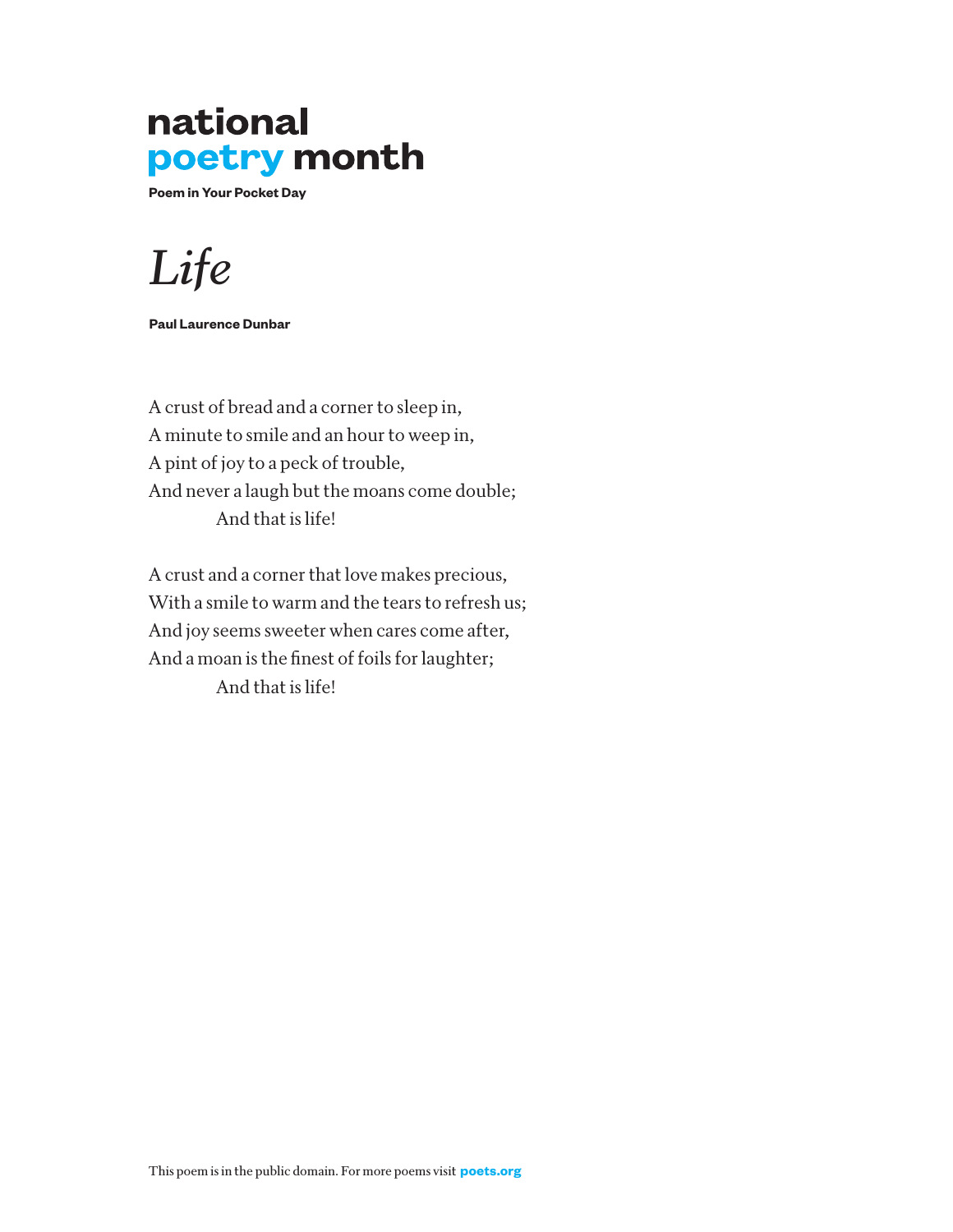**Poem in Your Pocket Day**

## *Stopping by Woods on a Snowy Evening*

#### **Robert Frost**

Whose woods these are I think I know. His house is in the village though; He will not see me stopping here To watch his woods fill up with snow.

My little horse must think it queer To stop without a farmhouse near Between the woods and frozen lake The darkest evening of the year.

He gives his harness bells a shake To ask if there is some mistake. The only other sound's the sweep Of easy wind and downy flake.

The woods are lovely, dark, and deep. But I have promises to keep, And miles to go before I sleep, And miles to go before I sleep.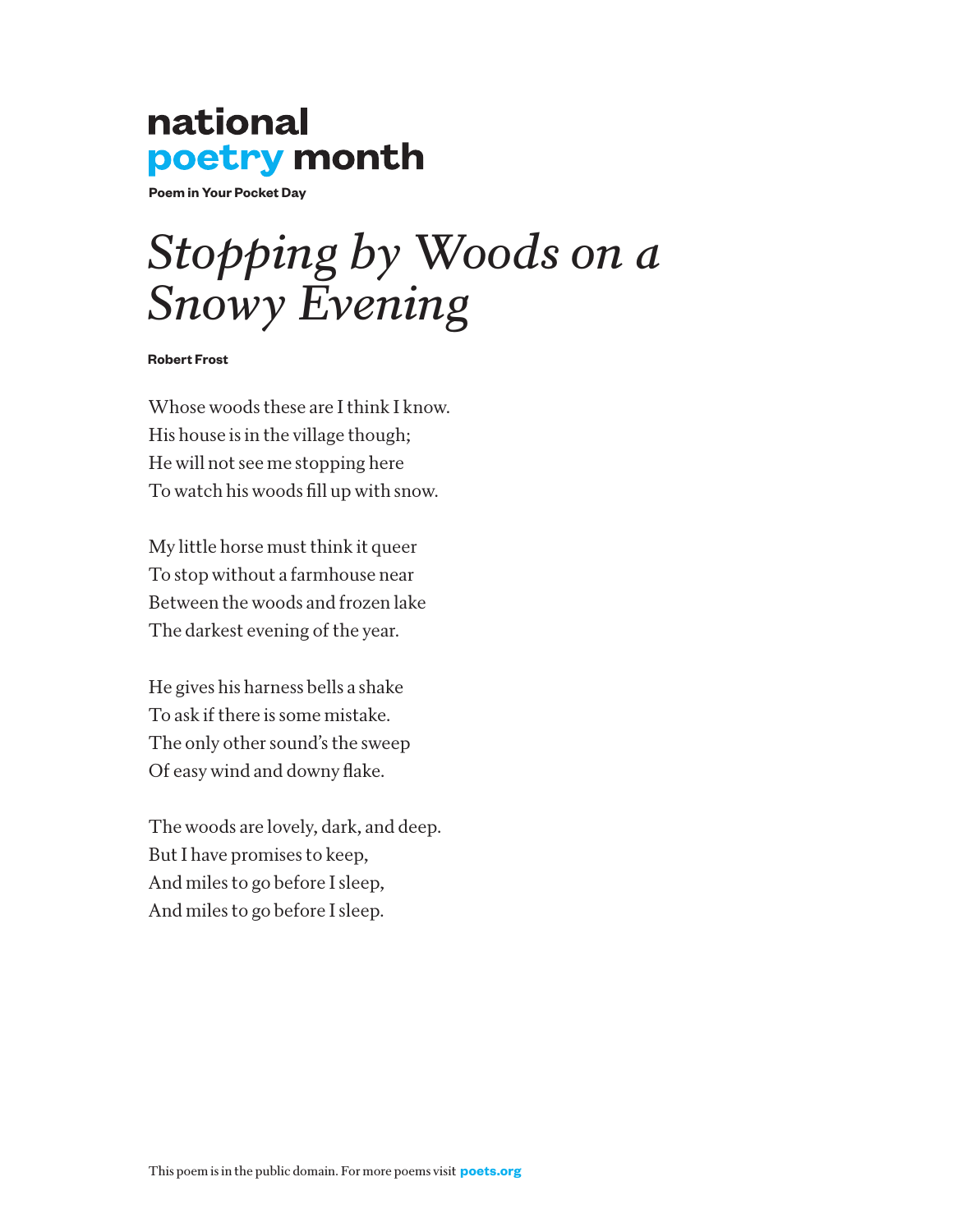**Poem in Your Pocket Day**

*Tanka (I)*

**Sadakichi Hartmann**

Winter? Spring? Who knows? White buds from the plumtrees wing And mingle with the snows. No blue skies these flowers bring, Yet their fragrance augurs Spring.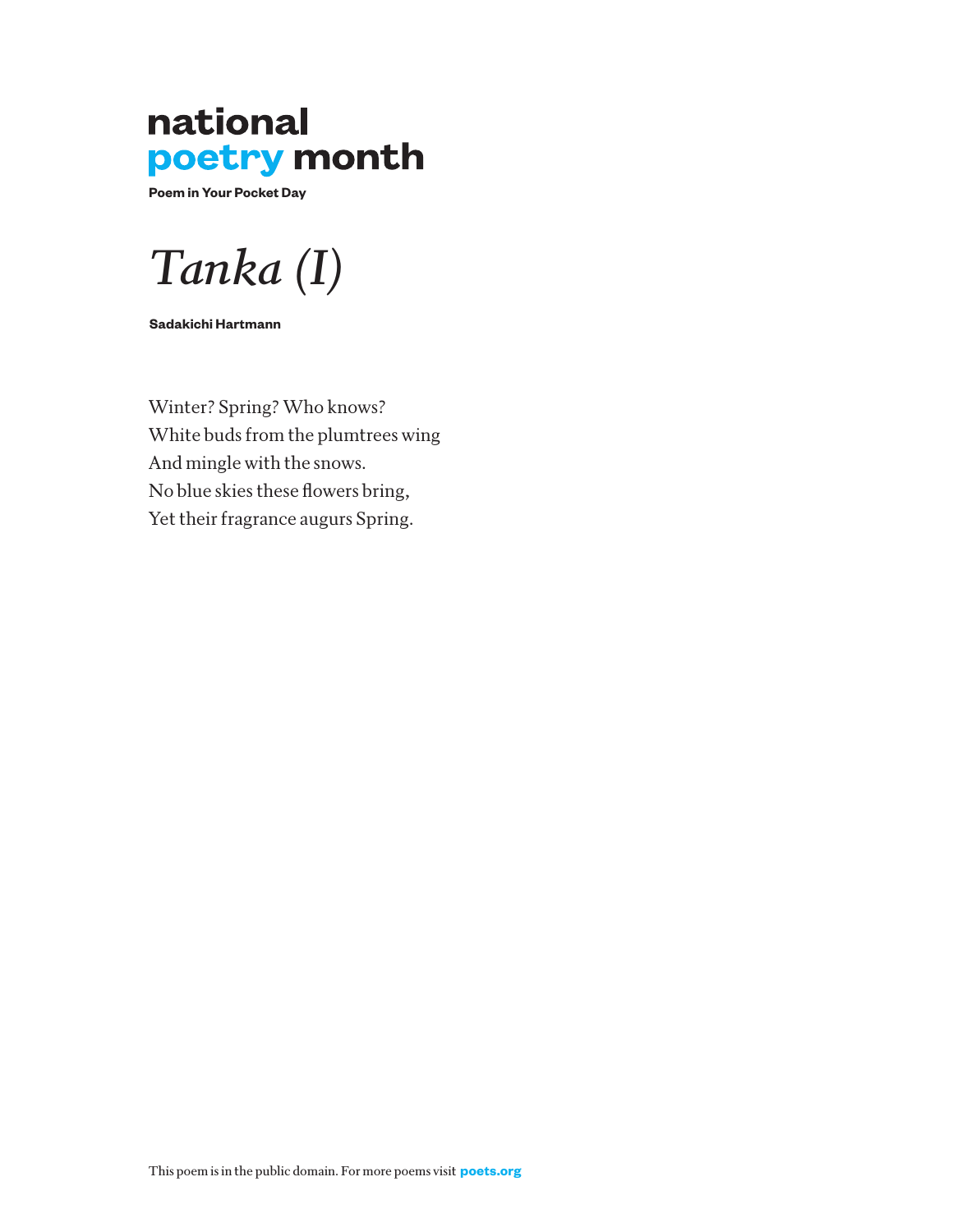**Poem in Your Pocket Day**

### *Sea Charm*

**Langston Hughes**

Sea charm The sea's own children Do not understand. They know But that the sea is strong Like God's hand. They know But that sea wind is sweet Like God's breath, And that the sea holds A wide, deep death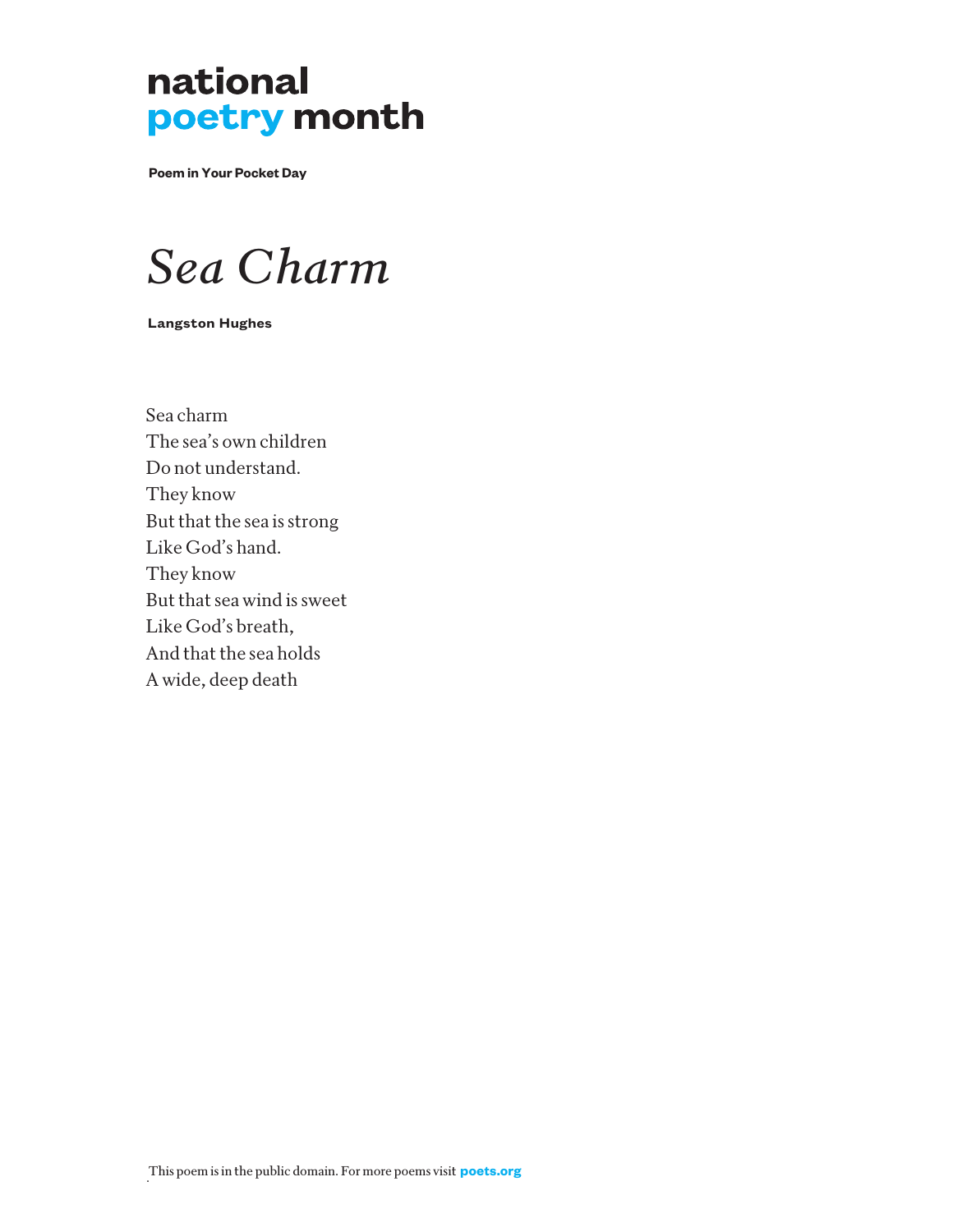**Poem in Your Pocket Day**

## *The New Colossus*

**Emma Lazarus**

Not like the brazen giant of Greek fame, With conquering limbs astride from land to land; Here at our sea-washed, sunset gates shall stand A mighty woman with a torch, whose flame Is the imprisoned lightning, and her name Mother of Exiles. From her beacon-hand Glows world-wide welcome; her mild eyes command The air-bridged harbor that twin cities frame. "Keep, ancient lands, your storied pomp!" cries she With silent lips. "Give me your tired, your poor, Your huddled masses yearning to breathe free, The wretched refuse of your teeming shore. Send these, the homeless, tempest-tost to me, I lift my lamp beside the golden door!"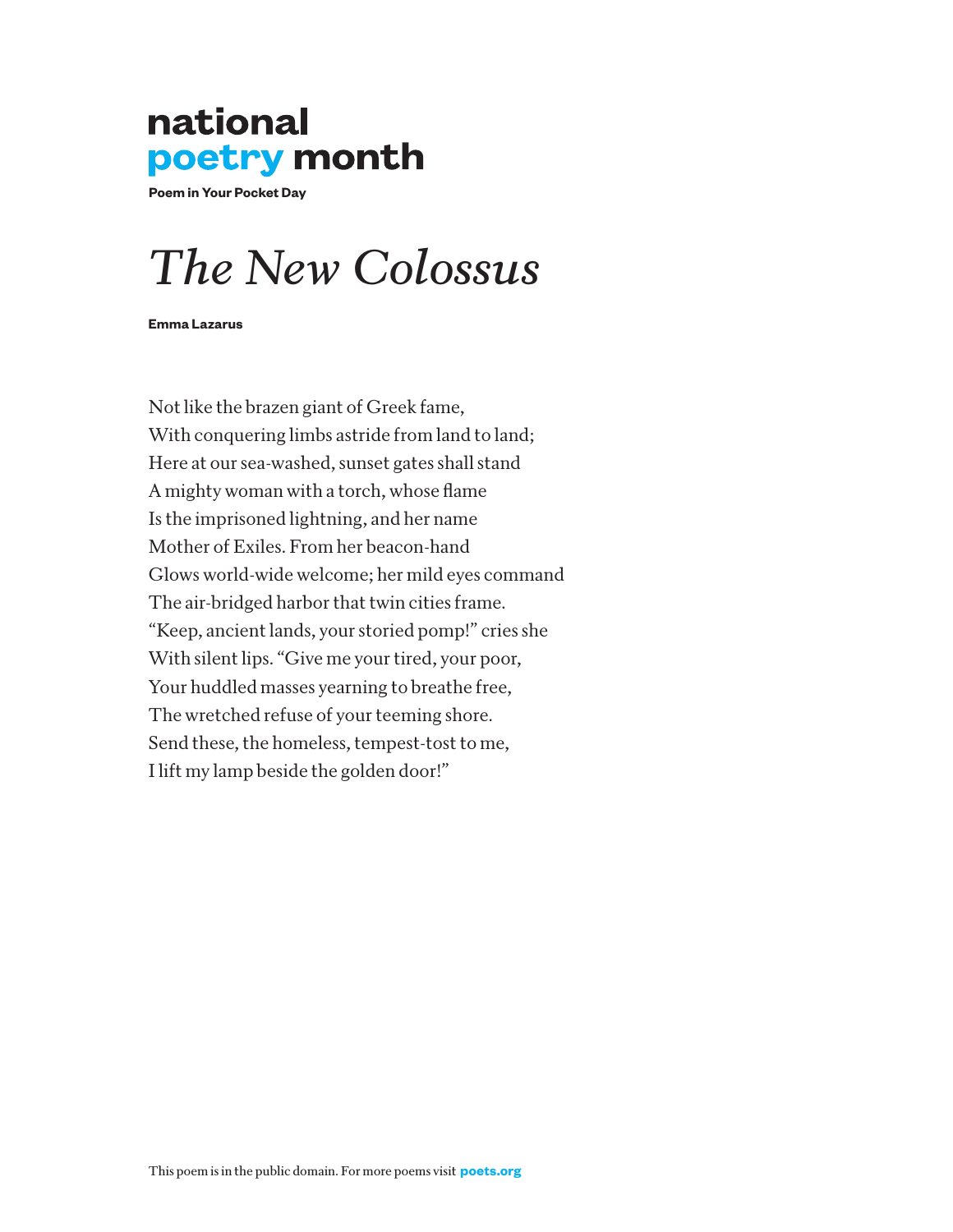**Poem in Your Pocket Day**

## *The Tropics of New York*

**Claude McKay** 

Bananas ripe and green, and ginger root Cocoa in pods and alligator pears, And tangerines and mangoes and grape fruit, Fit for the highest prize at parish fairs,

Sat in the window, bringing memories of fruit-trees laden by low-singing rills, And dewy dawns, and mystical skies In benediction over nun-like hills.

My eyes grow dim, and I could no more gaze; A wave of longing through my body swept, And, hungry for the old, familiar ways I turned aside and bowed my head and wept.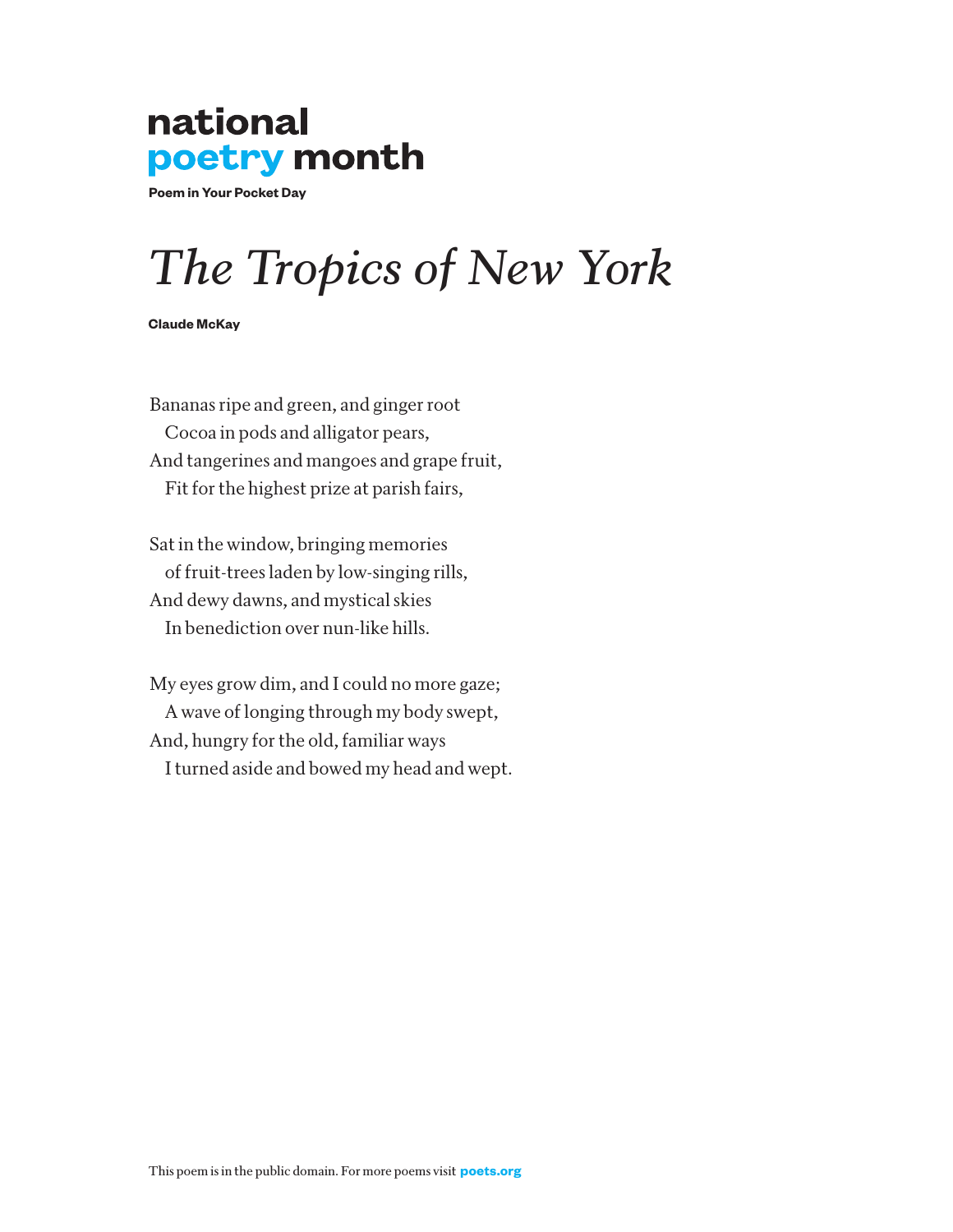**Poem in Your Pocket Day**



**Edna St. Vincent Millay**

I looked in my heart while the wild swans went over. And what did I see I had not seen before? Only a question less or a question more; Nothing to match the flight of wild birds flying. Tiresome heart, forever living and dying, House without air, I leave you and lock your door. Wild swans, come over the town, come over The town again, trailing your legs and crying!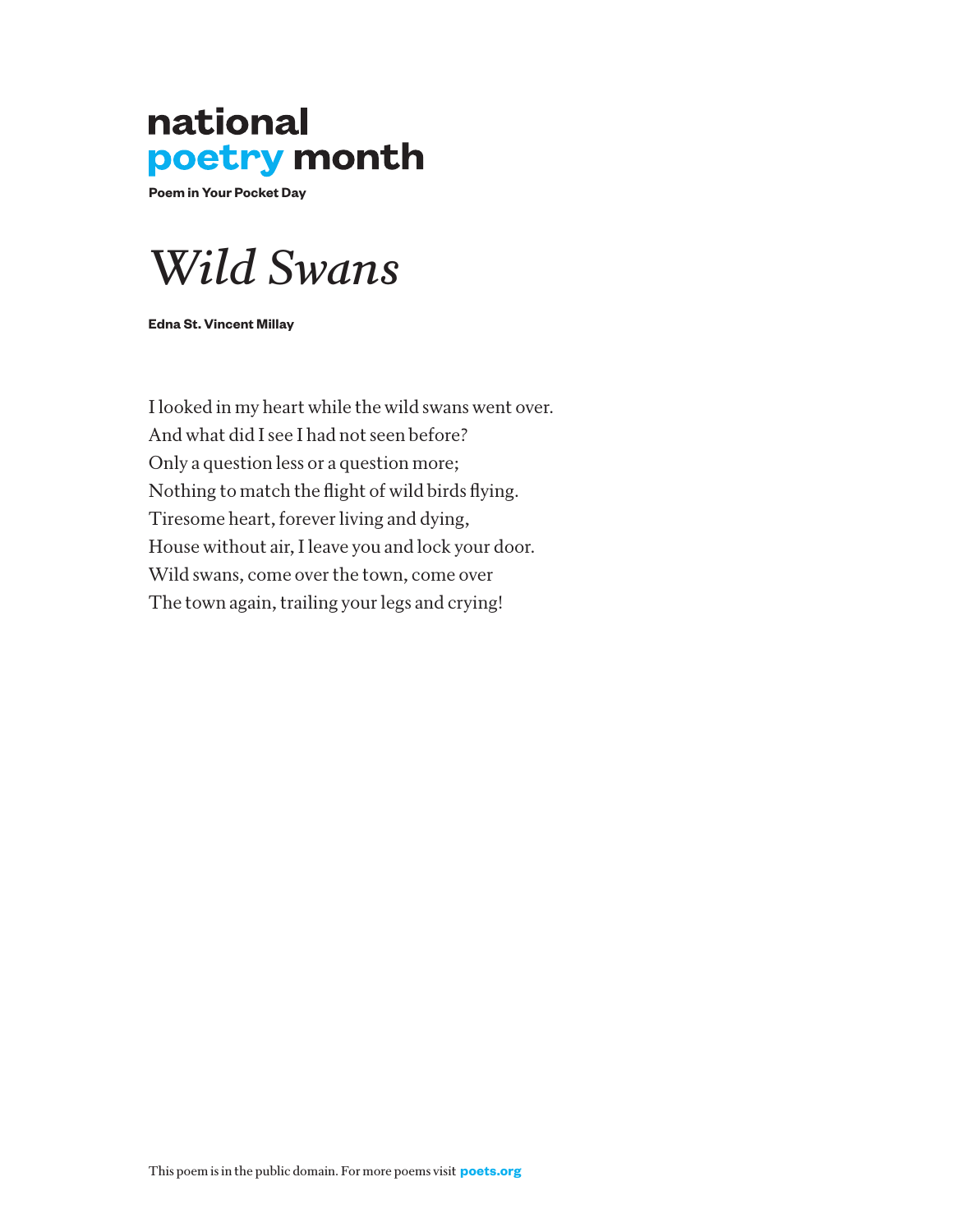**Poem in Your Pocket Day**

## *One Perfect Rose*

**Dorothy Parker**

A single flow'r he sent me, since we met. All tenderly his messenger he chose; Deep-hearted, pure, with scented dew still wet— One perfect rose.

I knew the language of the floweret; "My fragile leaves," it said, "his heart enclose." Love long has taken for his amulet One perfect rose.

Why is it no one ever sent me yet One perfect limousine, do you suppose? Ah no, it's always just my luck to get One perfect rose.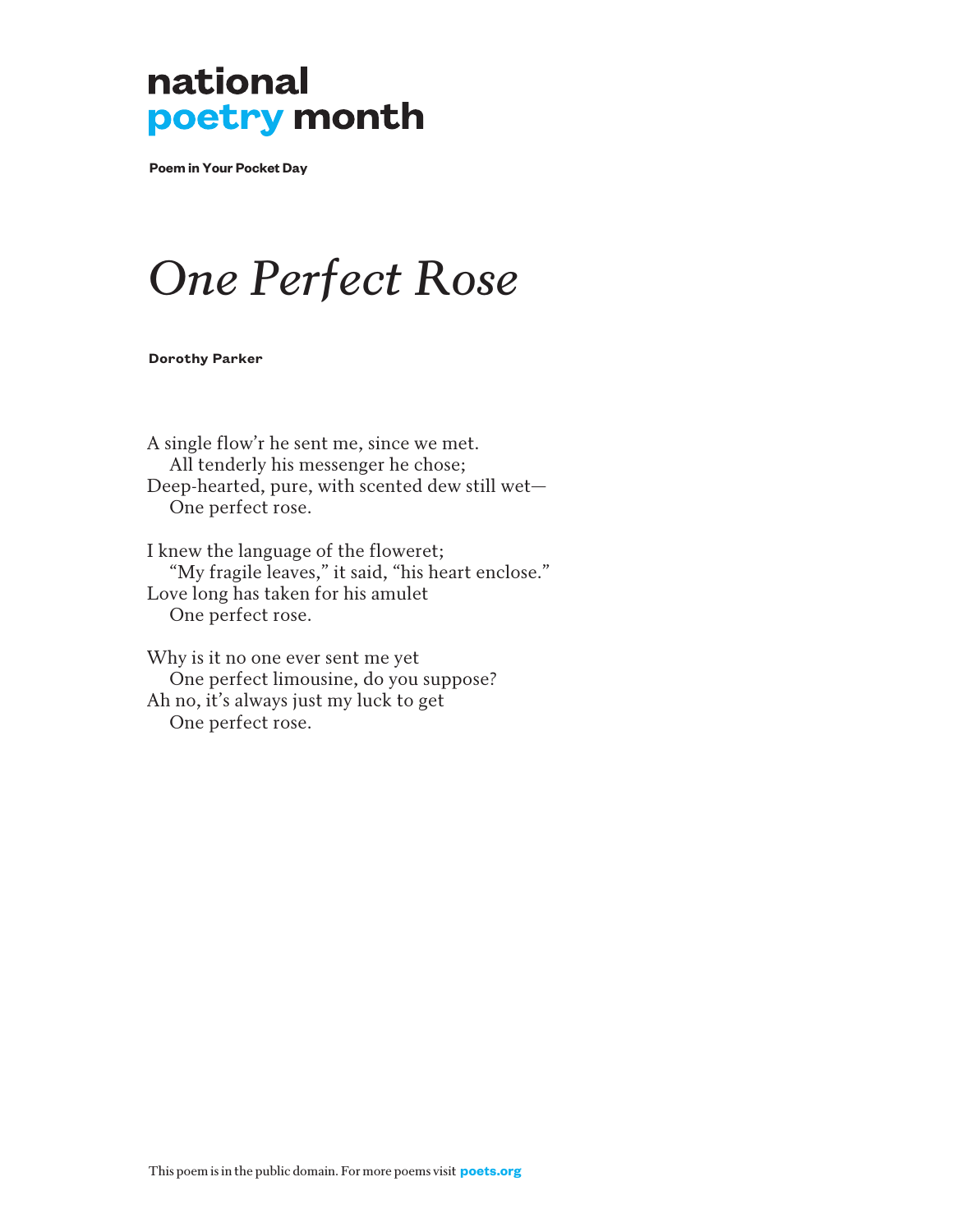**Poem in Your Pocket Day**

*Assured*

**Alexander Posey**

Be it dark; be it bright; Be it pain; be it rest; Be it wrong; be it right— It must be for the best.

Some good must somewhere wait, And sometime joy and pain Must cease to alternate, Or else we live in vain.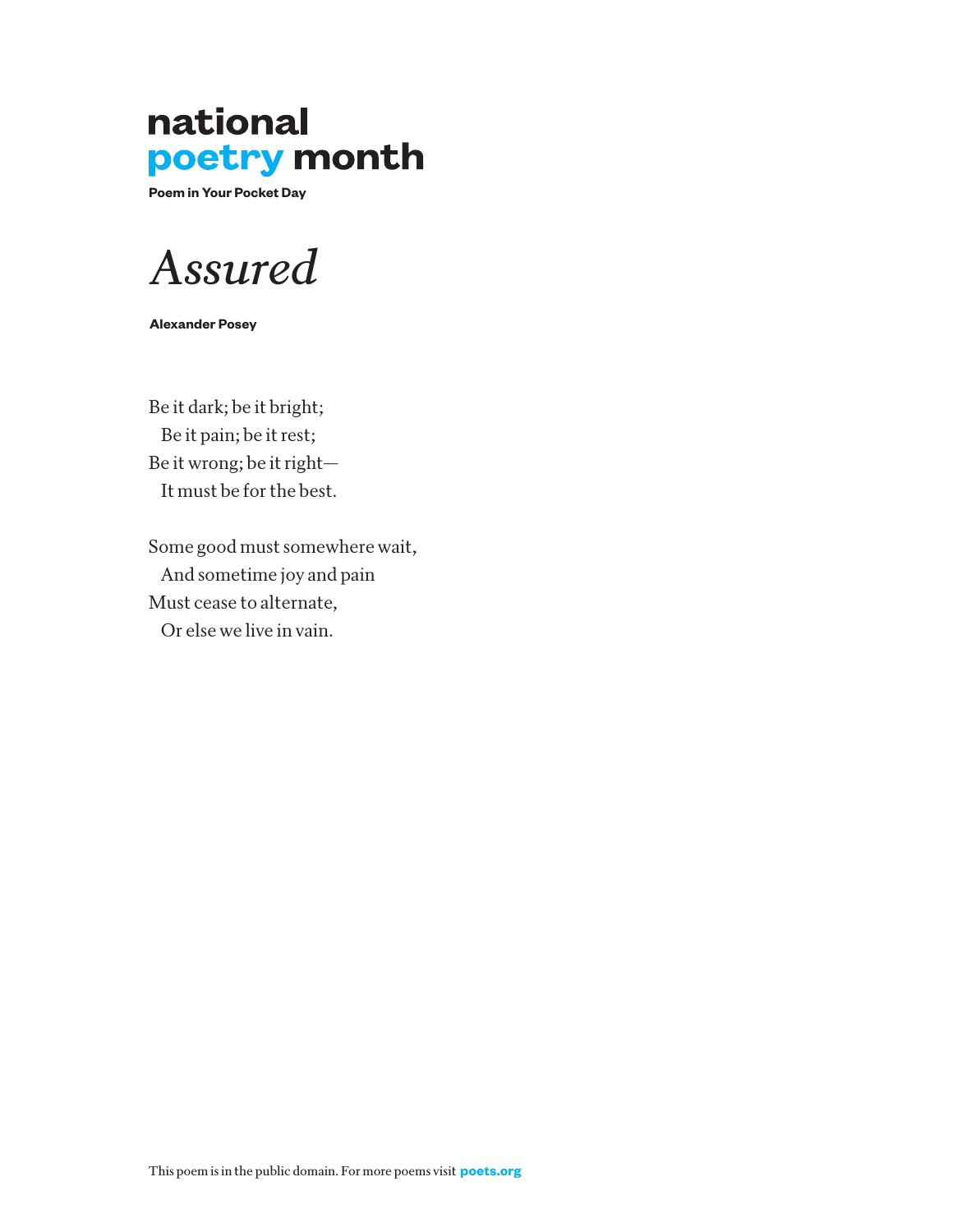**Poem in Your Pocket Day**



**Carl Sandburg** 

The fog comes on little cat feet.

It sits looking over harbor and city on silent haunches and then moves on.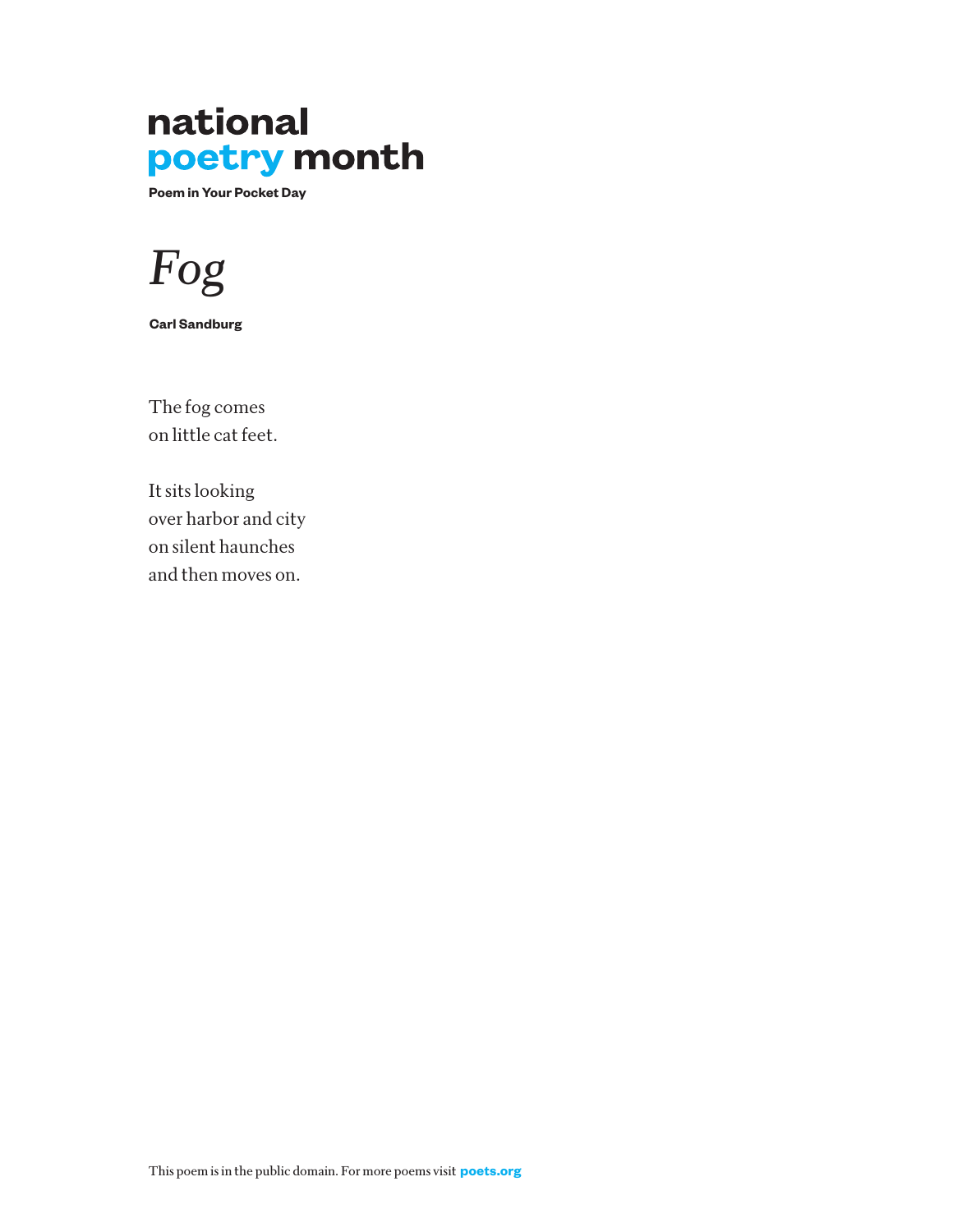**Poem in Your Pocket Day**

### *Faults*

**Sara Teasdale** 

They came to tell your faults to me, They named them over one by one; I laughed aloud when they were done, I knew them all so well before,— Oh, they were blind, too blind to see Your faults had made me love you more.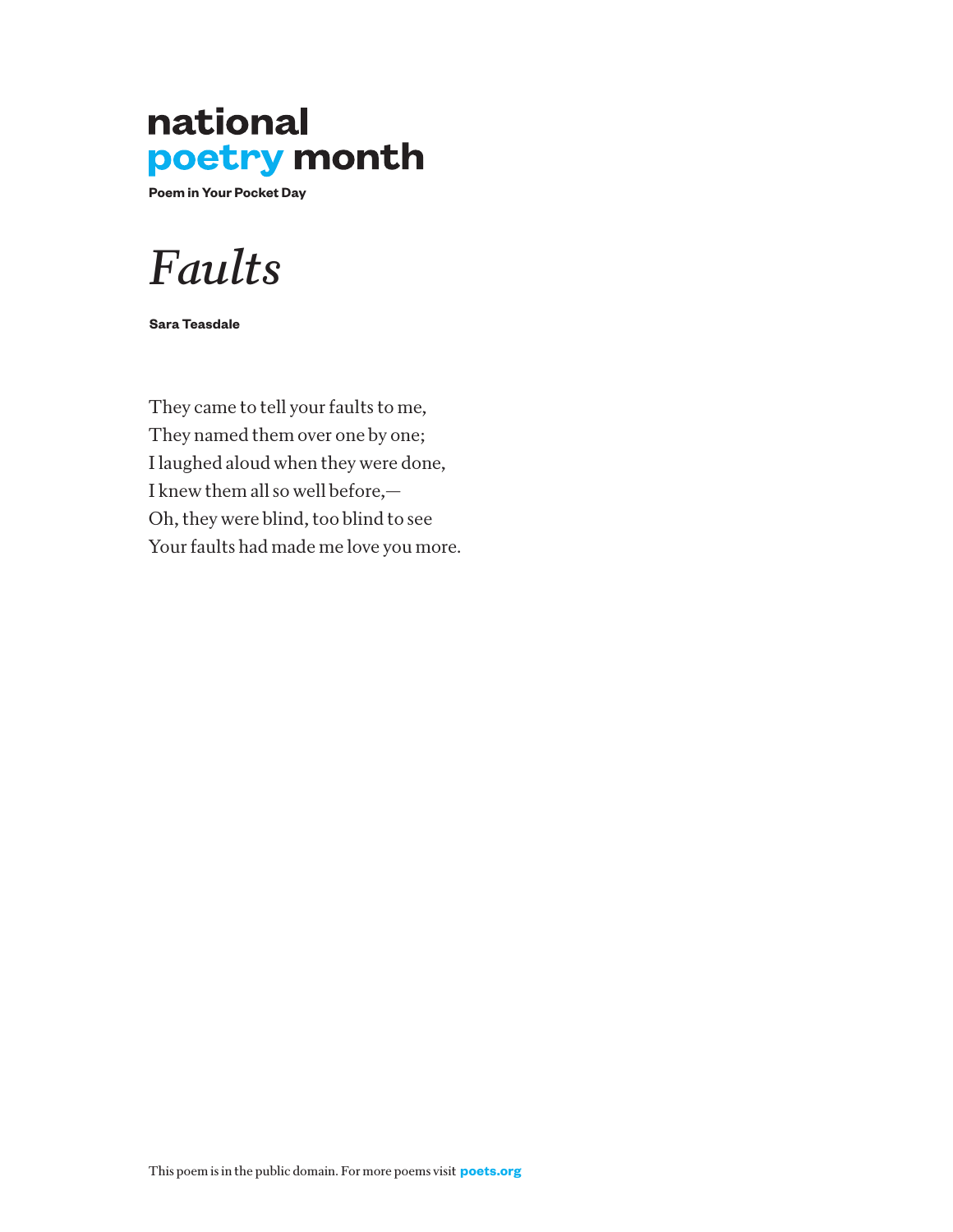**Poem in Your Pocket Day**

*The Eagle* 

**Alfred Lord Tennyson**

He clasps the crag with crooked hands; Close to the sun in lonely lands, Ringed with the azure world, he stands.

The wrinkled sea beneath him crawls; He watches from his mountain walls, And like a thunderbolt he falls.

This poem is in the public domain. For more poems visit **poets.org**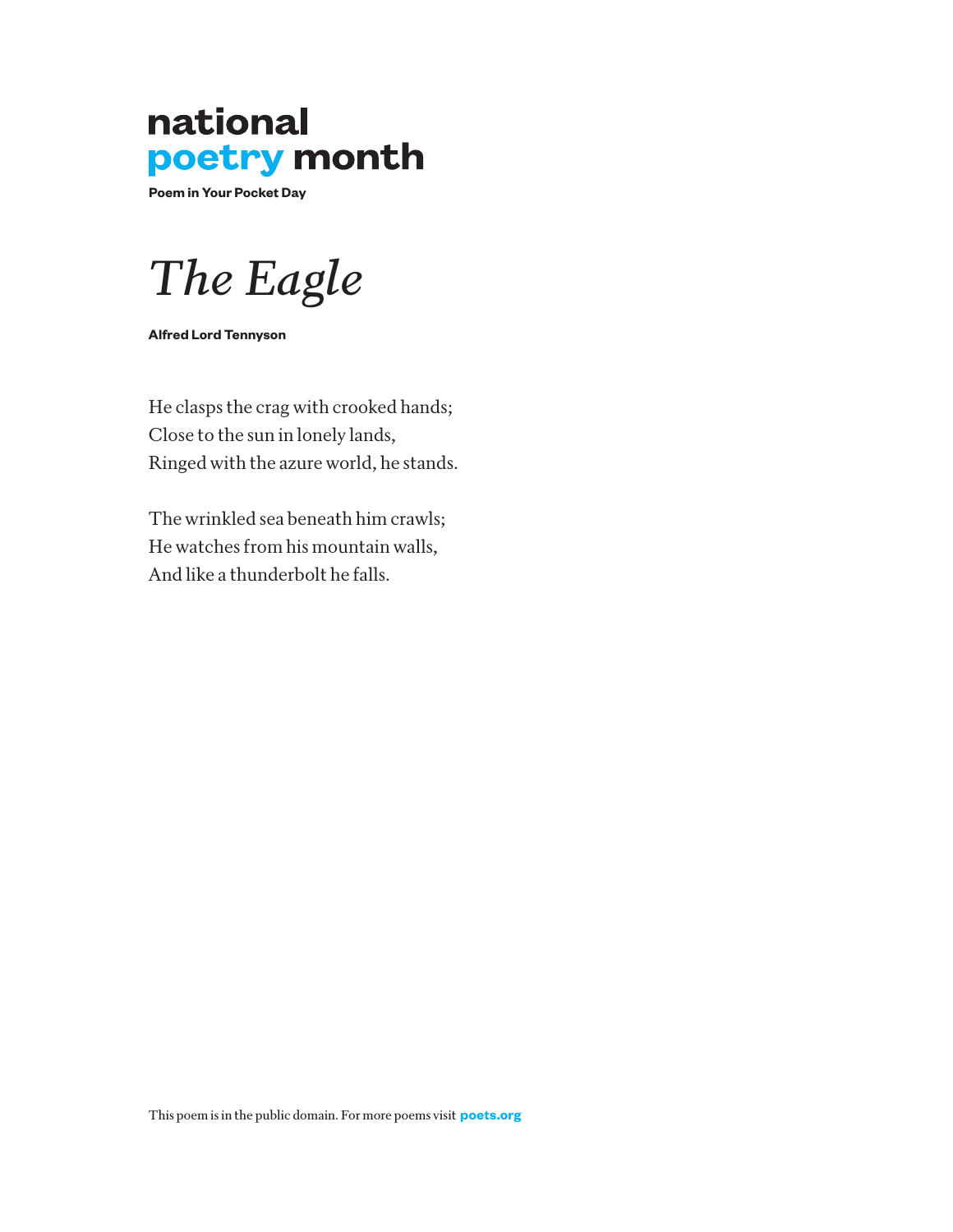**Poem in Your Pocket Day**

## *Storm Ending*

**Jean Toomer**

Thunder blossoms gorgeously above our heads, Great, hollow, bell-like flowers, Rumbling in the wind, Stretching clappers to strike our ears . . . Full-lipped flowers Bitten by the sun Bleeding rain Dripping rain like golden honey— And the sweet earth flying from the thunder.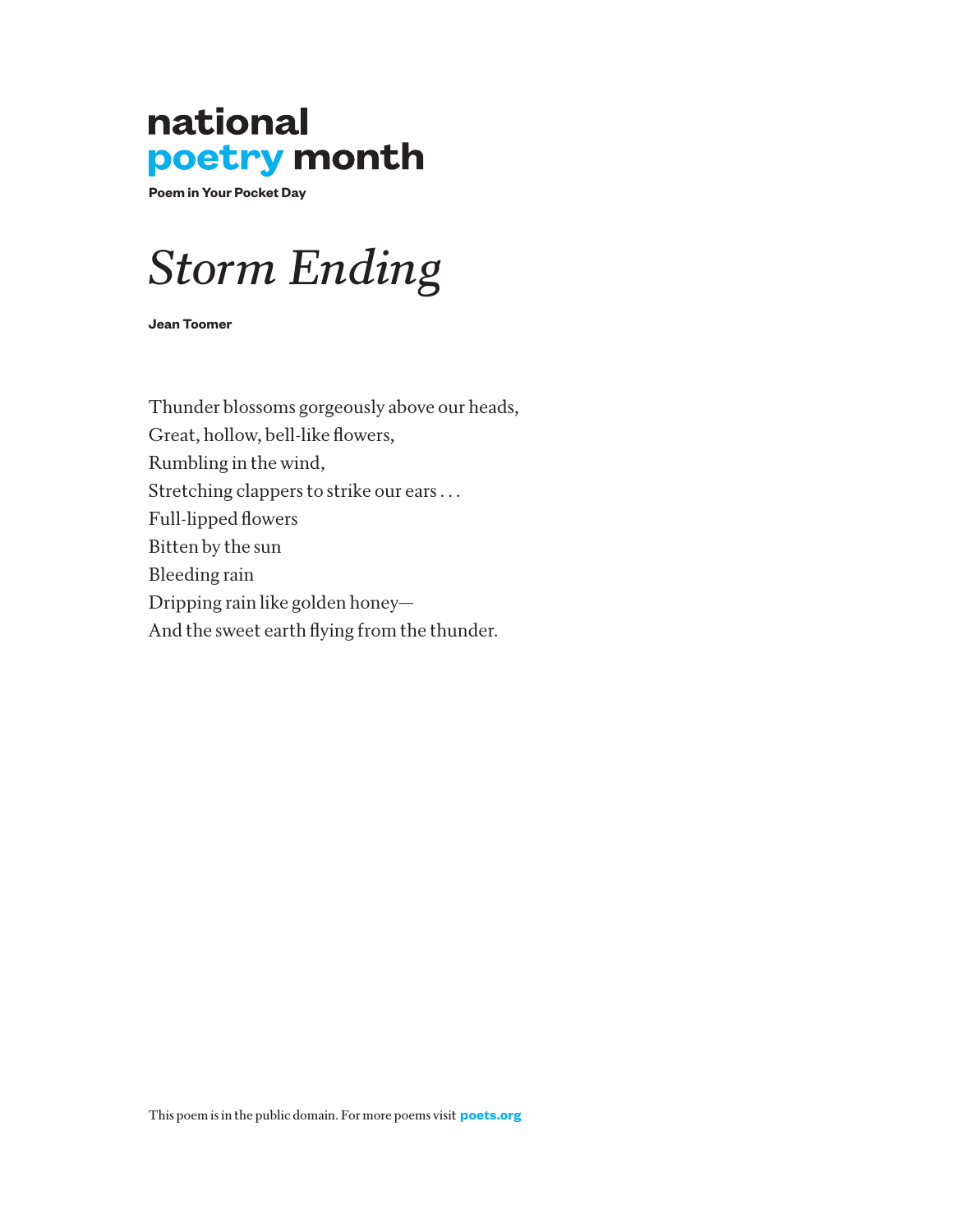*Appendix*

#### Haiku

A traditional Japanese haiku is a three-line poem with seventeen syllables, written in a 5/7/5 syllable count. Often focusing on images from nature, haiku emphasizes simplicity, intensity, and directness of expression.

Haiku began in thirteenth-century Japan as the opening phrase of renga, an oral poem, generally 100 stanzas long, which was also composed syllabically. The much shorter haiku broke away from renga in the sixteenth-century, and was mastered a century later by Matsuo Basho, who wrote this classic haiku:

 *An old pond! A frog jumps in the sound of water.*

Haiku was traditionally written in the present tense and focused on associations between images. There was a pause at the end of the first or second line, and a "season word," or kigo, specified the time of year.

As the form has evolved, many of these rules—including the 5/7/5 practice—have been routinely broken. However, the philosophy of haiku has been preserved: the focus on a brief moment in time; a use of provocative, colorful images; an ability to be read in one breath; and a sense of sudden enlightenment and illumination.

To read more examples of poems written in the haiku form, visit www.poets.org/haiku.

To read about other poetic forms, such as the acrostic, the cinquain, and the sonnet, visit www.poets.org.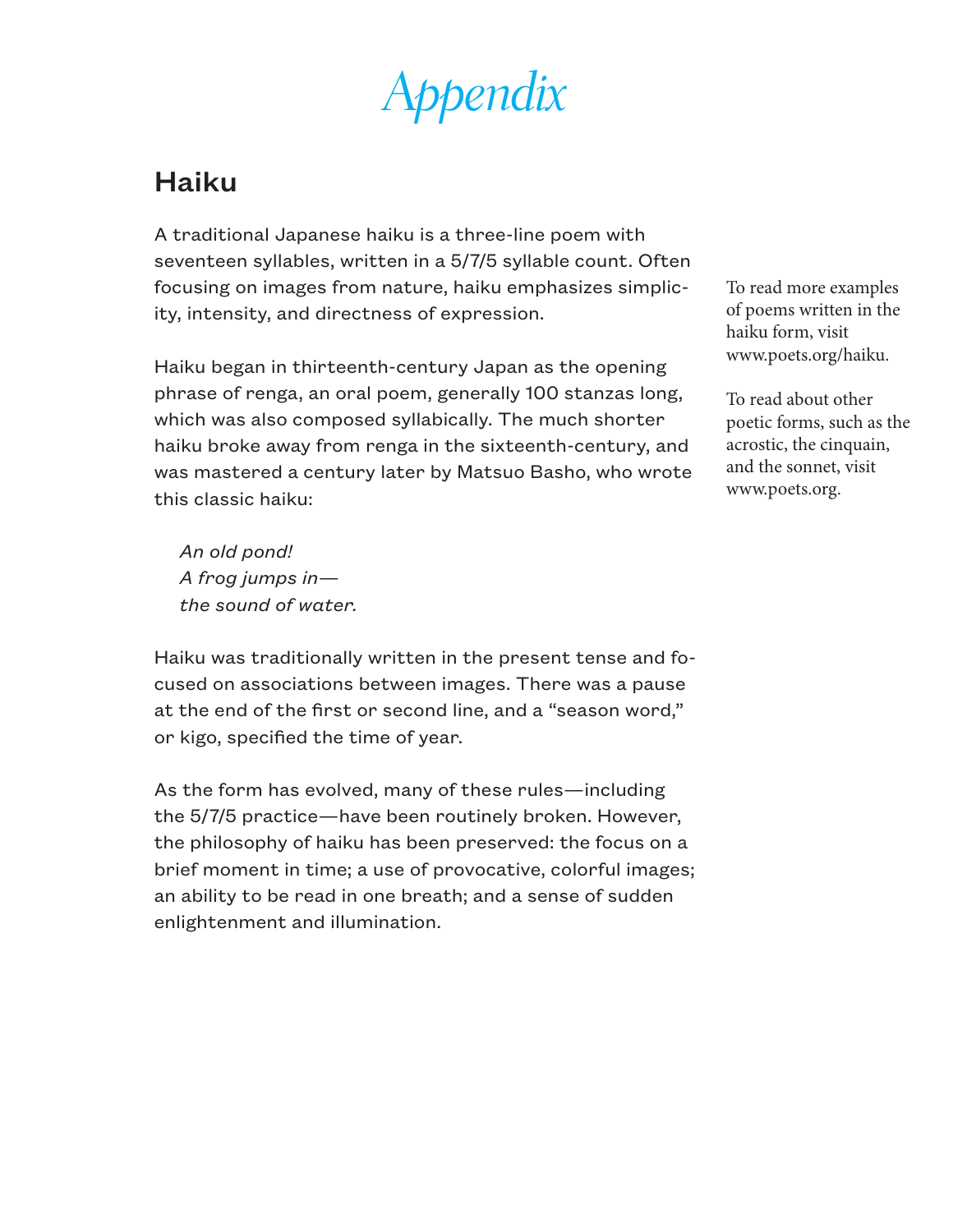## *How to Create a Folded Swan*

















 $\overline{4}$ .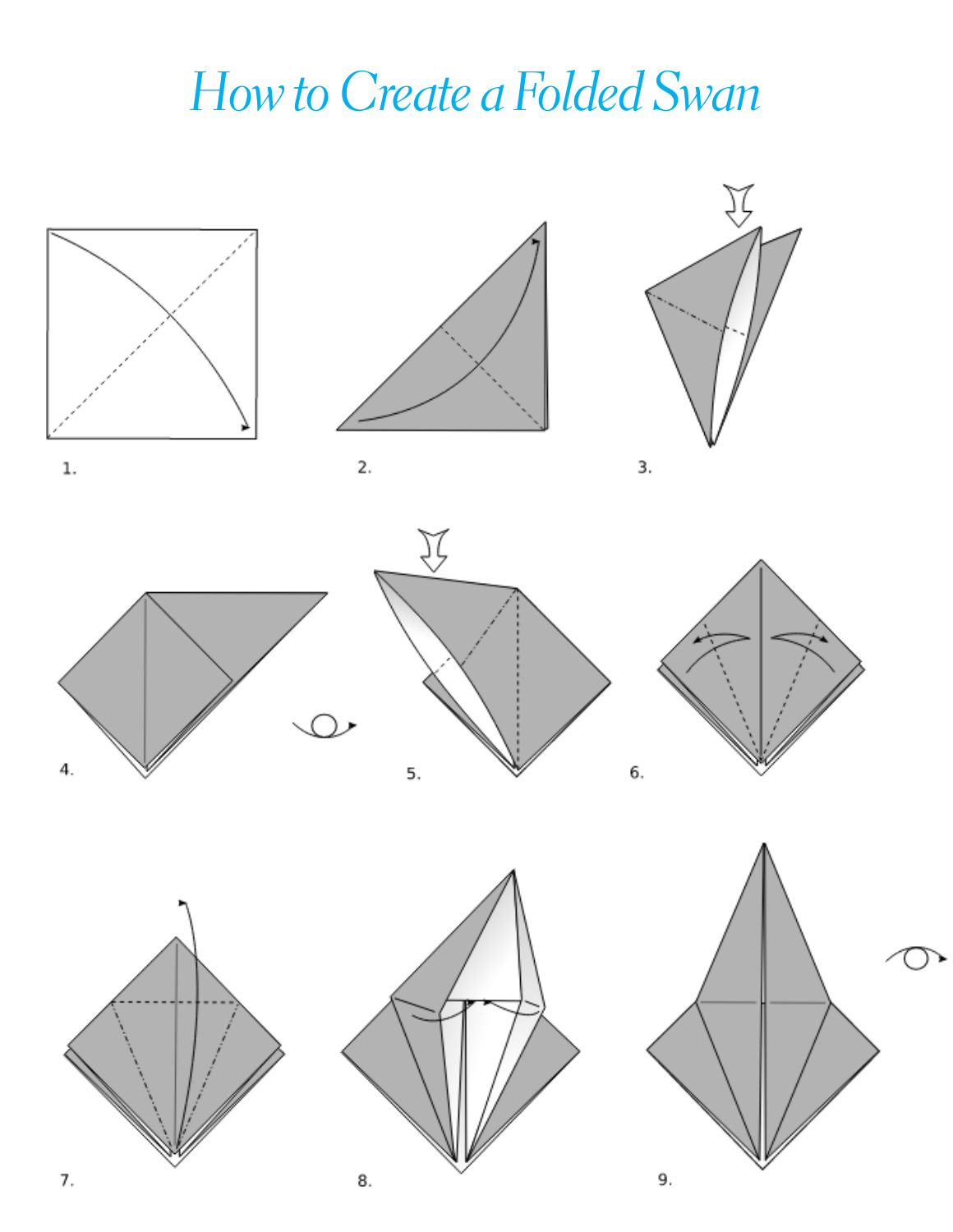

















Diagram by Andrew Hudson, Public Diagram Project. Used with permission of the Creative Commons Attribution 3.0 United States License.

16.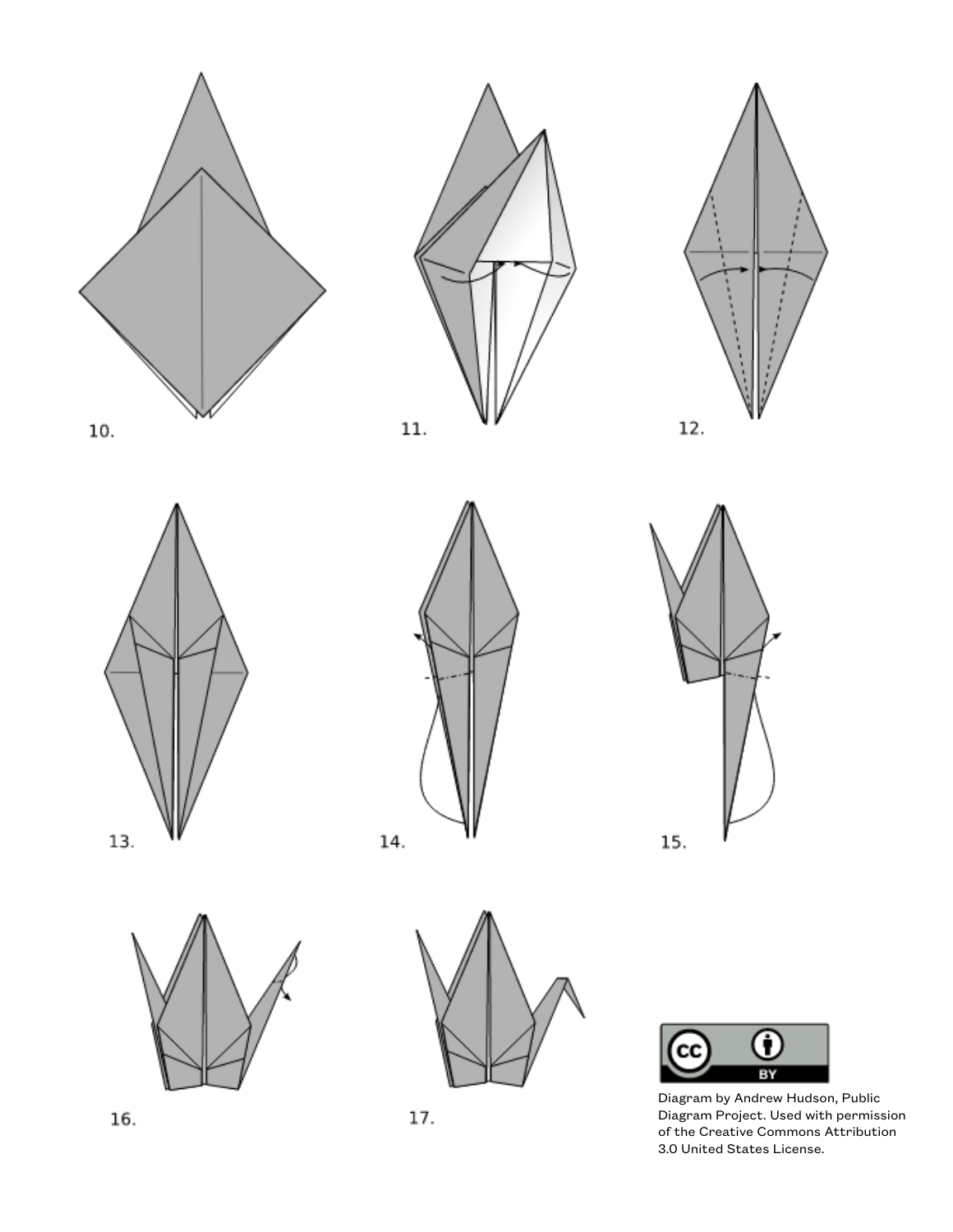## *Other Resources*

#### **Poem-a-Day**

Poem-a-Day is the original and only daily digital poetry series featuring over 200 new, previously unpublished poems by today's talented poets each year. On weekdays, poems are accompanied by exclusive commentary by the poets. The series highlights classic poems on weekends. For more information, visit www.poets.org/poetsorg/poem-day.

#### Teach This Poem

Produced for K-12 educators, Teach This Poem features one poem a week from our online poetry collection, accompanied by interdisciplinary resources and activities designed to help teachers quickly and easily bring poetry into the classroom. The series is curated by our Educator in Residence, Dr. Madeleine Fuchs Holzer, and is available for free via email. For more information, visit www.poets.org/poetsorg/teach-poem.

#### Poetry Lesson Plans

The Academy of American Poets presents lesson plans, most of which align with Common Core State Standards, and all of which have been reviewed by our Educator in Residence with an eye toward developing skills of perception and imagination. We hope they will inspire the educators in our community to bring even more poems into your classrooms! For more information, visit www.poets.org/poetsorg/lesson-plans.

#### National Poetry Month

National Poetry Month is the largest literary celebration in the world, with tens of millions of readers, students, K-12 teachers, librarians, booksellers, literary events curators, publishers, bloggers, and, of course, poets marking poetry's important place in our culture and our lives.

While we celebrate poets and poetry year-round, the Academy of American Poets was inspired by the successful celebrations of Black History Month (February) and Women's History Month (March), and founded National Poetry Month in April 1996 with an aim to:

- highlight the extraordinary legacy and ongoing achievement of American poets,
- encourage the reading of poems,
- assist teachers in bringing poetry into their classrooms,
- increase the attention paid to poetry by national and local media,
- encourage increased publication and distribution of poetry books, and
- encourage support for poets and poetry.

For more information, visit www.poets.org/npm.